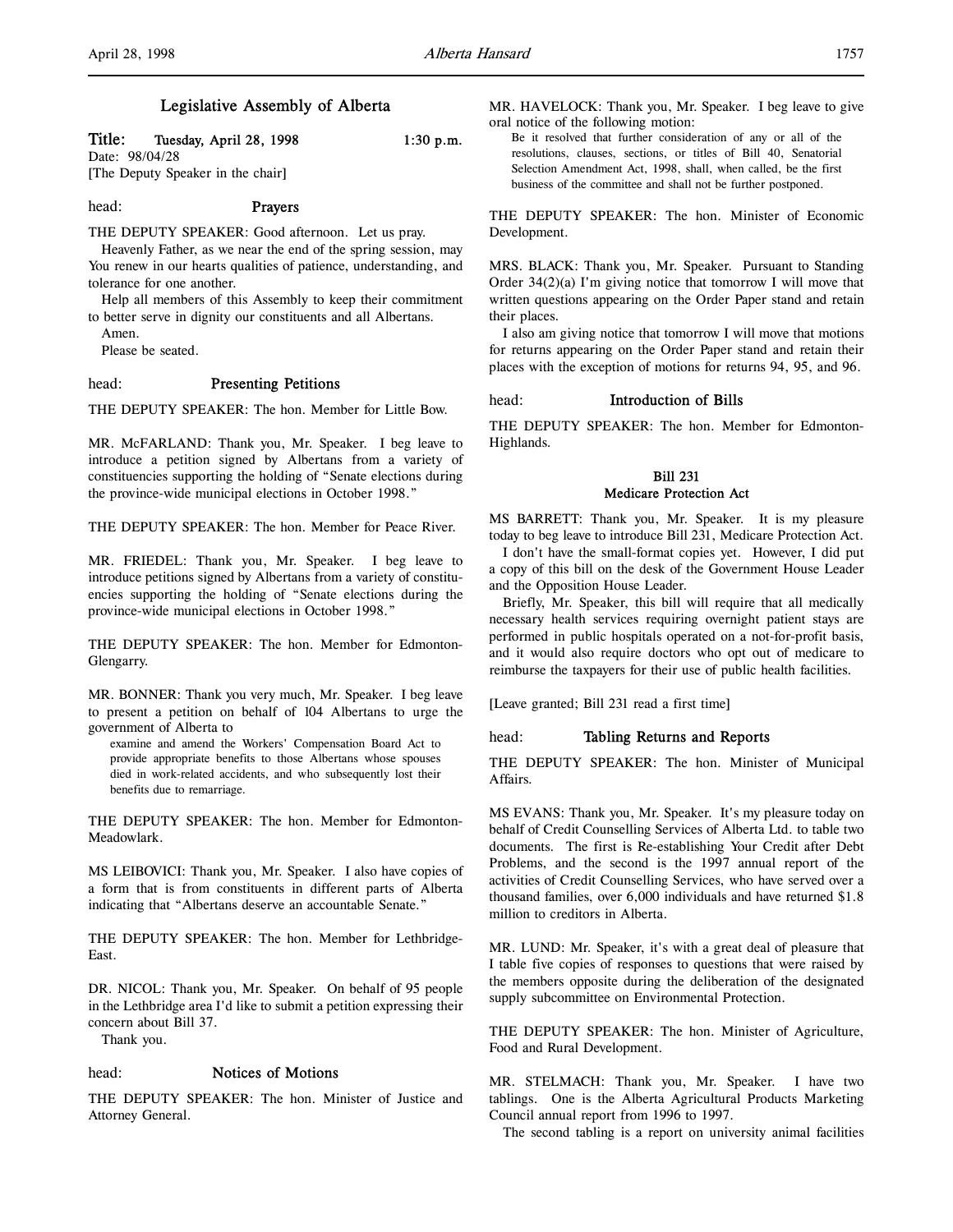inspections. Under Alberta Health's regulatory reform the animal welfare responsibilities in the Universities Act were transferred to Alberta Agriculture. I'm pleased to report that all animals on their premises were being cared for appropriately, and it was apparent that there were no significant animal care problems at the university.

Thank you.

MS BARRETT: Mr. Speaker, I'm tabling today copies of a littleknown public document entitled Public/Private Health Services: the Alberta Approach. This document was signed off with the federal Liberals in 1996, and amongst other things it actually encourages private, for-profit health care in the publicly funded system. [interjections] Yup, the federal Liberals.

THE DEPUTY SPEAKER: The hon. Member for Calgary-Currie.

MRS. BURGENER: Thank you, Mr. Speaker. I'm pleased today to file with the Assembly five copies of a letter under my signature as chairman of the Alberta Alcohol and Drug Abuse Commission to the hon. Acting Leader of the Official Opposition. This letter clarifies the current status of AADAC's prevalence report and outlines the reason why the complete report will not be released until November of this year, when it will be publicly released.

THE DEPUTY SPEAKER: The chair would like to table a memorandum from the hon. Member for Calgary-Cross requesting that Bill 212, the Amusements Amendment Act, 1998, be

brought to Committee of the Whole on Wednesday, April 29, 1998. I would like to have this bill brought to Third Reading on the same day, as soon as House business will allow.

### head: Introduction of Guests

THE DEPUTY SPEAKER: The hon. Member for Edmonton-Castle Downs.

MS PAUL: Thank you, Mr. Speaker. It gives me a great deal of pleasure to introduce to you and through you to all Members of the Legislative Assembly 56 very energetic students from St. Charles school in Castle Downs. They're here with two teachers, Denise Zubko and Paula D'Amours. Also I would like to say a special hi to Bryce Blakeman, the stepnephew of the hon. Member for Edmonton-Centre. Will everybody please give them a warm reception.

THE DEPUTY SPEAKER: The hon. Member for Lacombe-Stettler.

MRS. GORDON: Thank you, Mr. Speaker. I am very pleased to introduce to you and through you to members of this Assembly 72 enthusiastic, eager students from a school I visit often. With them today are teachers Mr. Rob MacKinnon, Mr. Justin Rindal, and Miss Teri Lynn Woodrow; parent helpers Mrs. Merlene Giles, Mrs. Chiko Hancik, Mrs. Teri Giles, Mrs. Barb Lubbers, Mr. Robert Forsstrom, Mrs. Susanne Schweer, and Ms Dixie Schmidt; and bus drivers Mrs. Jennifer Shackleton and Mr. Jerome Wildeman. They're seated in both galleries. I would ask that they rise and receive the warm traditional welcome of the Assembly.

### 1:40

THE DEPUTY SPEAKER: The hon. Member for Leduc.

MR. KLAPSTEIN: Thank you, Mr. Speaker. I wish to introduce to you and through you to members of the Assembly 58 students from Corinthia Park school in Leduc who will be joining us during question period. They will be accompanied by 11 adults as well their teacher, Mrs. Val Baron. The adults are Mrs. Michelle Wright, Mrs. Janice Greenley, Mrs. Laverne Wereley, Mr. Richard Fulmore, Mrs. Sandra DeWit, Mrs. Roxanne Girard, Mrs. Debbie Jarvis, Mrs. Brenda Wereley, Mrs. Wanda Nickoleff, and Mrs. Sharon McAmmond.

Thank you.

THE DEPUTY SPEAKER: The hon. Member for Edmonton-Centre.

MS BLAKEMAN: Thank you, Mr. Speaker. I'm very pleased today to introduce to you and through you to Members of the Legislative Assembly 13 women who are joining us today in recognition of the International Day of Mourning. They are Nora Biggs, Shirley Fry, Val Benoit, Ev Miller, Irene Lagacé, Patricia Dunn, Sandra Perras-Franzen, Evelyn Frerichs, Vera Prest, Leta Schmaltz, Shirley MacLeod, Ursula Brandt, and Margaret Leonard. I would ask them to please rise and receive the warm welcome of the Assembly.

THE DEPUTY SPEAKER: The hon. Minister of Advanced Education and Career Development.

MR. DUNFORD: Thank you, Mr. Speaker. I'd like to introduce to you and through you today to the members of the Assembly a woman of distinction who's well known and respected within the advanced education community. Mrs. Lois Hole was recently elected as the 16th chancellor of the University of Alberta and will begin her term on June 9. I believe this woman's leadership will take the U of A senate into the next millennium and work on the vision of new avenues of co-operation and support of education partnerships. I would ask that as she rises, we give her a very warm welcome. She is a valued and dear member of the Edmonton community and a constituent of my colleague from St. Albert.

head: Ministerial Statements

# Day of Mourning for Injured Workers

THE DEPUTY SPEAKER: The hon. Minister of Labour.

MR. SMITH: Thank you, Mr. Speaker. I am pleased to stand in the Legislature today and deliver a statement on the Day of Mourning for Injured Workers. This is the day that workers who have been hurt or fatally injured on the job are recognized by their peers, their employers, and fellow citizens.

April 28, a special day for working Albertans, is once again upon us. We are reminded of our many friends and coworkers who were forever taken from our ranks as working Albertans, and we mourn for them.

Mourning: the word implies deep emotion felt over a period of time. During our lifetime we learn many lessons. One that we learn too well is to hide and protect emotional feelings from close scrutiny, but we cannot hide from them forever. Emotion tells us to deplore the waste of human life. We must take one of life's most important lessons to heart, that when it comes to safety, we must be ever vigilant. Many workers still do not realize that safety is a mantle that must be worn at all times. Safety is not a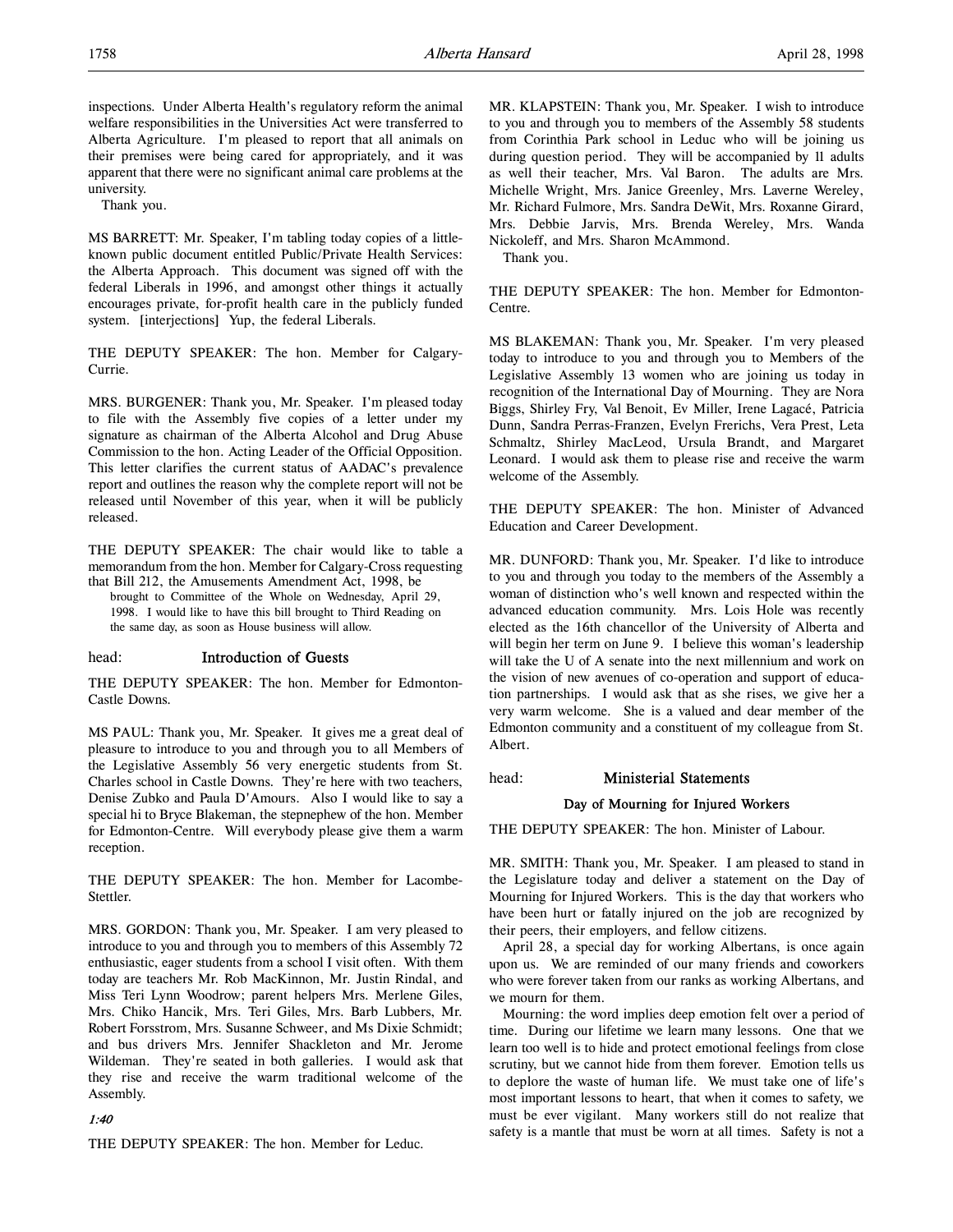cloak to be removed at our convenience or when we consider the moment an acceptable risk. It is not a feeling we can adopt in the morning and banish in the evening.

The day of mourning is the one day in the year when working Albertans can express their feelings of righteous indignation towards those whose action in the workplace puts us all in jeopardy, to scorn those who pay lip service to safety and suggest that accidents and death are just a cost of doing business, and to abhor those who are immune to the pain and suffering of the family deprived of a mother, a father, a son, or a daughter.

All of the sacrifices over the past year will be lost if we do not take time to learn from the losses we have endured. We should also take time today to reflect on our own health and safety practices, to remember that beyond physical hazards, we expose ourselves to other hazards such as heart attack from stress, cancer from chemical exposure, and other industrial diseases. We owe it to ourselves and our families to come home safely at the end of the day. Our employers want to see us return to their work site every day.

Let us remember our brothers and sisters who have died as result of hazards and accidents in the workplace. Let us wear the badge of black and gold as a constant reminder of the promises we have made to ourselves today. If you have more than just a working acquaintance with a family who has suffered a loss from a workplace accident, convey to them the feelings of love and support of a labour movement that cares.

Mr. Speaker, the statement I just read was kindly prepared by Mr. Ron Townsend. He's the director of training for the Plumbers and Pipefitters local 488 and a member of the occupational health and safety advisory council. He prepared this statement this year just as Mr. Bob Blakely, president of the Building Trades Council, prepared last year's statement. I would point out to the Legislature that more people than ever are working in Alberta, over 1.5 million, and injury rates are at the lowest levels in our history.

I want to leave all members of this Legislature with one message today. Workplace health and safety isn't just a once a year issue; it's an everyday concern, whether it be at Alberta Labour, the Workers' Compensation Board, or at work sites across the province.

Workplace injuries are preventable and unacceptable. By working together with employees and employers, associations, and health and safety professionals, we can make Alberta work sites the safest and the healthiest in North America.

Thank you, Mr. Speaker.

THE DEPUTY SPEAKER: The hon. Member for Edmonton-Gold Bar.

MR. MacDONALD: Thank you, Mr. Speaker. I would like to thank the minister for his gracious remarks. The international day of mourning is a very important occasion. It recognizes that there are lives that are needlessly lost because of unsafe and unhealthy workplaces. I was very pleased to hear the minister indicate that workplace health and safety is not just a once a year issue but an everyday concern of his department. Employers, employees, and the Department of Labour must work together throughout this province and through this spirit of co-operation must decrease the alarming number of workplace fatalities that occur on a daily basis in this province.

Unfortunately, Mr. Speaker, a trend to self-regulation has contributed to an increase in claims to the Workers' Compensation

Board and an increase in the number of work-related deaths. Instead of addressing this with action and concrete solutions, the government has chosen to cover up the problem by removing the number of deaths as part of their key performance measures. In 1997-98 the key performance measure of workplace time lost was calculated using the number of days lost due to injury or death. In this year's government estimates any reference to death has been removed. This is at a time when the Workers' Compensation Board states that the number of deaths is rising.

My point is that the government must accept responsibility for policing companies and ensuring that they provide safe workplaces instead of distancing themselves from the problem. Albertans expect no less from their elected officials, and in a climate of deregulation and downloading the government still has an important function. In fact, it is the only organization with the power and breadth of perspective needed to set up provincewide standards and ensure compliance.

This morning I was honoured to attend a short ceremony at Alberta Union of Provincial Employees headquarters to recognize this very important day. A plaque in memory of all AUPE members who lost their lives while working still has 34 empty spaces. I hope all Members of this Legislative Assembly cooperate to ensure that none of these empty spaces have to be used to remember a worker who has lost their life because of inadequate or poorly enforced occupational health and safety standards. Thank you.

### head: Oral Question Period 1:50

THE DEPUTY SPEAKER: The hon. Acting Leader of the Official Opposition.

### Gambling Prevalence Report

MR. SAPERS: Thank you, Mr. Speaker. This government will do and say anything to justify their dependence on VLTs. The Premier has called religious groups hypocrites for speaking out against video slot machines, the Minister of Advanced Education and Career Development has suggested that the future of VLTs shouldn't be trusted to a democratic vote, and now the Minister of Community Development has called into question the reputation of an internationally renowned Edmonton-based research consultant by saying that his work was late and fraught with error. My questions are to the Minister of Community Development. Given that the Wynne report was not late, was not sent back to Wynne Resources for correction, and was not fraught with data errors, will the minister tell the House what exactly she has learned about the Wynne report since she made those claims yesterday in question period?

MRS. McCLELLAN: Mr. Speaker, one thing I will agree with the hon. member on is the credibility of the consultant on this report. Perhaps he should have a conversation with the consultant. I have, because I certainly didn't want these allegations to be misinterpreted by that person, whom, I might say, is a person I've known for many, many years.

The hon. chair of the Alberta Alcohol and Drug Abuse Commission tabled a letter today to the hon. member, which I know that she faxed to him earlier, and I hope he's had an opportunity to read it. I could quote from an interview that Brian Kearns from AADAC gave on the radio today talking about the need for further revisions and the back-and-forth work with the consultant on this report.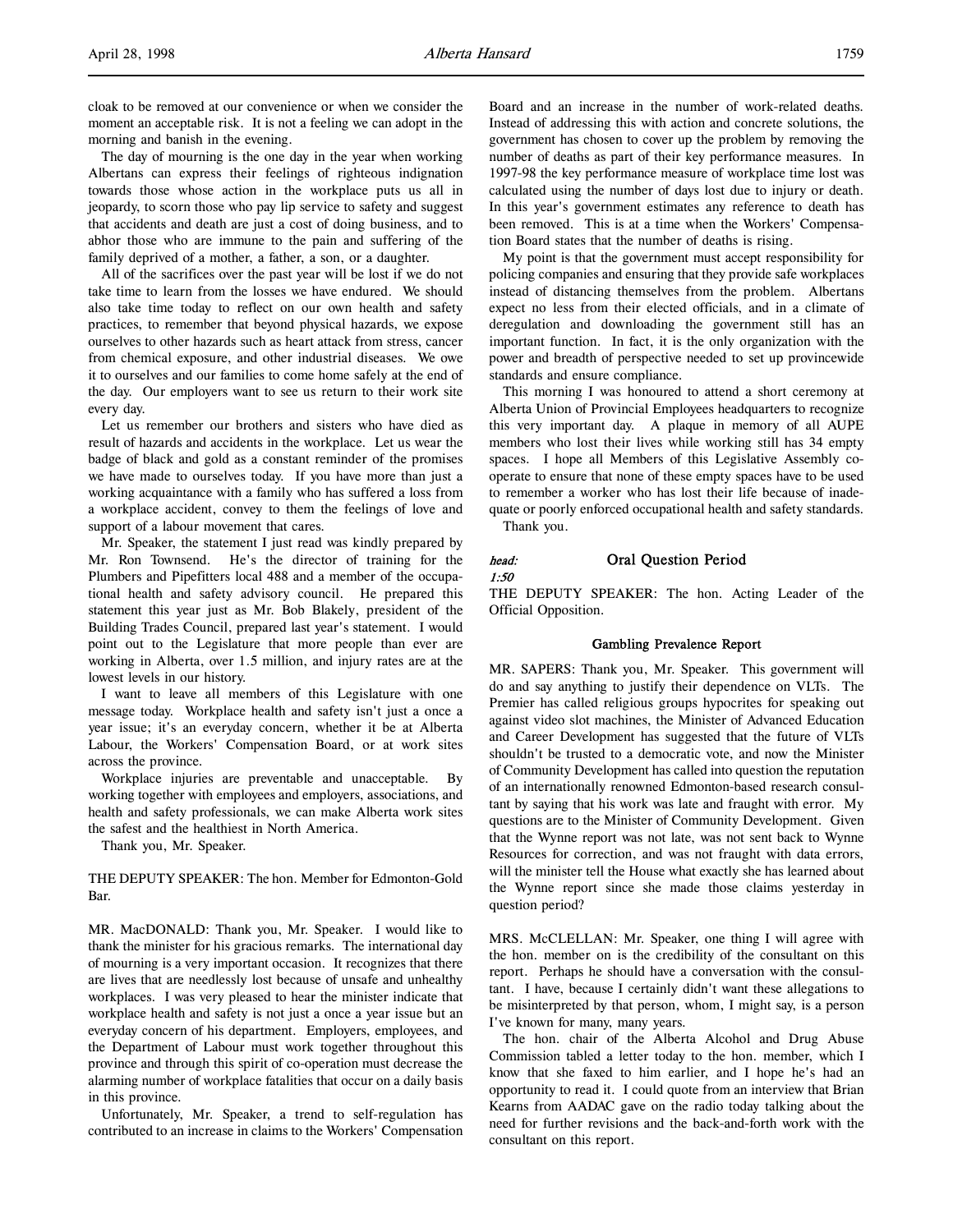But, frankly, it's unfortunate. You know, the gaming summit in Medicine Hat was a tremendous success, and I think that is due to the 150 to 200 people who participated and the chair of that summit, Harley Johnson, who made sure that the process had great integrity, that the choice of persons to be there had great integrity. Now we're looking for something to further this issue, which is firmly, in the minds of the opposition, the most important thing that's happening in Alberta today. Well, let me tell you, Mr. Speaker, the fact that we have the lowest unemployment in Canada is more important to most Albertans. That this is the best province in Canada to live is in the minds of most Albertans.

I'm sorry. I'm not going to help them further their agenda. What I said is accurate. There is no issue with the consultant and me, there is no division with the consultant and me, and the consultant and AADAC will continue to work on that report to make sure that when that's released this fall, Albertans have the most accurate information that they possibly can have to understand the prevalence of gambling in this province.

MR. SAPERS: Despite evidence to the contrary, Mr. Speaker, the parliamentary system depends on ministerial responsibility, and I'm glad to see the minister take responsibility for her allegations. My question is: why would the minister make those allegations yesterday inside the House, recant them outside the House, and now say in the Chamber that what she said yesterday is absolutely accurate? Which is it? Is the report late? Is it full of errors? Has it been sent back for correction or hasn't it? Why don't you just release it so we can decide for ourselves and let Albertans decide for themselves?

MRS. McCLELLAN: Mr. Speaker, there is a difference obviously on the two sides of the House. We do like to be accurate here. The hon. member knows full well that the discussion that was held yesterday in this House was in reference to a freedom of information request that he had made for a draft report. So what we were talking about were the time lines. There was a suggestion yesterday that we had suppressed this information. We were trying to explain, I think, in a logical way by tabling a letter of August of last year from Brian Kearns from AADAC to a member of my staff – that was an updated one of December; the original was in August – on the time line of the study to show very clearly to the House and to all Albertans that there is no desire to suppress information.

So what I said in the House was that the draft report that came first to AADAC had data errors in it and had to go back. In fact, as I understand it in talking to AADAC, it's been back and forth a number of times with the consultant, and they are still working on it. So what I said outside the House is consistent with what I said inside the House. The final report, or what the consultant considered a final report, was on time.

THE DEPUTY SPEAKER: The hon. Acting Leader of the Official Opposition.

MR. SAPERS: Thanks. Albertans aren't getting anywhere with your answers; on that I agree with you.

Time lines, Madam Minister, change. Summits come and go. Doesn't the minister agree that the right thing to do would be to provide Albertans, all Albertans, with the report right now so we can see whether the government's decision to suppress the report was justified because it has errors or whether in fact the report is truthful and accurate? Why don't you just table it now? Why don't you just release it?

MRS. McCLELLAN: Well, Mr. Speaker, there's a couple of reasons. One, as I indicated yesterday, I have not seen the this report. I do not have this report. The chairman of AADAC does not have this report. The board of AADAC does not have this report. So I don't have a report, draft or final, to release.

Secondly, what is at stake here, other than their ruffled feelings because this isn't going exactly the way they wanted it to, is the fact that AADAC has a world reputation to protect. I don't believe AADAC is going to release things in dribs and drabs and risk the integrity of that world reputation, recognized by the United Nations and countries around the world, to satisfy their bruised feelings because the gaming summit was in fact a great success.

THE DEPUTY SPEAKER: The hon. Member for Calgary-Buffalo.

#### Multiple Sclerosis Treatment

MR. DICKSON: Thank you, Mr. Speaker. The pleas of a family in the Olds-Didsbury-Three Hills constituency have gone unanswered, unanswered by the Premier, unanswered by the Minister of Health. This young family is asking for help from its government. A young woman gave birth to her family's first child, a little girl, in 1994. Barely a year later this young mother was diagnosed with multiple sclerosis. Today this young family, trying to stay on their farm, pays \$1,500 a month, or \$18,000 a year, for Betaseron, the one drug that enables this new mother to enjoy both life and her young daughter. My question this afternoon is to the Acting Premier. Why does Alberta not fund Betaseron, an MS drug which is the only hope for many MS patients to enjoy a more normal quality of life?

MR. DAY: Mr. Speaker, I recently learned about this drug myself in meeting with a constituent who in fact has MS. Certainly our feelings go out to this particular family as it would to the thousands of Albertans who have this particular affliction.

In discussing this matter related to this particular drug – actually there are a couple that this individual had mentioned; I think the member opposite probably has those on a list also. There are certainly a number of questions being considered. I know that the cost is extremely high, and that needs to be looked at in terms of the pressure that puts on the individuals and the families. I understand that there are a number of side effects that go with the various drugs, depending on which of two or three they use.

In terms of getting that drug onto the health benefit list, I'll refer that particular part of the question to the Minister of Health. I recently had a meeting with my constituent and sent him a request to give me an update on that. I know the Premier is concerned about the same thing. We'll ask for an update.

MR. JONSON: Mr. Speaker, the same very important question has been raised before in the Assembly. As I indicated at that time, in terms of the authorization of various pharmaceuticals in this province we do rely on an expert committee, and I do mean expert. There is a very impressive and responsible group of people around that table. In the case of this particular drug, their recommendation, as I think I also indicated in the House somewhat earlier, pending of course research findings, studies that are currently under way – at this point in time they have certain questions, certain issues that are unresolved with respect to its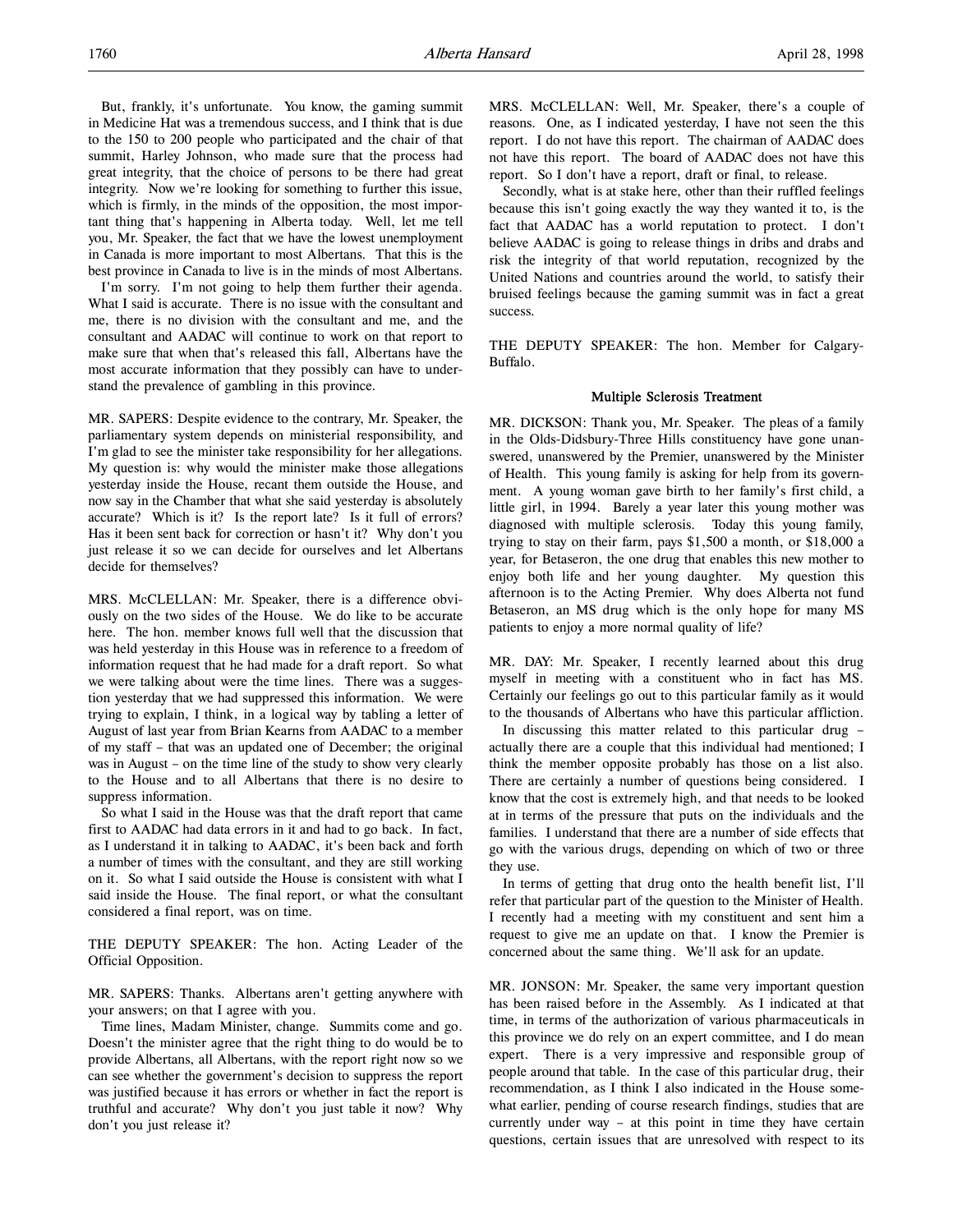overall advisability. Therefore, it will be reviewed within the next period of time, but it is not covered at this time.

## 2:00

MR. DICKSON: To the Minister of Health then: what does this Alberta Health expert panel know about Betaseron that British Columbia, Saskatchewan, Manitoba, Ontario, and Quebec don't know? In each of those provinces it is available. Is this just one more example of the government putting money ahead of the interests of Albertans?

MR. JONSON: Mr. Speaker, I think there are different payment policies in different provinces, and we could go into that in some detail. The way we have approached it in this province, I think generally very effectively, is to have a review done of various pharmaceuticals that are proposed for offering in Alberta once the federal authorities have attested to the drugs' overall safety. There is a range of treatments available for this particular physical condition. We recognize that there is pressure for full coverage, the authorization of this particular pharmaceutical, but as I've said, we have taken the approach in the province of Alberta for some years now to work through people very knowledgeable in the field of pharmaceuticals and make our decisions based on their recommendations.

MR. DICKSON: Mr. Speaker, my final question to the same Minister of Health would be this: what specifically is this minister doing to ensure that rural families in Alberta challenged with MS have the supports they need so that they can stay on their farms, close to their families, their friends, their churches?

MR. JONSON: Mr. Speaker, lest the hon. member not understand, the overall programs and supports that we have available, particularly with respect to pharmaceuticals, are the same in rural Alberta as they are in urban centres.

THE DEPUTY SPEAKER: The next Official Opposition main question will be by the hon. Member for Edmonton-Riverview.

### Child Welfare

MRS. SLOAN: Thank you, Mr. Speaker. It's becoming common practice for this government to commission studies for thousands of dollars and then not release them. The Coopers & Lybrand study commissioned by this government last fall was completed in January and has yet to be released by the Minister of Family and Social Services. The minister has assured this Assembly publicly that the report would be made public soon. The framework for implementing the regionalization and privatization of child welfare is well under way. My questions are to the Minister of Family and Social Services. When will the minister exhibit some political courage and table the Coopers & Lybrand report?

DR. OBERG: Mr. Speaker, the Coopers & Lybrand report was given to me on January 23. I then passed it over to my department to look at the issues that the Coopers & Lybrand report brought up. A lot of those issues are actually in the framework on accountability document that I tabled about a week and a half ago. I gave my pledge at that time when questioned before that this would be tabled in the Legislature, that it would be released publicly, but at this moment we are not ready to do that.

MRS. SLOAN: In the absence of the factual report, then, could

the minister indicate whether or not the report provides an analysis or recommendations as to why Alberta has the fastest growing child welfare caseloads in the country?

DR. OBERG: Mr. Speaker, I think there's a couple of questions there. First of all, the report does not make any actual recommendations as to why the caseloads have been increasing in Alberta. The report looked at the structure of the children's services authorities, it looked at what was happening, what was the best possible way to arrange children's services in Alberta, and that's what we're looking at.

The hon. member raised a very interesting point about the rate of growth of children being brought into care in Alberta. Yes, that is certainly a concern to us. Mr. Speaker, we have looked at a lot of the different reasons, and it's multifactoral. As a matter of fact, I bet there are probably 285 reasons why children are brought into care in Alberta.

MRS. SLOAN: Let's hear them, Mr. Speaker. Let's hear them.

My final question, also to the Minister of Family and Social Services: does the report, then, provide any analysis as to the relationship between Alberta's low social assistance and AISH rates and the rise in child welfare caseloads in this province? If you won't table the report, then answer the questions.

THE DEPUTY SPEAKER: The Minister of Family and Social Services.

DR. OBERG: Thank you very much, Mr. Speaker. I would love to answer that question. The welfare rates started coming down in Alberta in 1993. Over that time we have seen a growth in the child welfare rates, and indeed that has been documented. Other provinces have seen similar growth. As a matter of fact, British Columbia, for example, is probably growing at very close to the same rate that Alberta is. Is that a concern? Absolutely that's a concern.

Mr. Speaker, one of the very interesting points about this is that the document that was brought out on a national basis said quite explicitly on the first page that you cannot compare the child welfare rates from one province to the other because everyone uses different mechanisms to arrive at those numbers. They use different statistics to arrive at those numbers. So when it comes to Alberta, yes, we are absolutely very concerned about the number of children going into child welfare, but it is my job as the Minister of Family and Social Services in this province to ensure that children are protected.

### Private Health Services

MS BARRETT: Mr. Speaker, the Conservative government's track record on protecting public health care is not particularly healthy. In 1987 the government tried to legalize private insurance for services covered under medicare. In 1989 the now leader of the Liberals brought in a bill to sell public hospitals to private interests. [interjections] Yes. You bet. And it was the NDP who stopped those bills. In the 1990s we've now had the Gimbel foundation, Hotel de Health, HRG, allowing private, forprofit clinics to charge facility fees. Yes, and I will get to the question, Mr. Speaker. The NDP has fought all of those initiatives, and we continue to. Why won't the Minister of Health now level with Albertans and admit that the government's private hospitals plan is part of a deliberate plan, worked out in that deal with the federal Liberals, to expand opportunities for private, forprofit to make money off the taxpayer-funded health care system?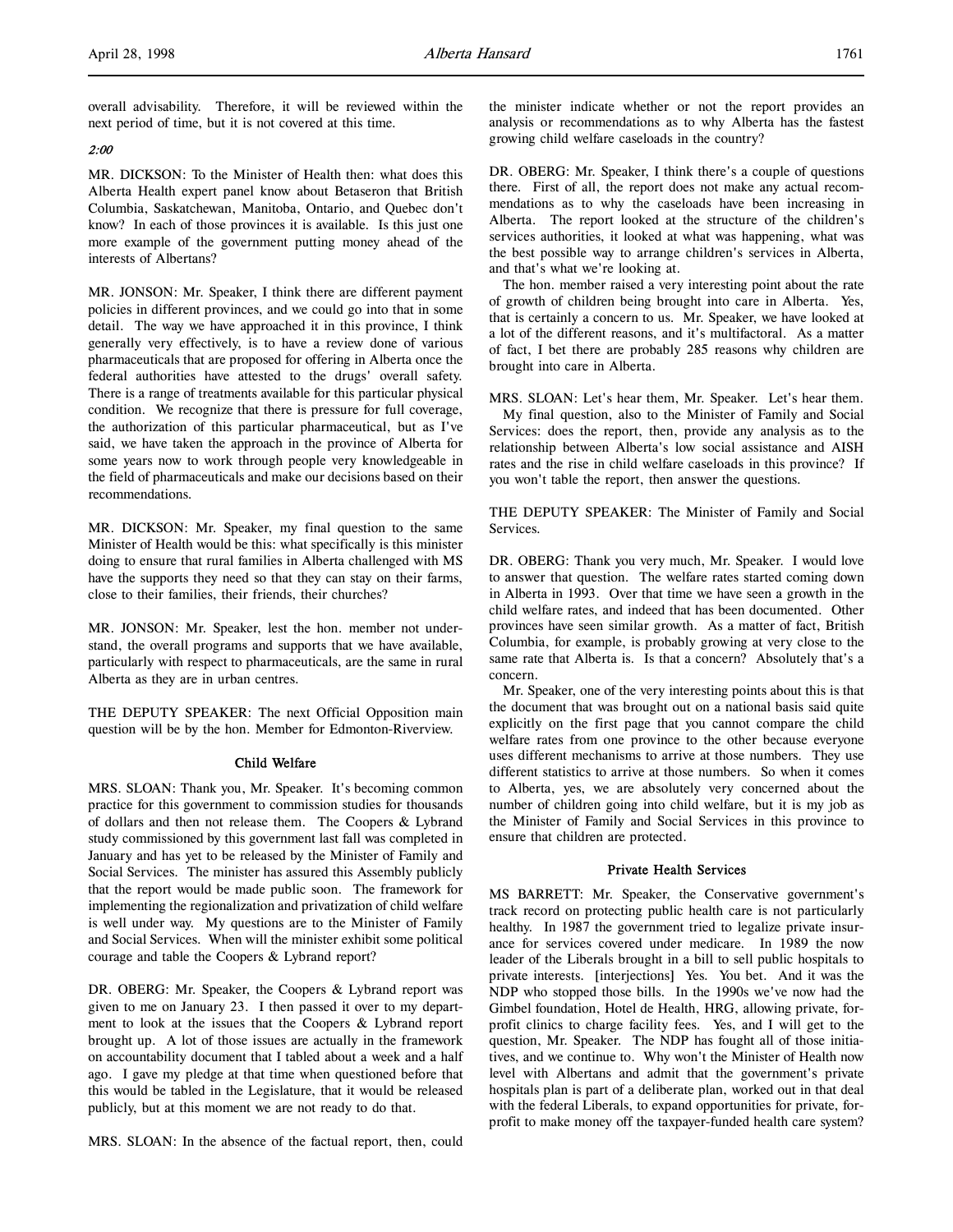MR. JONSON: Mr. Speaker, there is no such plan in conjunction with the Liberals or anything else. The whole purpose, as I've indicated several times with respect to a bill that is before the Legislature, Bill 37, is one of, in a proper and straightforward way through legislation, putting in place a framework whereby the public health system can thrive in this province, whereby the principles of the Canada Health Act are adhered to, and whereby we also, yes, recognize that in certain established forms that have been established for decades, we do have an important private health care component in our system. As I said, it has been there for decades. It is an integral part of our overall publicly administered health care system.

MS BARRETT: Well, Mr. Speaker, it's in black and white. It was signed in the summer of '96 by this government and the federal government, and it says: encourage more private, forprofit in the public system.

How can the minister say that this doesn't provide the platform for Bill 37 essentially, when it's clear in black and white? How can he say that he's not promoting this?

MR. JONSON: Mr. Speaker, as I recall the particular document which I think the hon. member is waving, this document was one in which the governments of the day recognized that within the overall health care system of Canada there is a major and dominant public health care component, but there is also . . .

MS BARRETT: This is Alberta only.

MR. JONSON: Well, Alberta too. Sure. We are part of Canada, and I hope you're glad of that.

Mr. Speaker, it is recognized that there are the two components of our current operating health care system.

### 2:10

MS BARRETT: Well, given the widespread opposition to private, for-profit hospitals making money and doing business with the publicly funded, not-for-profit system, will the government now agree to hold a health care summit so that these deplorable key principles outlined in this document can be publicly debated and adjudicated?

MR. JONSON: Mr. Speaker, Bill 37 is before the Legislature, and this is the centre of overall debate on behalf of the public of this province. I hope that the hon. leader of the New Democrats will be open to proceeding with the debate and perhaps amendment and passage of Bill 37 in due course.

Mr. Speaker, the hon. leader of the New Democrat Party talks a great deal about public consultation and openness. But you know, there's a new device called the Internet, and we just happened to become the beneficiary of their style of public consultation. In this form letter which they are saying everybody in the province should read and sign and sign up automatically I guess, it says here in brackets – and I assume that they are referring to the government representatives – when they phone us, "No matter what they say, you must close by restating your opposition," and then they've got the words for people to say. So I really am quite disappointed, because this is obviously their version of consultation. Therefore I would ask whether we should bother following their version.

THE DEPUTY SPEAKER: The hon. Member for Calgary-Fish Creek.

MS BARRETT: A summit for this and a summit for that.

THE DEPUTY SPEAKER: Just one set of questions, hon. leader. Calgary-Fish Creek.

## Young Offenders Act

MRS. FORSYTH: Thank you, Mr. Speaker. My constituents are continually bringing the matter of youth crime to my attention. In fact, they've been doing so since I chaired the young offender task force and toured the province in 1994. It's been so long that the document is fading. The task force listened to Albertans, and we've recommended many, many changes, yet again it doesn't seem that anything has been done. My questions are to the Minister of Justice. Mr. Minister, what is happening with the changes to the Young Offenders Act?

THE DEPUTY SPEAKER: The hon. Minister of Justice and Attorney General.

MR. HAVELOCK: Thank you, Mr. Speaker. I'll just wait for a moment so we have a little quiet here.

I can understand the member's frustration with respect to the changes to the Young Offenders Act, Mr. Speaker. In fact in 1997 Angus Reid conducted a poll which indicated that only 13 percent of Albertans expressed a satisfactory level of confidence with respect to that act. There are news reports today that the federal minister is planning some changes this fall. However, we have been hearing that sort of talk for quite some time from the federal government.

As indicated by the member, it was actually exactly four years ago today that Premier Klein appointed the committee, headed up by the hon. member, to tour throughout the province and solicit input from Albertans. I believe that the committee visited 16 Alberta communities, and Albertans did respond and express a high level of frustration with respect to the act. The task force reported in October 1994, the government examined those recommendations, implemented a number of them, and then of course forwarded those recommendations within federal jurisdiction to the federal government.

Unfortunately, despite that follow-up – we are constantly in touch with the federal government, and to date we have not seen any action. Now, if today's report is accurate about toughening up the young offenders laws, although let me make it clear that we've heard that for a very, very long time, certainly I believe this government would welcome it and will continue to pursue that on behalf of all Albertans.

THE DEPUTY SPEAKER: First supplemental, Calgary-Fish Creek.

MRS. FORSYTH: Thank you, Mr. Speaker. Do you agree that the Young Offenders Act should be replaced?

MR. HAVELOCK: Well, Mr. Speaker, that's entirely . . .

## Speaker's Ruling Seeking Opinions

THE DEPUTY SPEAKER: This question really just asks for an opinion. Can you phrase it in terms of government policy or something pertinent to the department?

MRS. FORSYTH: Given that the federal government is reporting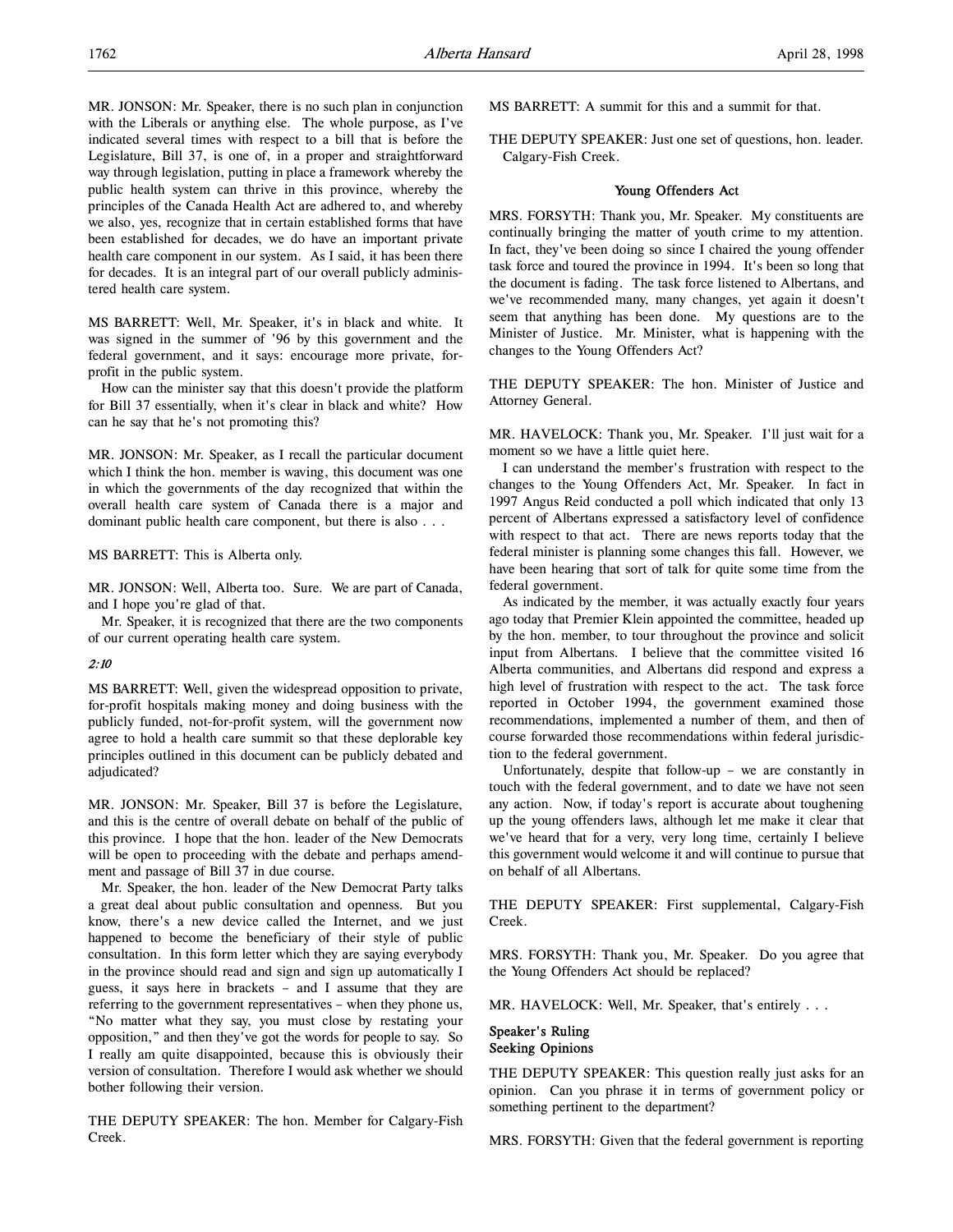that they're looking at changing the Young Offenders Act, do you agree or disagree, Mr. Minister?

THE DEPUTY SPEAKER: Do you have a supplemental question that would be within the purview of the minister?

MRS. FORSYTH: It's out of the report from 1994.

### Young Offenders Act

(continued)

MRS. FORSYTH: What exactly are the changes in youth law that this government is pushing for, Mr. Minister?

MR. HAVELOCK: Well, Mr. Speaker, to make it clear, I do believe that the Young Offenders Act should be changed and replaced.

Nevertheless, what are the changes we've been pushing for the past while? This has been a very public debate. The precise changes rest in the federal jurisdiction. They can certainly do what they wish. However, what we've been pushing for on behalf of Albertans are the following changes. We would like to see children under the age of 12 who have committed serious or violent crimes or are chronic offenders held accountable for those offences and able to be charged with criminal offences. We would like to see easier transfer to adult court for those young people committing serious and/or violent crimes or chronically reoffending. We would like to have those youths who are transferred to adult court have the same parole requirements as adult offenders. We have looked at publishing the names of young offenders, those that commit serious or violent crimes or are chronically reoffending. We would certainly support restricting court-appointed counsel only to those young offenders who cannot afford to pay for such services, and we would also like to see the young offenders pay the victim surcharges.

Mr. Speaker, I believe that a number of these changes, if they are in the bill which the minister has indicated will be tabled in the fall – I think a lot of it is due to the persistence of Albertans who've made their views clear and also this government on behalf of Albertans pushing the federal government to make those changes.

THE DEPUTY SPEAKER: The hon. Member for Edmonton-Mill Creek.

### Support for Municipalities

MR. ZWOZDESKY: Thank you. Mr. Speaker, between 1992 and 1996 the government of Alberta cut municipal grants by almost 50 percent, the deepest cuts by a provincial government anywhere in Canada according to Stats Canada reports. In fact, the MASH sector – municipalities, academic institutions, schools, and hospitals – stated in their report to the Alberta Growth Summit that the provincial government cuts have resulted in

lack of sufficient resources for preventative care, increasing financial and social barriers to access, an `infrastructure deficit' . . . [and] deteriorating service standards

thus creating a serious hidden deficit at the municipal level. My question is to the Minister of Municipal Affairs. How did your government's decision to cut municipal grants by 50 percent contribute to this hidden deficit at the municipal level?

MS EVANS: Well, Mr. Speaker, first of all, our government didn't make a decision to cut 50 percent of the grants to municipal

governments. In fact this year we are working still on a targeted municipal assistance grant program to provide relief. We've provided additional relief to municipalities with the assessment program. We've provided in total \$15 million for municipalities, and we fully expect to deal with those individual cases through the Premier's task force on infrastructure, that will look further at other areas of need. I know that we're working very hard to accommodate municipalities who have needs.

MR. ZWOZDESKY: Mr. Speaker, my supplemental is to the hon. Provincial Treasurer. How did your government's decision to cut municipal grants by 50 percent contribute to an 18 percent increase in local property and business taxes between 1992 and 1996?

MR. DAY: You know, Mr. Speaker, the issue as articulated by the AAMD and C and in fact the AUMA reflects on a figure of 30 percent. So we have different numbers, but whatever you look at, 50 percent or 30 percent, that's a significant reduction of dollars that are flowing to municipalities. For some of the larger cities, Edmonton and Calgary, that could be up to 5 percent, 6 percent of their budget. To smaller municipalities it's an even greater impact.

### 2:20

Mr. Speaker, the other thing that is troublesome to municipalities is that they also feel that they're losing the fiscal capacity to actually raise the dollars to replace that. In fact what that type of pressure does is the same type of pressure that was put upon us when the Liberals reduced significantly by 50 percent transfers to health and areas of social spending. It caused us to look at ways in which we could restructure and redefine how services are delivered so that we still have a high quality of service.

I think we need to be committed to work closely with municipalities to help them with the fiscal challenges they have. A number of them have, of course, an increase in revenue that they've experienced because of the Alberta advantage, increased revenues coming to them. Other municipalities, also because of the Alberta advantage, are dealing with pressures, for instance, on their resource roads and other areas of infrastructure. We're working closely with them and will continue to do that.

MR. ZWOZDESKY: Mr. Treasurer, what specific steps, though, are you really taking at this stage to help municipalities deal with these 50 percent cuts which have resulted in some very disturbing and devastating situations of off-loading and downloading that they now are having to deliver on on your behalf?

MR. DAY: Well, Gene, buddy, work with me on this. Here's the picture. You know, we have, as anybody who comes to this province knows – this province continues to lead the country in terms of advantage, in terms of opportunity, the lowest unemployment rate. Mr. Speaker, we are seeing construction, for instance, at the highest rates in the last 15 years. We're seeing unemployment at the lowest rates in almost 20 years. We're seeing unprecedented investment. We're seeing opportunity, high-tech, long-term opportunity for jobs. We are in the middle of an era of opportunity and an era of optimism, and we are working.

In terms of specific steps, Mr. Speaker, I can tell you that we have met, as the member knows, with a task force, one of those representatives being the mayor of the city of Edmonton, and others from around the province, saying: what do we do to sort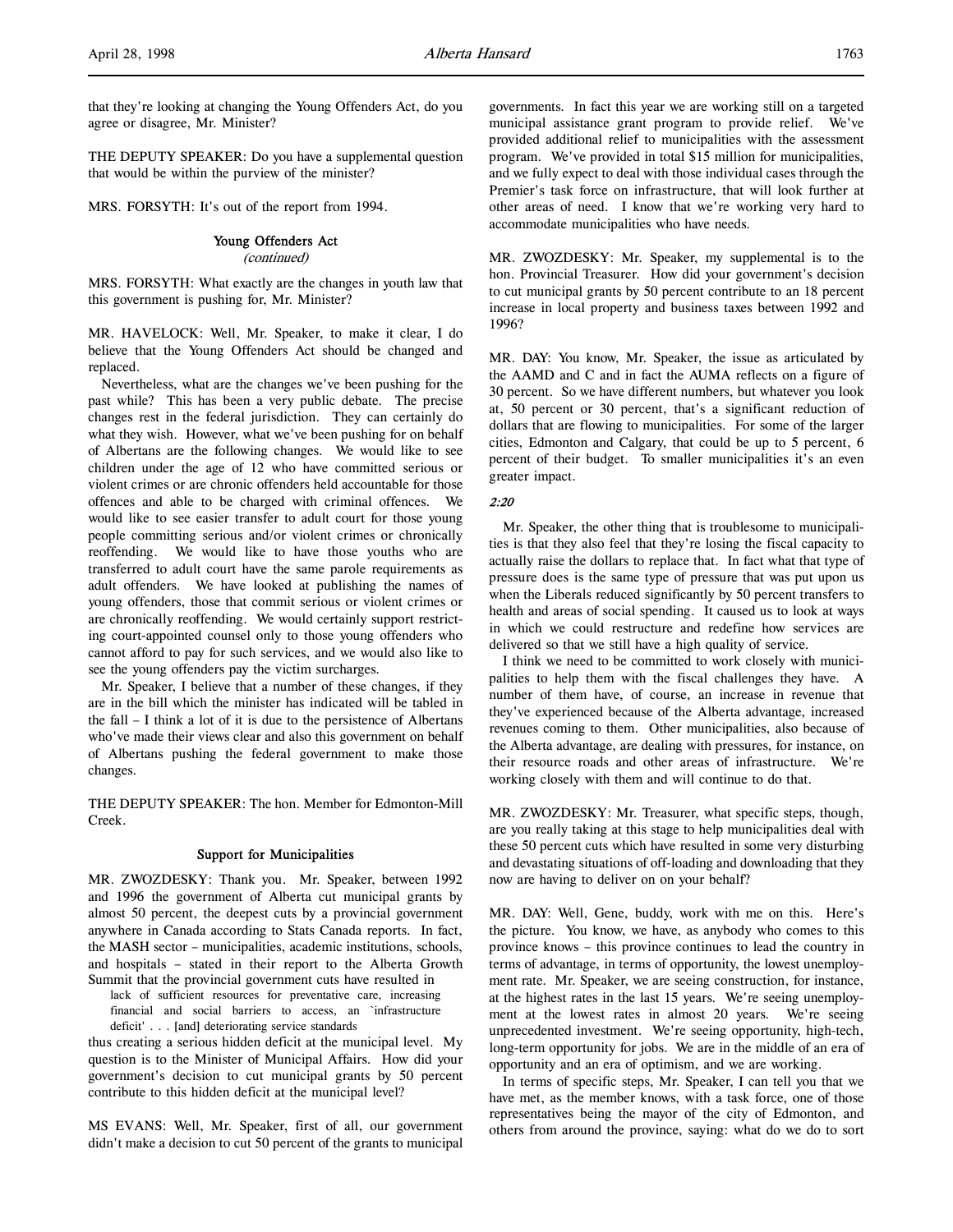of expand our thinking and look at different ways to address the positive pressures that are coming with growth?

I do take a bit of exception to the member opposite. It is not usually his style to stand up and paint a picture of devastation, a picture that civilization as we know it is devastated in this province. We're in the best shape of any province. We hope that will continue, and we have specific steps that we are taking, working with municipalities to help them address these pressures.

### THE DEPUTY SPEAKER: The hon. Member for Redwater.

## Corporate Registry

MR. BRODA: Thank you, Mr. Speaker. I have received numerous calls from my constituents who have concerns about the new process of registering their corporations and filing their annual returns. To the Minister of Municipal Affairs: why was the corporate registration system privatized?

MS EVANS: Mr. Speaker, we privatized the corporate registry system in response to our customers, our businesses. Many of them resented having to wait weeks for their registration. Several times law firms, accounting firms, individuals asked our corporate registry office if, in fact, we could make it easier.

Mr. Speaker, for the last two years we have been working with our stakeholders to find a way of doing that. We initiated that process late in January, and it's our hope that ultimately the response time for businesses will enable businesses in Alberta to become registered more quickly and that there will be 800 trained professionals to administer that registration service at the local level.

MR. BRODA: Mr. Speaker, given that this new corporate registration system has also led to increased service charges – some companies are paying 25 to 75 percent more to file their corporate registry annual returns. To the same minister: why are these fees so costly?

MS EVANS: Mr. Speaker, we're looking at that as we discuss the private business plans with Price Waterhouse, the registry agents, and a number of our customers that work as Crown corporates throughout Alberta. We're trying to decipher why so many are charging more than what we believe is necessary. Some of the agents for annual return filing are charging \$5; some are charging \$10. For those that are charging more, we're going to take a close look at why their costs have increased.

THE DEPUTY SPEAKER: Final supplemental, Redwater.

MR. BRODA: Thank you. Again to the same minister: why hasn't government capped the service fees that these agents charge?

MS EVANS: Mr. Speaker, we are taking a look at how the registry agents, the law firms, are managing this corporate registration, and we're monitoring it closely. We have hope that the marketplace would evolve into a more equitable place and that it would, in fact, take care of its own. A bit of that influence is beginning to be felt where some registry agents are seeing that it isn't as complex and are reducing their fees. Others are enabling fax registration and filing for annual returns. That is also making a difference. We're taking a very close look at this. We are not making a decision to cap fees, but we're looking at ways that we can improve on our service.

THE DEPUTY SPEAKER: The hon. Member for Edmonton-Castle Downs.

### Homeless People

MS PAUL: Thank you, Mr. Speaker. The final report on the Calgary homeless study commissioned by the Minister of Health reports that homelessness is now a reality for 3,000 Calgarians. Contrary to what the Minister of Family and Social Services might believe, only 1.6 percent of the homeless citizens interviewed said that living on the streets was preferable to finding stable accommodation. Particularly significant is the finding of the report that a large number of these homeless Calgarians

manifested suffering from physical and/or mental symptoms, were in need of treatment, and experienced barriers to accessing health care resources, particularly mental health services.

My first question is to the Minister of Health. Given that the government has had this report for four months now, what specifically has this minister done to ensure that proper mental health services are now available to Calgary's inner-city homeless?

MR. JONSON: Mr. Speaker, as I indicated in this House actually and before the report – I think if you want to go back, you'd find that this statement was made about the time the report was initially commissioned. Nevertheless, across the province but particularly in Calgary we have first of all moved to make sure that our community mental health funding is increased and equitable as far as the city of Calgary is concerned. The Provincial Mental Health Advisory Board has been working in conjunction, to the greatest extent possible, with the Calgary regional health authority.

I will just give you a couple of their initiatives which I think bear directly upon the problem identified in the report. One, Mr. Speaker, is that one of their priority initiatives this year is working to fund and to increase the funding support for homes or accommodation for the mentally ill in the community or those who are recovering from mental illness in the community. In addition they are working in conjunction with a very commendable group in Calgary known as the Clubhouse Society to stabilize and expand their particular operations. [interjections] Those are some examples. The hon. members across the way do not wish to hear further answers, so I will sit down.

THE DEPUTY SPEAKER: First supplemental, Edmonton-Castle Downs.

MS PAUL: Yes. Thank you, Mr. Speaker. My first supplemental is to the Minister of Family and Social Services. Given that the report notes that no phone, no clothes, and no transportation are primary barriers preventing many homeless Calgarians from getting stable jobs, what has the minister done to remove these barriers?

THE DEPUTY SPEAKER: The hon. Minister of Family and Social Services.

DR. OBERG: Thank you very much, Mr. Speaker, and thank you for asking that question. What we have done is in 1996-97 we gave the city of Calgary \$1.4 million for the Calgary homeless shelters. In 1997-98 they received \$2 million, an increase of almost 33 percent.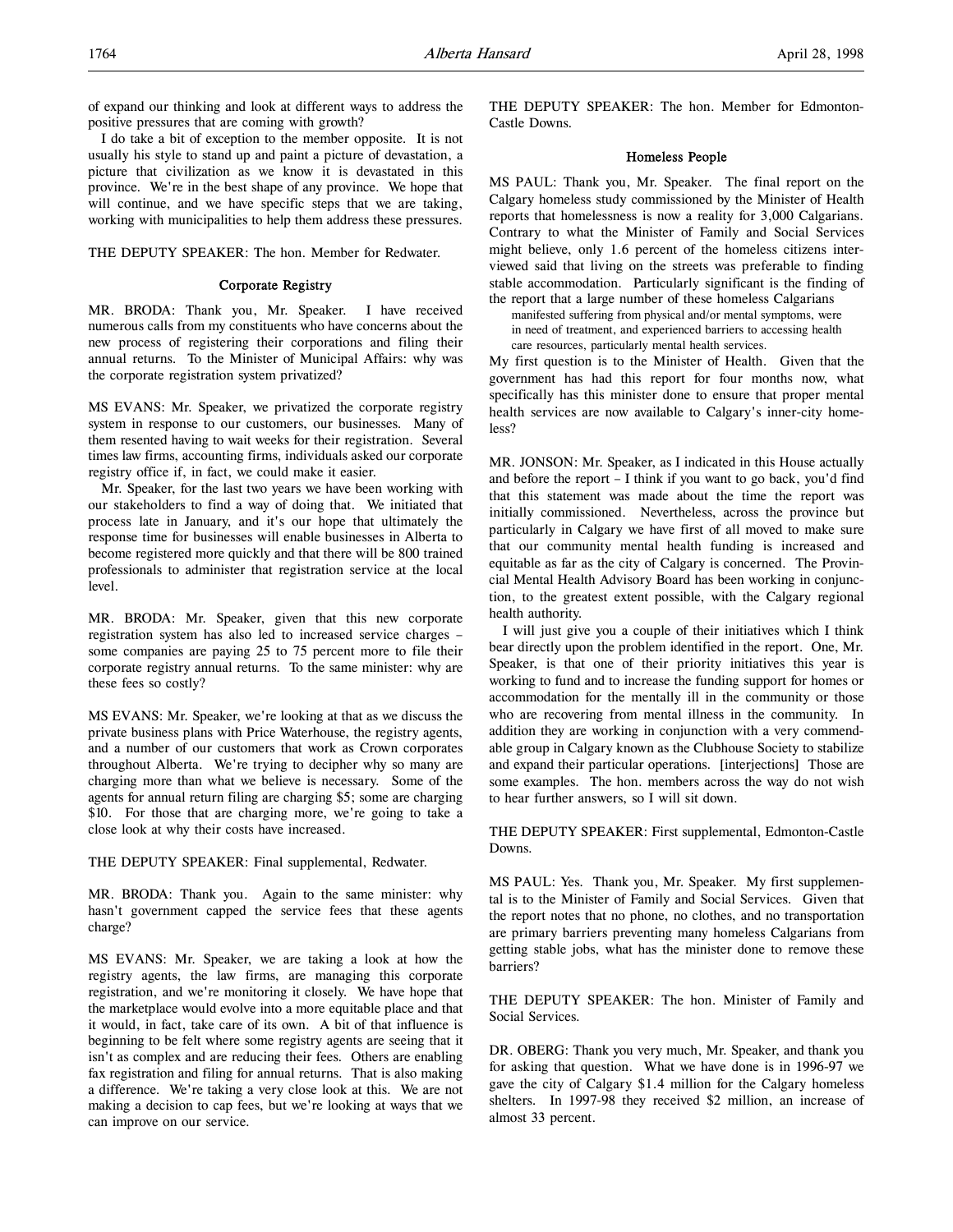## 2:30

Mr. Speaker, in January of this year I went to visit the homeless at the Calgary shelter, I saw the situation they were in, and the next day I announced that they would be receiving \$100,000 more. I talked to Alderman Joanne Kerr last week, and she has stated that they have used this \$100,000 to open up 60 new beds in the former Currie barracks.

This is not an easy problem, but it is something that we have taken steps to look at, we have taken steps to work on, and as of right now they have received almost 35 or 40 percent more dollars this year than they did last year, because Calgary is such a hot economy, because there is essentially a zero percent vacancy rate. It is a problem in Calgary. Calgary city council has to take a look at zoning regulations. It has to take a look at housing, and we are working closely with that group to come up with a solution to this very difficult problem.

THE DEPUTY SPEAKER: Final supplemental, Edmonton-Castle Downs.

MS PAUL: Yes. Thank you, Mr. Speaker. My third question is to the same minister. Given that the report identifies about 900 mats or beds available nightly and given that the onetime government grant of \$100,000 in January created 64 more spots, where are the remaining 2,000 citizens to sleep? On the banks of the Bow River?

DR. OBERG: Mr. Speaker, I had a very interesting conversation with the executive director of the Calgary homeless shelter, and this was back in January when they had just opened a new shelter in eastern Calgary. He said at that time that Calgary was the only city in North America where there were enough facilities for the homeless and no one needed to go without shelter at night. [interjections]

THE DEPUTY SPEAKER: Members that have already asked a question are not entitled to a second question.

The hon. Member for Spruce Grove-Sturgeon-St. Albert.

## Highway 794

MRS. SOETAERT: Thank you, Mr. Speaker. Time and again in this Legislature I've raised the issue of how unsafe highway 794 is. In the last four years there have been 37 injury accidents and six fatal accidents. This highway has a very high volume of both commuter and industry traffic. My questions are for the minister of transportation. Given that the minister says that highway construction is based on safety, why are only about 17 kilometres of 794 being improved? What about the rest of it?

MR. PASZKOWSKI: Highway 794 of course is a critical network. It's a secondary highway in the province of Alberta and one that is getting some improvement this year. There are 17 kilometres scheduled on it, and obviously it is on the long-term planning as well. The studies that have been done on highway 794 indicate that there is variable traffic on it depending on which end you're actually doing the count on. The last counts we have indicated a low of 1,560 vehicles to a high of 4,080 vehicles on that with an average 2,530 vehicles a day. That is a fairly normal amount for a secondary highway. It's not that exceptionally high for a secondary highway. Indeed, we are continuing to monitor 794, and we will continue to do that.

With that in mind, one of the things we are looking at is doing an additional traffic count again this year because the indications that we have received in the past are that the growth has been very, very normal relative to growth in the rest of the province, and that's in the area of 2 to 3 percent. So it really hasn't fit into a category where it has exceptional growth over the rest of the province. It seems to fit into a very average type of growth and development as far as the rest of the province is concerned. We are looking at it. We are considering it. Indeed, the present width of the road is anywhere from 9 metres to 9.5 metres, which again is a relatively standard width for the secondary highway system in this province.

If after the check this summer there is an indication that there is an exceptional growth that's happened, if after the checks that we do this summer there is an indication that perhaps we should be looking at an 11-metre top, then indeed we'll accommodate that. But we don't just build roads on the basis of wishes. We're building roads on the basis of need, and that really has to be clearly identified and clearly recognized. As far as safety is concerned, it meets the standards of the province. True, there are accidents there, and I acknowledge that, and certainly that is a concern. Accidents are something that we are very much concerned about.

THE DEPUTY SPEAKER: Supplemental, Spruce Grove-Sturgeon-St. Albert.

MRS. SOETAERT: Thank you, Mr. Speaker. Given that Sturgeon county has asked several times that you redesignate this highway to primary status, would the minister please redesignate 794 to primary status?

MR. PASZKOWSKI: Mr. Speaker, our Provincial Treasurer had alluded to a task force that the Premier has structured that is reviewing the whole highway infrastructure in the province. This will be part of the review. Indeed we do have to consider periodically, from time to time, the basic use of our roads. We have to realize that the primary highways are used for through traffic. Secondary highways are feeder roads that feed to the primary highway network. There is a designation, a clearly defined designation of why a road is designated a secondary road relative to why a road is designated a primary road. In this particular case the last designation that we have indicated that this particular road was used as a feeder road.

THE DEPUTY SPEAKER: Final supplemental.

MRS. SOETAERT: Thank you, Mr. Speaker. It's not safe. Given that the county, the school board, and local residents are so concerned about the state of highway 794 that they've called a meeting tonight in my constituency, will the minister join me  $-1$ know he's been invited – to hear directly from these Albertans about the dangers of highway 794? I'll drive you myself, and we'll take highway 794.

MR. PASZKOWSKI: Mr. Speaker, we do have House duty tonight. We do have responsibilities in the Legislature, which, I am told, we need to have fall sittings for because we're not able to complete the work in the spring sitting. To me it's essential that indeed we participate in the House sitting. Unfortunately, I also have a supper meeting tonight, so I'm not going to be able to participate. However, I want to commit that we will have a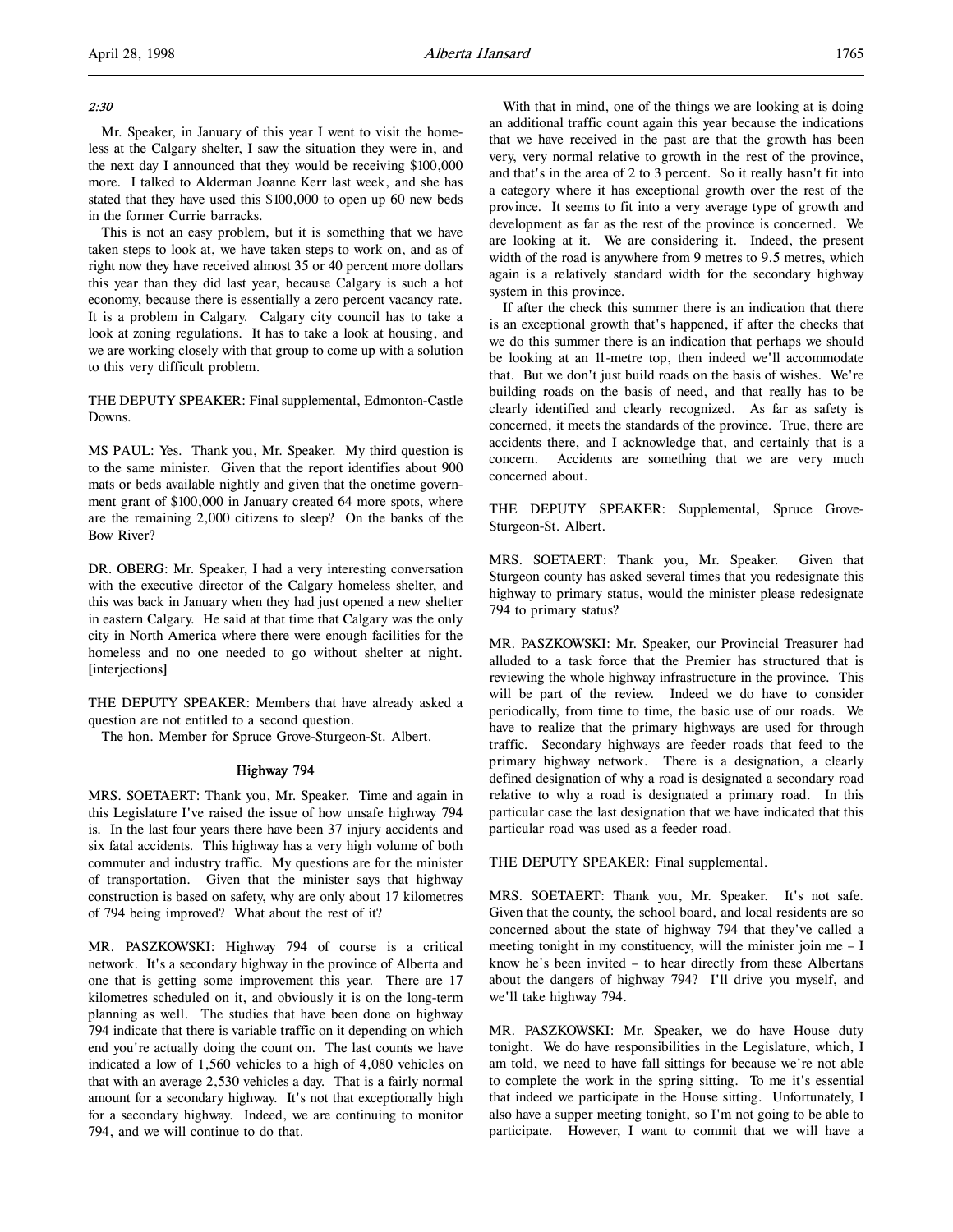department representative at the meeting, because these people are important to us and we have to hear the wishes of these people. [interjections]

I really would like to complete my concern here.

## Speaker's Ruling Speaking Order

THE DEPUTY SPEAKER: The chair would like to let you, but the chair must apologize to the hon. Member for Calgary-Fort. In my excitement at getting nearer to 10 in one whole question period, I inadvertently had two members of the Liberal opposition in a row. So if you'll indulge me, we'll have, first of all, Calgary-Fort, and if time permits, West Yellowhead, and then get back into the sequence.

The hon. Member for Calgary-Fort.

## Toxic Waste Spills

MR. CAO: Thank you, Mr. Speaker. Given that our natural living environment knows no boundaries, in the world's news recently there was an environmental catastrophe in southern Spain. Hundreds of millions of cubic metres of toxic waste from a Canadian-operated mining operation broke loose and flowed into a river system. It contaminated drinking water supplies, killed crops and fish, and damaged an important wildlife reserve in Europe. My question is to the Minister of Alberta Environmental Protection. Given that Alberta has a large natural resource industry operation, are we exposed to this kind of environmental threat, and can you guarantee a hundred percent it won't happen in Alberta?

MR. LUND: Mr. Speaker, that was a very serious spill in Spain. In fact a settling pond actually broke its dikes and spilled over. As far as saying that it's a hundred percent that anything like that will never, ever happen in Alberta, I can't say that there's a hundred percent, but certainly 99.99 and I don't know how far you can go. We have a very extensive approval process. Whenever there's a project going to be developed, it must go through a complete assessment of the surrounding area. Risks are all assessed, certainly even to the extent that if there was any possibility of, like, an earthquake happening, that would have to be taken into consideration. As well, Mr. Speaker, the area is assessed, and if in fact there was great risk of getting into a river or something like that, there would have to be measures put in place to make sure that wouldn't happen. We would insist on some kind of emergency plan that would see very quick action to contain any kind of an eruption, and that would have to be in place before approval would be given as well.

## 2:40

THE DEPUTY SPEAKER: First supplemental, Calgary-Fort.

MR. CAO: Thank you, Mr. Speaker. My last question is to the same minister. As a hundred percent guarantee is not possible, can the minister tell us specifically an incident that happened and what measures were taken then?

MR. LUND: Well, Mr. Speaker, certainly there have been no incidents anywhere near the magnitude of the one that happened in Spain. About three years ago up at Fort McMurray one of the dikes, it was noticed, was leaking in one of the settling ponds during the winter, and there was remedial action taken and a cleanup. In fact, it turned out that there wasn't something

hazardous in that particular case. I am very confident that we will not see anything anywhere near that extent. As a matter of fact, I don't think we will see anything that is harmful to the environment happen in these kinds of instances.

DR. WEST: A supplemental.

THE DEPUTY SPEAKER: The hon. Minister of Energy to supplement.

DR. WEST: As minister responsible for mines in the province of Alberta I just want to put on record that the relationship between what happened in Spain and here is not relevant because we do not have that type of core mining in the province of Alberta as it is in Spain. So I just say that those types of fears could be put off to the side because we don't have the dimension of those types of mineral mining in the province of Alberta.

THE DEPUTY SPEAKER: We'll just take a moment for those people that may wish to leave.

## head: Members' Statements

THE DEPUTY SPEAKER: This afternoon we're going to start off with the hon. Member for Calgary-West, then Edmonton-Strathcona, then Calgary-North West.

## Alberta Sport Legends

MS KRYCZKA: Thank you, Mr. Speaker. I would like to recognize five well-known Alberta athletes who have contributed immensely to our pride and interest in athletics. They are true Alberta sport legends who are presently members of our vibrant seniors' community.

One of the most well-known female golfers in Alberta, Betty Stanhope-Cole, won the Canadian junior championships in 1956 and went on to win the Canadian ladies open in 1957. Betty also competed on the provincial golf team for 25 years and the Canadian Commonwealth and Canadian world teams in 1964, '74, and '76.

A golfer since the 1950s Keith Alexander played in many Alberta competitions. At the University of Colorado Keith was named all-star twice. He won the Alberta open, the Willingdon Cup, which he played in 25 times, the Calgary open, and the Edmonton open. Internationally he competed in France and Central and South America.

Many will remember Bob Wylie for winning the Calgary amateur golf title five times and the Alberta amateur crown four times. Bob's accomplishments include competing in the Willingdon Cup for 11 years and winning three championships. Bob played on the Canadian world amateur team that won a bronze medal in 1960. After becoming professional in 1953, he competed extensively, winning the Tucson open in 1958.

Now turning to football, Normie Kwong, the China Clipper, played for both Calgary and Edmonton during his football career. Norm played on four Grey Cup winning teams, on the western conference all-star team an amazing eight times, and on the Canadian Football League all-star team five times. He won the Schenley award twice and was Canadian athlete of the year in 1955. Norm also built the profile of other sports in Calgary after retiring from professional football. He's a constituent of Calgary-West.

Jackie Parker also played football with the Edmonton Eskimos,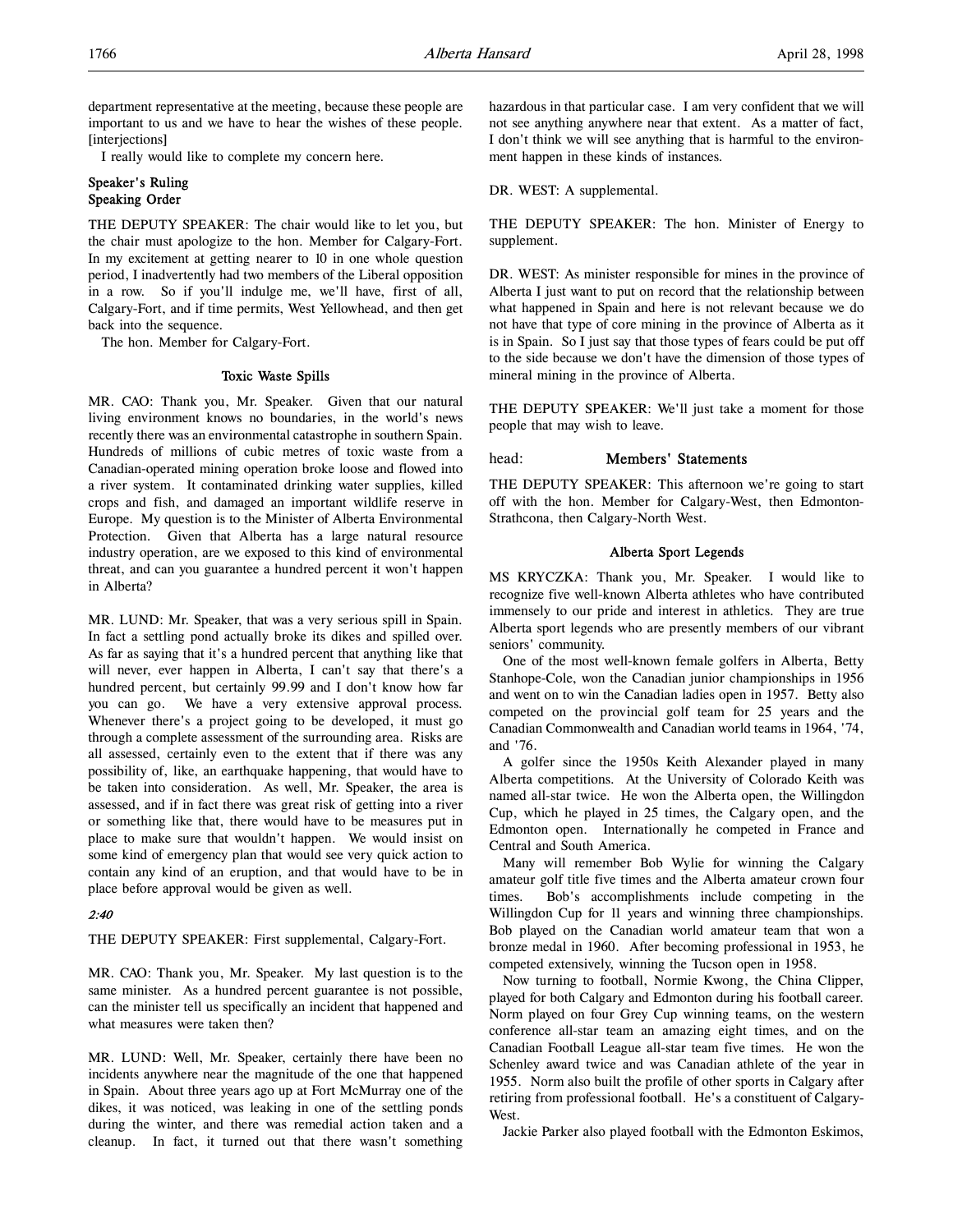quarterbacking in three Grey Cup victories and winning the Schenley award three times. He has been recognized as most outstanding player in the western football conference seven times.

Each of these accomplished athletes has been inducted into the Alberta Sports Hall of Fame. Although their careers may be complete, sport legends should be remembered for their contribution to sport participation and excellence.

Thank you.

THE DEPUTY SPEAKER: The Member for Edmonton-Strathcona.

## International Day of Mourning for Injured Workers

DR. PANNU: Thank you, Mr. Speaker. With your permission I would like to join the Minister of Labour and the hon. Member for Edmonton-Gold Bar and make a statement today, the International Day of Mourning for workers killed or injured in the workplace.

The International Day of Mourning was started in Canada by the Canadian Labour Congress and adopted by the International Confederation of Free Trade Unions in 1996. They, along with the Alberta Federation of Labour, are hosting a variety of ceremonies in Edmonton. The emphasis will be on the plight of child workers worldwide.

Here in Alberta, Mr. Speaker, in 1994, 74 Albertans died in work-related accidents. In 1997, 120 died, a 62 percent increase; in other words, an additional 15 or 16 lives lost on a yearly basis. This increase coincides with the decreases in staff at the Department of Labour and cuts to the dollars spent on workplace health and safety in the same period. It's obvious that if you deregulate and privatize everything, even the best intentioned employer will be forced, through competition with more ruthless employers, to cut health and safety programs.

Deaths, injuries, workplace-induced illnesses are on the increase worldwide. This is a result of globalization, deregulation, and the lowering of labour standards by too many governments and too many corporations. Unfortunately, Alberta leads the way. Today is a time for all of us to pause and reflect on the huge cost in human misery caused by illness, injury, and deaths in the workplaces of the world. We must all vow to do better in the future.

Thank you.

THE DEPUTY SPEAKER: The hon. Member for Calgary-North West.

## Family Values

MR. MELCHIN: Thank you, Mr. Speaker. In light of the recent Supreme Court decision regarding Delwin Vriend, I would like to declare my love for liberty and freedom. Liberty seeks to defend the rights of each unique individual and our freedom of association. Liberty cares for the homosexual person as for any other individual. Liberty, however, is based on more than the right to make a choice but on making the right choice, which means a moral or value choice. Ethics and values form the basis of all the laws of our societies, and the laws are the legal sanction of society values.

We can't avoid the question of legislating morality. We do it every time we pass a law. Concepts such as liberty, freedom, rights and responsibilities are ethical and moral in nature. Life is full of conflicting values and beliefs. We are free to choose our

actions but not the consequences, good or bad, that follow. If we believe in freedom to choose our own values, then government should limit as much as possible its size, scope, and intrusion into the lives of its citizens.

The Delwin Vriend issue is centred on the issues of discrimination and rights. I would also like to declare my love for the family and outline why I feel that the religious, two-parent family is now one of the most discriminated groups. The value of abstinence from sex outside of marriage isn't taught in our public schools, yet our children are taught in sex education classes the appropriateness of both heterosexual and homosexual activity outside of marriage. We value the life of the unborn, yet are forced to pay for abortion. We sacrifice to keep one parent home to nurture and teach our children, yet have to pay for everyone else's day care and unfavourable family tax laws. We replace laws that are based on belief in God with humanist values. We say we value freedom of religion and families, yet we wonder why there are so many divorces, more problem children, more crimes and addictions.

As important as this issue to change our laws to include sexual orientation has been to many here, might I also petition us to be just as vigilant and strengthen the liberty and lifeblood of our society, the family, in all our laws.

THE DEPUTY SPEAKER: The chair didn't hear any points of order being raised during question period.

The chair would like to commend both Redwater and the minister replying to Redwater's questions and Calgary-Fort and the ministers replying to that question, because both of those were at three minutes. But we did get through 10, as the chair talked about earlier.

head: Orders of the Day

| head: | Public Bills and Orders Other than |
|-------|------------------------------------|
| head: | Government Bills and Orders        |
| head: | Second Reading                     |
| 2:50  | <b>Bill 215</b>                    |
|       |                                    |

## Highway Traffic Amendment Act, 1998

[Debate adjourned April 21: Mr. Broda speaking]

THE DEPUTY SPEAKER: The hon. Member for Redwater.

MR. BRODA: Thank you, Mr. Speaker. I'd like to continue on second reading of Bill 215 as I left off last week. It is not suggested that we install these cameras at every red light, but surely we can take a look at the statistics, determine the high-risk intersections, and use these cameras as a deterrent at these locations. We must realize that the conventional methods of enforcement at red lights have limited effectiveness. There are just not enough police officers, and the safety of the officers, other motorists, and pedestrians can be easily put at risk in trying to stop the violators. Using these cameras would allow police officers to better utilize their time at other intersections and at places such as crosswalks and schools, where children are far more concerned with talking to their friends or getting home and certainly not with the traffic that may potentially harm them.

Mr. Speaker, there is public support for these red-light cameras. Support for the usage was documented in a Canadian Automobile Association public policy survey in August 1993. In that survey 84.3 percent of those surveyed agreed that red-light cameras were a good idea, and only 16.9 percent thought that the police do an adequate job of red-light enforcement.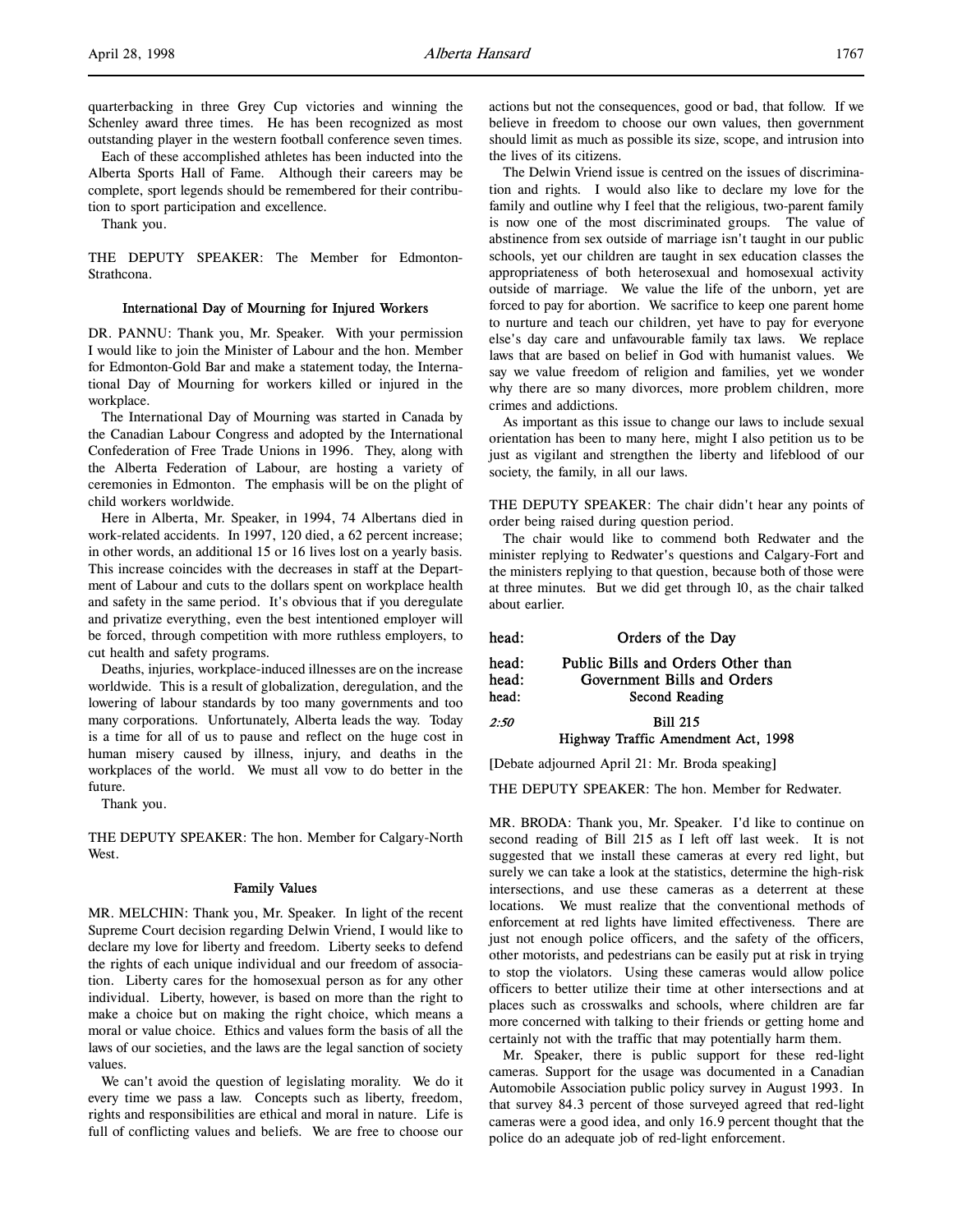I would also point out, Mr. Speaker, that the provinces of British Columbia and Manitoba have passed respective pieces of legislation allowing photos taken by red-light cameras to be used as evidence of an offence. Additionally, numerous areas of the United States have put in place red-light cameras. Photographic detection devices are used extensively in many other countries, including Australia, Austria, Belgium, Germany, Israel, the Netherlands, Singapore, South Africa, Switzerland, Thailand, and United Kingdom. I bring these places to your attention not to insinuate that just because they do, we should. I say this because clearly these devices are considered necessary. One quick example is Victoria, Australia, where police have been using redlight cameras since 1983 and have seen a decrease in right-angle collisions of 32 percent and in injuries by 10 percent.

Mr. Speaker, in closing, I want to reiterate that Bill 215 is about increasing the safety of the people of this province. It is about the effectiveness of the technology available and the efficiency of our police forces.

Today I was available and was at a news conference this morning over at Sherwood Park, where the first red-light device has been installed on the Sherwood Park freeway. Just to indicate to you, in roughly 390 hours there were 267 direct violations of going through red lights, and that's not talking amber lights. This is a direct result of going through red lights.

With this said, I close now by encouraging every member of this Assembly to support Bill 215. Thank you, Mr. Speaker.

THE DEPUTY SPEAKER: The hon. Member for Edmonton-Norwood.

MS OLSEN: Thank you, Mr. Speaker. I rise to speak in support of this amendment to the Highway Traffic Act.

### MRS. SOETAERT: No.

MS OLSEN: I know that's hard for you to understand, hon. Member for Spruce Grove-Sturgeon-St. Albert, but certainly the 14 years that I have served as a police officer would lead me to very clearly want to support an amendment like this.

Just a few things to note. I believe that sometimes we get taken offtrack by the use of technology in policing, but what we have to understand is that red-light cameras are not there as a revenue generator and neither is photoradar. The by-product of that technology may in fact be revenue, but let's not forget that public safety is the number one aim of all of these tools. We have to also think about why somebody would want the local law enforcement agency to use this tool. Well, public safety is one of them. Regular policing patrols have been cut back. The amount of provincial funding going to municipalities and consequently to policing agencies has been reduced dramatically over the last few years. As a result of that, the police agencies have had to realign their operational organization. Really what that means is that every time a police officer pulls somebody over and they get a little upset about the fact that they're getting a ticket, they often tell the police officer: well, you should be out catching robbers and bad guys. The average Albertan is more likely to be involved in a motor vehicle accident than to be a victim of a heinous crime, so let's not lose sight of that.

The other aspect is that we know – in fact, the Edmonton Police Service has surveyed photoradar sites where they have noted a decrease in speed where photoradar is. I would suspect that redlight cameras at specific locations, high accident locations, would also show us that there are fewer people running red lights.

Now, I'm also cognizant of the perception of unfairness. However, I can reconcile that notion after having been to a number of accidents, numerous accident scenes where drivers and passengers are injured and killed as a result of somebody going through a red light.

One of the other arguments is that the driving public can just as easily be deterred from red-light running at a given intersection by the presence of a police officer. But we know that police officers are not going to sit at intersections when there are calls for service outstanding for other criminal activities, so it's going to be targeted. It may be targeted by a traffic enforcement unit, but that traffic enforcement unit may not have the required manpower any longer to sit at lights and intersections.

I can specifically remember one fellow I followed straight through a red light. He turned left on a red light, and he tried very hard to convince me that the light was green. I issued him the summons, and he was very, very angry with me. He had to tell me that he was somebody important and that he shouldn't be getting this red-light ticket. I told him what the options were. He could pay the fine or go to court – it was certainly up to him – but very clearly the light was red, and he drove right through it. Well, what was happening at that very same time is that an ambulance was coming westbound on the avenue at the same time this guy was going through the red light northbound. It was just by the grace of God that this ambulance did not ram that driver. So it's a matter of raising the issue to a conscious level for drivers.

I also remember that I was at an intersection actually in Mill Woods. It was at 91st Street and I think about 34th Avenue or somewhere, that intersection. I was a very junior police officer at the time. A priest went through a red light, and he had a nun with him. I gave him the red-light ticket, and when I'm writing this up, I thought: well, you know, he went through the red light, and I had to do the right thing by giving the priest a ticket. You couldn't have guessed that he challenged it, and he went to court. At that time I said to the prosecutor: "Well, he's got a collar on, and he's going on the stand. I have a couple of years service. I think he wins." Very clearly, the gentleman did not believe that he had gone through a red light, but I was right behind him. The light was red and he just went through.

## 3:00

MRS. SOETAERT: Did you give a priest a ticket?

MS OLSEN: I gave a priest a ticket. Yes, I did.

MRS. SOETAERT: Did you have to go to confession after that?

[Mr. Shariff in the chair]

MS OLSEN: I did indeed. I did indeed. So there were some moments, to say the least, in ticket giving as a police officer.

However, I want to also note that some people say: well, you know, if you get caught by the camera and get a ticket for driving through a red light, you may not be the person responsible for actually going through the light. My comment to that is that it's your car, your responsibility. It's no different than it is now if somebody reports you for driving erratically, for going through a crosswalk or any other traffic violation. As long as you get a written statement from the complainant, I can go and charge the registered owner of that vehicle. It doesn't have to be the person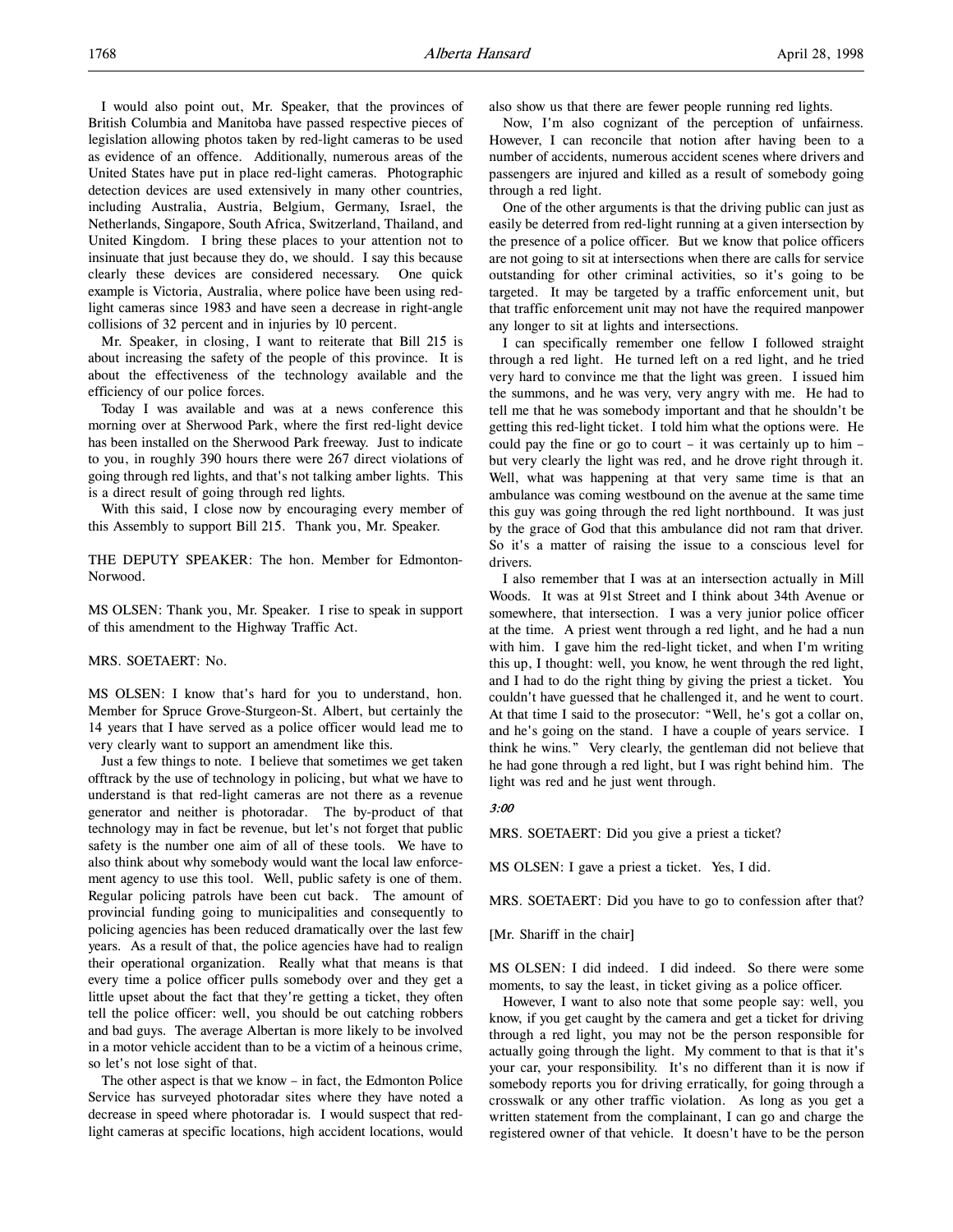who is actually driving the vehicle. So that really isn't a change. That exists now.

The issuance of red-light tickets is absolutely essential for public safety. There have been cutbacks to policing, as I previously stated, so that impacts traditional enforcement means. Technology advancements make it far more efficient to do business with the photoradar and the red-light cameras. It takes far fewer police members to do the job then, which really means that the service to the community in terms of actual calls for services is much better, the response time from your policeman is much better, and the action is much better.

The whole issue of insurance and the high cost of insurance that we all pay now absolutely is impacted by the way people drive, and the high cost of property damage accidents, the high cost of health care as a result of the numerous injuries that occur to individuals. Many of these people are injured for life, and they require in many instances rehab equipment, rehab care. It takes a lot to look after some folks after a serious car accident. Consequently, we pay high insurance rates, so anything that we can do – anything – is absolutely essential for public safety.

At some point I believe the hon. Member for Redwater, who sponsored the bill, had stated that if you break the law, you waive your rights to privacy or something to that effect. I'd just like that member to know that we have means in place where that isn't actually the case. I can't tell somebody that I issued Joe Blow a ticket on a given day. I can't violate that nor can an insurance agency get a copy of the actual police comments that are made at an accident scene or the statements of witnesses at an accident scene without the permission of the witnesses. There are ways and means of protections in place, so the whole privacy issue is definitely addressed.

The other issue that people talk about often in relation to new technology and traffic enforcement is: does the equipment work? Well breathalyzers, radar instruments, any tool like that has to be calibrated on a regular basis to ensure that it is functioning properly. Whatever the calibration time is on those particular instruments, that will indeed be carried out. If the instrument doesn't calibrate, then it won't be used. So there are those processes in place to help with that issue for sure.

One of the other comments I'd like to make is that not long before the election, in the fall just prior to the election, I was involved with some other policemen where we set up a stop sign check and seat belt check. It was 7:30 in the morning, and it was on Grierson Hill by the Convention Centre. We had a tremendous number of calls to the police department saying: "Why are all these policemen down there giving tickets for stop sign violations and for no seat belts? They should all be out catching the bad guys." Well, there is a responsibility, and it's incumbent upon the driver of every vehicle to follow the laws and the rules that exist.

MRS. SOETAERT: Spoken like a police officer.

MS OLSEN: It may indeed be spoken like a police officer.

So in taking the responsibility of driving and operating a motor vehicle, along with that comes the rules of the road. That is for none other than public safety, as we've seen over the years.

With that, I can only speak in support of this, and hopefully all other members will consider this a good initiative put forward by the hon. Member for Redwater and speak in support of it as well. Thank you.

THE ACTING SPEAKER: The hon. Member for Calgary-Glenmore.

MR. STEVENS: Thanks, Mr. Speaker. It's always a pleasure to stand and speak in support of a Redwater initiative, especially one which has the acceptance and support of Edmonton-Norwood. Traffic safety is a very important issue to all Albertans and the subject of many debates, studies, and initiatives across the province. It's just this issue, that of traffic safety, that the Member for Redwater was concerned with when he drafted Bill 215.

This bill is about exploring a new method of ensuring greater safety on urban streets through the use of red-light camera units. These cameras are not in themselves new, as they have been utilized in traffic safety programs in many countries around the world since the 1970s.

## MR. DOERKSEN: Since when?

MR. STEVENS: Since the 1970s, so for a very long time.

Mr. Speaker, Bill 215 would allow, through an amendment to the traffic safety act, a photograph taken by an unmanned, unpersoned perhaps, red-light camera to stand alone as evidence in a court of law. The bill is an important part of the ongoing process of increasing traffic safety in Alberta, and as such I am pleased to stand in this House to express my support of this legislation.

One of the more serious traffic violations committed by drivers involves the running of red lights in urban areas. This is an incredibly dangerous and costly offence which can cause severe damage both to property and person. The American Insurance Institute for Highway Safety has completed an extensive amount of work in the area of red-light violations and red-light camera enforcement. Their most recent study of this issue indicates that running traffic controls accounts for 22 percent of all crashes, and of these, 24 percent involved running red lights. Motorists are more likely to be injured in crashes involving red-light running than in other types of urban crashes. Occupant injuries occurred in 45 percent of red-light running crashes, compared with 30 percent for other types. It's also typically a small number of intersections at which the greatest percentage of collisions occur. As such, pinpointing the intersections where red-light cameras would be of the greatest use should be determined with relative ease.

Locally, Edmonton statistics showed that at seven of the city's top collision locations, 40 to 61 percent of collisions had light violations as their primary cause. For every one of these collisions, Mr. Speaker, there are tremendous risks involved. Most importantly, lives can be lost or greatly affected. Injuries certainly can and do result from these collisions, which can all too readily result in permanent disabilities or loss of livelihood, not just to the offending driver but to pedestrians, other drivers, or passengers in either vehicle.

#### 3:10

There were 901 collisions in Alberta last year that were caused by red-light running. Of these collisions 890 resulted in injury and 11 resulted in death. In other words, Mr. Speaker, not one of those ended with the parties walking away unharmed. Every single accident – that's every single accident – resulted in injury or death to someone at the scene.

In addition to the physical risks to the people involved, there are economic consequences to red-light running. These can include days lost at work, increased burdens on the health care system and the legal system, and structural damage to property and the environment. Statistics provided by the city of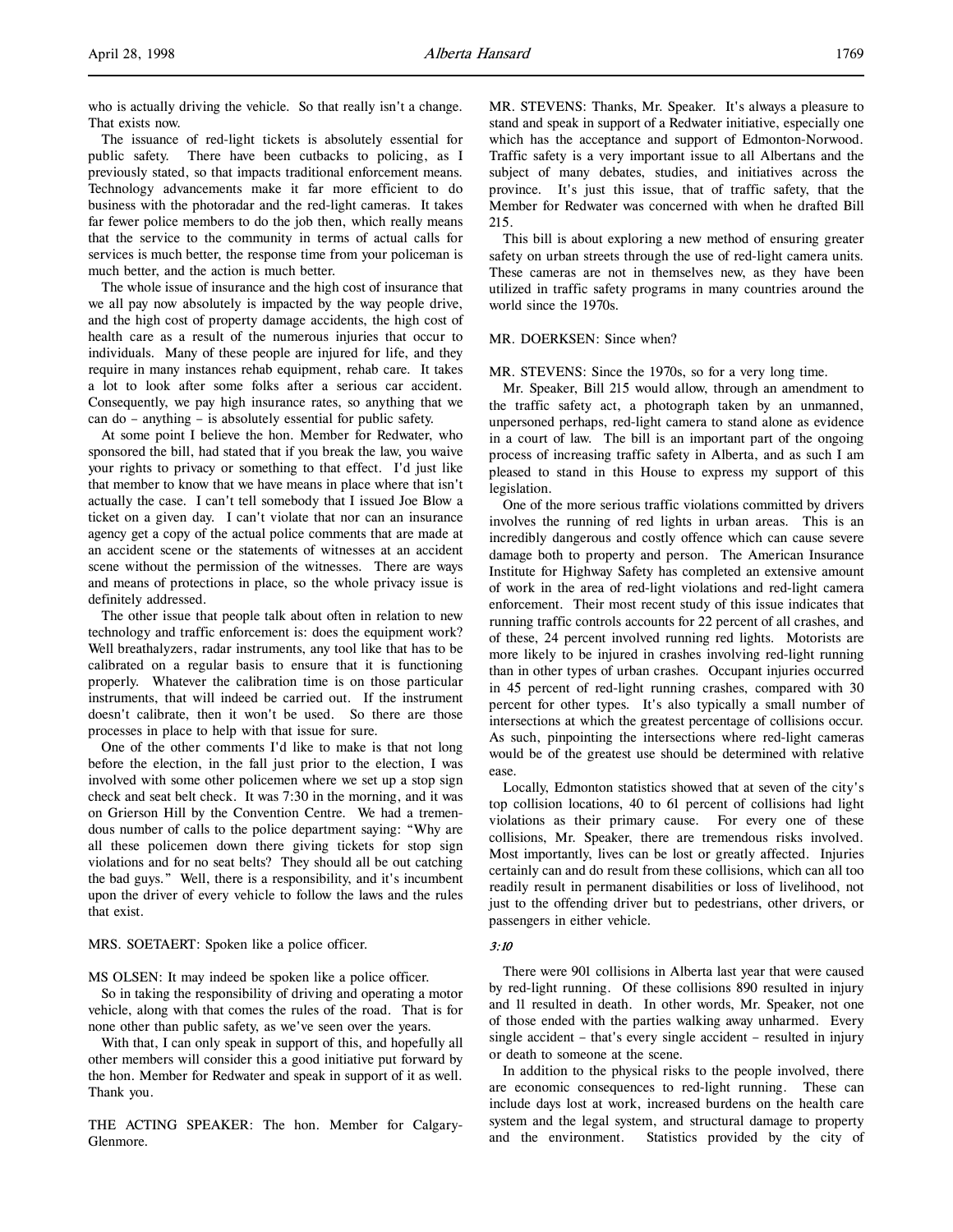Mississauga, region of Peel, Ontario Ministry of Transportation, and Transport Canada all found that intersection accidents cost Ontario taxpayers millions of dollars per year. These costs are likely paralleled here in Alberta.

Albertans recognize the serious problem of red-light running on their streets. A 1993 public policy survey by the Canadian Automobile Association asked the following question: "Do you agree or disagree with the following statement? Red light cameras are unnecessary because very few people drive through red lights." Over 80 percent of Albertans disagreed or strongly disagreed with that statement, Mr. Speaker.

In recognizing the existence of the problem, we also realize that our justice system should do what it can to reduce the occurrence of such offences. Currently two approaches are taken: traditional enforcement methods and education. Educational efforts are in place to encourage traffic safety through such initiatives as the Mission Possible campaign and the government's traffic safety initiative. However, in their present form these campaigns had a negligible impact in reducing collisions.

## [Mrs. Gordon in the chair]

There's also a problem with adequately enforcing our laws with the current system we have in place. Enforcing compliance with traffic signals in urban centres is difficult not only because of limited manpower but because of factors associated with traditional enforcement methods. By this, Madam Speaker, I'm referring to the current system which requires police to follow a violating vehicle through a red light to stop it. This will hopefully serve as a deterrent to an offending driver who, if caught, may think twice about offending again. But as for this particular offence, the risk to all parties was only increased by the police officer's pursuit. Motorists, pedestrians, and police officers are all endangered by such a pursuit.

Certainly red-light cameras have been viewed by law enforcement officials as both a necessary and desirable element of preventing and punishing red-light violations. The Calgary Police Service has considered red-light cameras to be important for some time now. In fact, since 1996 the Calgary police traffic section has been studying the issue of red-light cameras and is evaluating various available commercial systems. They believe that the use of a red-light camera system does decrease accidents and that the use of these systems is looked upon favourably by the public.

Madam Speaker, the Edmonton police system has likewise proposed the use of red-light cameras both as a deterrent for drivers and as a law enforcement tool in addressing red-light violations. As my colleague from Redwater mentioned, there's also evidence of substantial public support for the use of red-light cameras. The survey by the Canadian Automobile Association, which I mentioned earlier, showed that 74 percent of Canadians supported the idea of red-light cameras. That percentage was even higher among Albertans, at 84 percent. In that same survey 71 percent of Albertans also indicated a belief that red-light cameras would reduce the number of accidents at intersections.

There are two main benefits to the implementation of red-light cameras on our city streets, Madam Speaker. Firstly, they will help to act as a deterrent to prevent these types of violations from occurring as frequently. Secondly, they will aid law enforcement officials in charging and securing convictions for those individuals who violate the law and endanger the lives of others.

The sponsor of this bill has indicated the use of red-light cameras in several jurisdictions across this country and around the

world. In fact, I understand that there are over 2,500 red-light camera units in operation around the world. This number is expected to increase significantly by the end of this year to approximately 3,500 cameras. All of these areas for which we have statistics indicate that these programs achieve great success in the prevention of red-light violations and ultimately of collisions.

The American insurance institute reported that many states with red-light camera programs noticed a decline in the number of tickets issued over time, indicating that the program was effective in achieving its objectives. Overall they found that the red-light violation rate dropped by about 42 percent after enforcement began. There was an additional advantage to the presence of these cameras, Madam Speaker, in that the increase in driver compliance was noted not only at camera-equipped intersections but also at nonequipped intersections as well.

Closer to home, the Victoria Police Department conducted a red-light pilot project in 1992 and 1993. The cameras were installed in June of 1992, but the public was not made aware of their presence until that December. This was done so that the police could get a good sense of how many red-light violations were taking place, both with and without public awareness of the cameras. What they found was quite interesting, Madam Speaker.

Before the public was made aware of the cameras' presence, there was an average of 7.3 violations per day. That's 480 instances of red-light running over only a 66-day period. Once the presence of the camera became known to the public, the average number of violations dropped significantly, to only two violations per day. This is a drop of about 75 percent, Madam Speaker. While we do not have similar statistics for Alberta, not yet having a red-light program in effect, it is highly probable that we, too, would see a dramatic decrease in the number of red-light violations and consequently the number of collisions resulting from them.

All indications point to the benefits of red-light cameras in the jurisdictions which have them. Traffic collision statistics in Alberta certainly point to the need for some strong action, and indeed those who know best, the police who keep our streets safe and the motorists who use them every day, have reacted very positively to the suggestion of a red-light camera program here in Alberta.

Bill 215 would allow photos taken by these cameras to stand alone as evidence in a court of law. This is necessary if any redlight camera program is going to be operated successfully. If I go through a red light, receive a ticket and contest it, the admissibility of that photo can be instrumental in determining whether I'm found guilty or not. With the photo as evidence it would be more difficult to refute any infraction.

Red-light cameras certainly appear to be a good approach to take, and as I have indicated, they have the support of major stakeholders in the province. There are numerous benefits that will result from the passing of Bill 215. Not only can the operation of a red-light camera program help to catch and convict offenders, Madam Speaker, but it may also deter drivers from committing offences. This in turn can help to reduce both financial and human costs of traffic collisions on our streets. As such, I urge all members of this Assembly to lend to this bill their support.

Thank you.

THE ACTING SPEAKER: The Member for Spruce Grove-Sturgeon-St. Albert.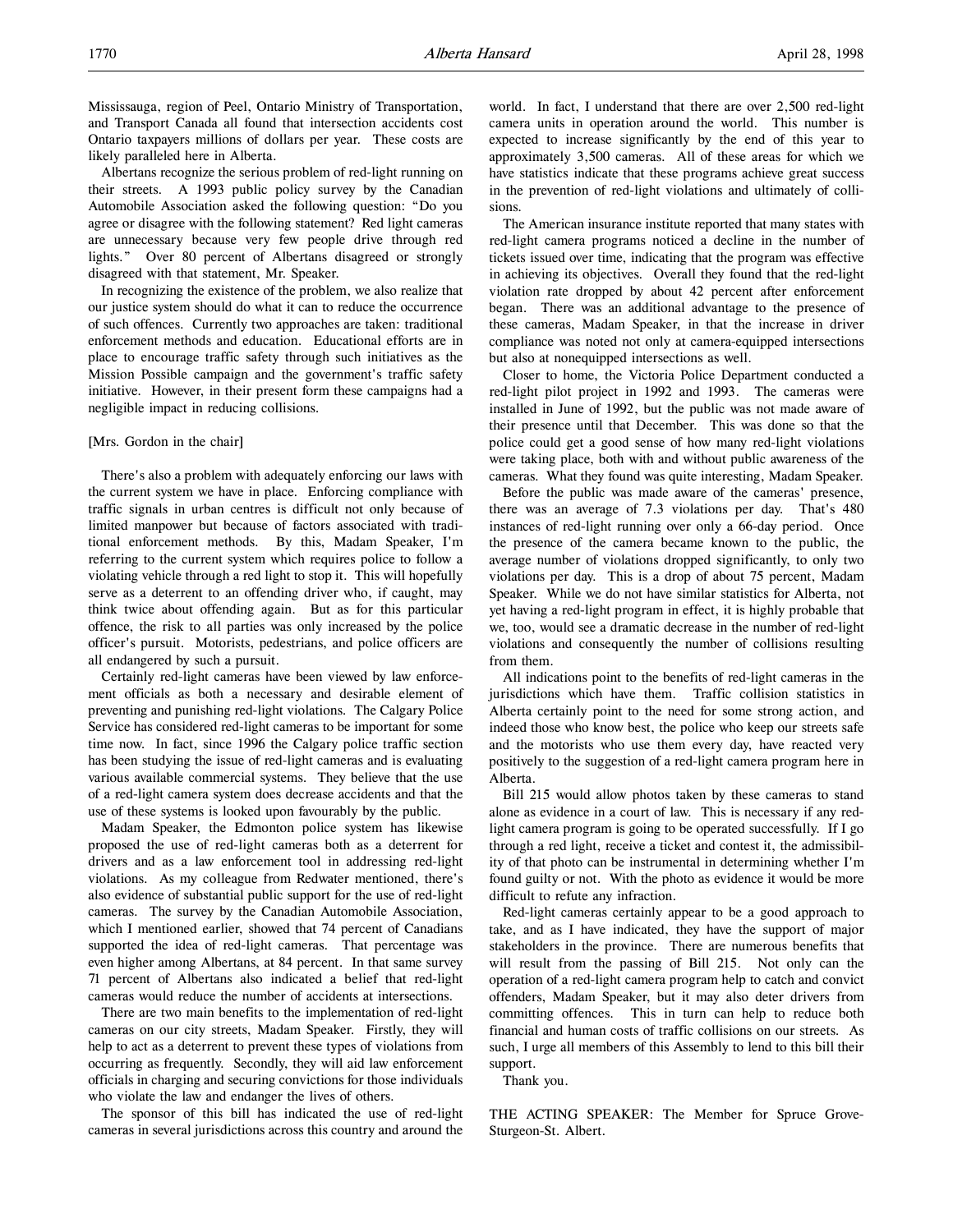MRS. SOETAERT: Thank you very much, Madam Speaker. I'm the transportation critic on this side of the Legislature.

MR. FISCHER: I thought you were agriculture.

MRS. SOETAERT: I was agriculture, just an interim position there, and a darn good job I did.

MR. JACQUES: Can we vote on that?

#### 3:20

MRS. SOETAERT: No, there will not be a vote on that because it would be unanimous anyway.

I do want to speak for just a brief moment about this bill. I know it's a rare moment that I agree with the Member for Redwater, but I'm actually going to support this bill. I am sure the papers won't cover that. You know, they don't like to talk about whenever we agree on an issue. They only speak about when we disagree, which tends to be more often, mind you.

On this issue of the red light, I do want to support it, and I'll tell you that as the transportation critic I often look at safety in this province, different highways that are unsafe: 794. But when I'm traveling in the city, often you see people run red lights. As the transportation critic I am very conscious that people may identify me and notice . . . Oops.

MRS. SLOAN: As she goes through the red light.

MRS. SOETAERT: No, I would never go through a red light or speed. [interjections] Well, not intentionally.

But truly I think that because of this portfolio I do tend to be a little more watchful on the roads. I am, because, you know, if you're going to talk about safety, you better be driving safely. I remember being in Vancouver years ago and just being surprised at how many people would make that left-hand turn again and again and again when the light was almost red again. Like, it's a mess, I thought in Vancouver, and here we are in Alberta and that same thing is happening. I think that if we do install these cameras, it may be an effective tool to prevent some accidents.

I do have some people saying: is this going to be another cash cow? I feel that this one is quite a bit different than the photoradar, which is always contentious.

## SOME HON. MEMBERS: No.

MRS. SOETAERT: Not to some members, but I know we've all heard that the photoradar could be just a cash cow. I've seen photoradar used in very good areas, where lots of people are speeding. It's a good use of equipment, and it smartens people up. I've also seen it put in spots where the speed limit changed, and then there's the photoradar. I know some members disagree, but I was there. So people have phoned me with those concerns about photoradar. I have to tell you that.

MS OLSEN: Watch the speed limits.

MRS. SOETAERT: It's true. No one should ever speed anyway, but that's what I've heard. However, with red lights I haven't heard anybody voicing concerns; in fact, a great deal of support.

What I thought would tie into this quite well would be front licence plates. I think it's time that we put those back. I've heard a great deal of concern about that. Women of Unifarm, it's one of their resolutions. Certainly in rural Alberta, if you back out of a lane, no one will know who is leaving with your prized property and possessions, you know. So maybe we can amend it. I'm not sure if the front licence plates are a regulation or a part of the bill.

## MR. PASZKOWSKI: Different.

MRS. SOETAERT: Totally different. Well, it's a good idea anyway. If we send out those wonderful good ideas, those pearls – as the minister of advanced ed likes to hear pearls, then here's one for him: put the licence plates back on the front of vehicles. I think that will also be something that would help make our roads safer.

I do support this initiative of the Member for Redwater, and if we can save one life in this province by having these cameras in place, then we've done a good thing in this Legislature.

With those few remarks, Madam Speaker, I appreciate the opportunity to speak to this bill.

MS KRYCZKA: Madam Speaker, I'm grateful for the opportunity to rise today and join in the debate on Bill 215. Colleagues before me have gone into some detail about how red-light cameras work, that they are utilized in numerous countries, and there has been a great deal of discussion about the statistics involved in the incidence of running red lights and the consequences that may have occurred.

I wanted to take a slightly different approach and talk briefly about public perception and education of traffic safety and, in particular, red lights. Let me begin by saying that the implementation of a red-light camera program in this province is fundamentally linked to the safety of our province's citizens. It cannot be stressed enough that this is an issue of protecting human lives above everything else. We have heard the dollar figures associated with the cost of the cameras and their installation as well as the fines attributed to the violations. The numbers certainly warrant discussion and will no doubt receive the necessary attention. Madam Speaker, while I realize that the costs are a part of the program, I think it is just as important, if not more so, to increase the public's awareness of what these cameras are being used for and why they're being used.

Why are red-light cameras being used? What can using redlight cameras accomplish? The answer is the same for both questions, and that is safety. Madam Speaker, more than 1 million crashes occur annually at traffic signals. Failing to obey traffic signals is a large contributing factor in urban motor vehicle crashes. Red-light cameras can serve as a deterrent against running red lights and can help to catch those who choose to break the law. Certainly they can assist the police in doing their jobs more effectively. In many instances red-light cameras are being used to supplement police efforts at high-risk intersections where there are statistics illustrating a high incidence rate of motorists running red lights. It is difficult for the police to efficiently and adequately deal with these motorists who run red lights. There are dangers involved in the traditional enforcement methods. Those dangers include risking the lives of police officers, other motorists, the violator, and pedestrians.

In terms of implementing red-light camera programs, there are different approaches that can be taken. For example, there could be a 30-day warning period where red-light cameras would be in operation but no tickets issued. Following this method of implementation, signs advising motorists of the photo enforcement of traffic signal laws could be posted at the specific high-risk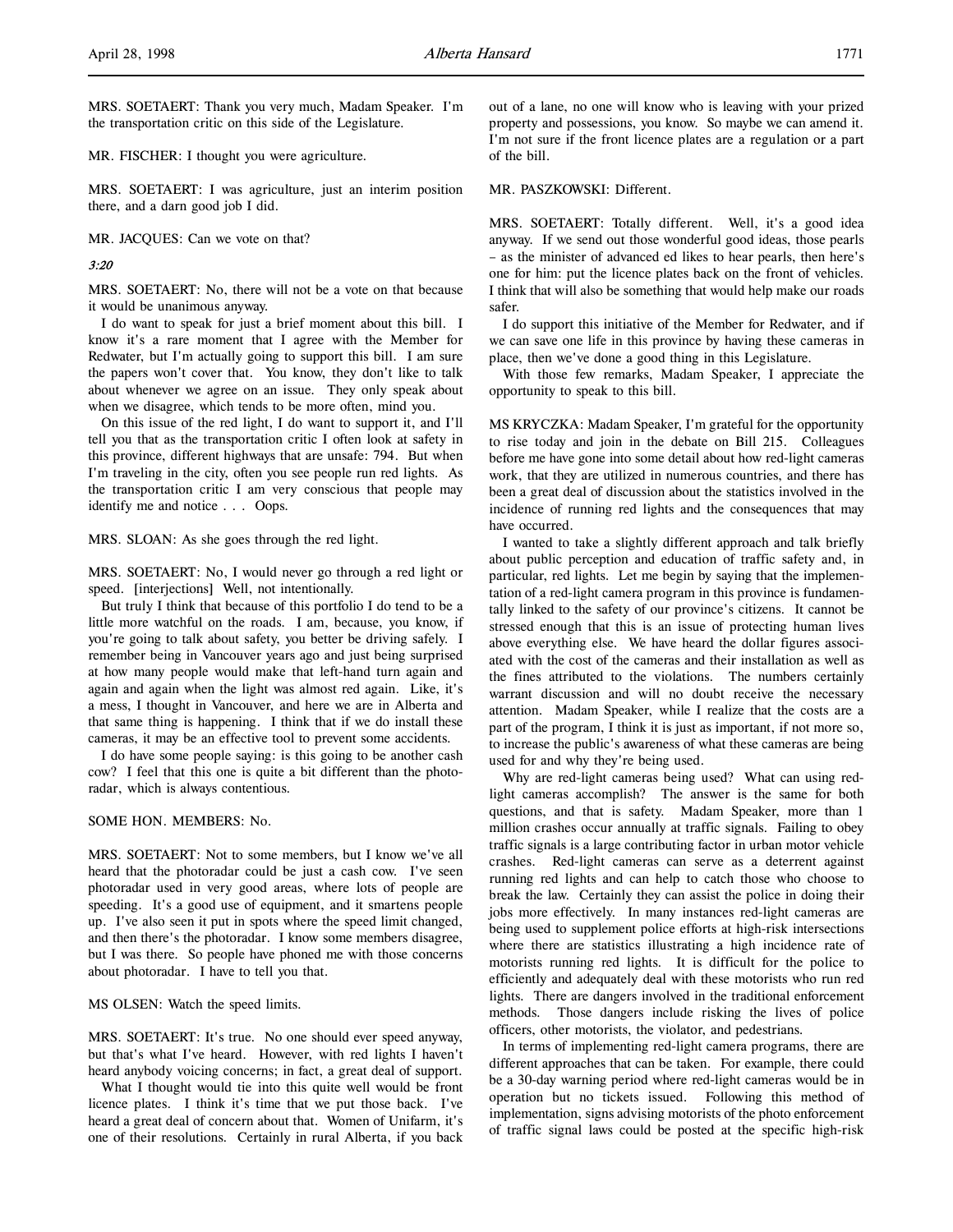intersections where the cameras are being used or even at locations as motorists enter the city.

This method of implementation was used in the city of Oxnard, California, with a total of 14 intersections included in the study. Nine of the camera sites were selected on the basis of histories of crashes involving red-light running. Three noncamera sites were used in Oxnard to see if the changes in red-light running observed at camera sites spilled over to other intersections. Two control sites were used in the city of Santa Barbara, California, located near Oxnard. The sites in Santa Barbara were selected to control for factors that might affect red-light violations; for example, weather and seasonal variability in travel patterns. Little or no effect was expected at these sites. The noncamera, camera, and control sites allowed safe and unobtrusive deployment of video cameras and human observers.

The result of this 30-day study showed that violations were lower at both the camera and noncamera sites. Reductions in redlight violations were 40 percent at camera sites and 50 percent at noncamera sites. Overall, the violation rate across the camera and noncamera sites was reduced by approximately 42 percent. There was a statistically significant difference between the reduction in violation rates at the camera and noncamera sites compared with the control sites. The overall violation rate at the control sites was at 7 per 10,000 vehicles recorded during the baseline period and 6.7 per 10,000 vehicles after three to four months.

This study demonstrates the effect of publicity, Madam Speaker. Changes in driver compliance with traffic lights was not limited to sites where there were cameras. It appears that the presence of cameras promotes a general readiness to stop for red lights.

Thank you.

THE ACTING SPEAKER: I hesitate to interrupt you, hon. member, but the time limit for consideration of this item of business has concluded.

## head: Motions Other than Government Motions

## 3:30 Teacher Remuneration System

512. Ms Kryczka moved:

Be it resolved that the Legislative Assembly urge the government to support a review of the remuneration system for teachers with the objective that teachers be rewarded individually for surpassing standard performance expectations.

THE ACTING SPEAKER: The hon. Member for Calgary-West.

MS KRYCZKA: Thank you, Madam Speaker. I rise today to begin debate on Motion 512. There are a number of reasons I have chosen to bring this motion before this Assembly. Personally, I was employed for many years by the Calgary board of education during the late '60s and '70s. It was my first real job following university graduation, one I thoroughly enjoyed as guidance counselor and teacher, working with students at both junior and senior high school levels. I worked hard, was conscientious, accepted extracurricular responsibilities, and certainly appreciated the great annual salary increases after the fairly painless performance evaluations.

It was quite the job for a young adult with a young family who was married but who later on became a single parent. It provided job security, a good wage, and personal satisfaction. During those years in the education system I became aware that not all teachers were as committed or as effective on the job as others, an awareness, though, which has also been reinforced in my subsequent careers with employees in the hotel industry and with support staff and lawyers in the legal industry, for example. I know I have not been alone in this awareness, Madam Speaker.

My primary purpose for bringing forth this motion is to encourage the introduction into Alberta's education system of a method to recognize and reward teachers for higher levels of performance and contributions to the education system and to the students they instruct. Employers in many industries and businesses today use a variety of systems to reward employees for work that is well done. Finding the right performance system that is fair, objective, and equitable and then making it work are key challenges for employers, unions, and employees considering such an approach.

Madam Speaker, in the private sector some schemes link pay to individual performance, while others are based on corporate performance. In order to work, these schemes require support and acceptance from all involved. I recognize that in a unionized environment this support is essential.

Madam Speaker, in Alberta I don't feel we have really taken a serious look at the value of implementing such an option within the education system. The remuneration of teachers in Alberta is currently determined by the teacher qualification service salary grid placement. There's also local collective bargaining between the Alberta Teachers' Association, teacher representatives, and their employing school board.

The teacher qualification service was established by the ATA in 1967 with an agreement between the Department of Education and the Alberta School Trustees' Association. Evaluation of teacher performance is based on a model set of evaluation policies, and together the Alberta Teachers' Association and local boards analyze and revise the evaluation policies on a regular basis. Each salary grid is determined collectively between the ATA teacher local and the employing school board. The current salary grid has two axes: one indicates the number of years of postsecondary education of an individual teacher; the other axis is based on the number of years of teaching experience. Progress on the grid is accomplished incrementally. The maximum teacher's salary provided by most collective agreements reflects a maximum of six years of postsecondary education and nine to 11 years of experience.

Madam Speaker, this government is committed to the education of the province's children, and I am in no way suggesting that our education system is failing its students. We have seen this commitment very recently with the Department of Education's move to enhance our education system.

The teacher growth, supervision, and evaluation policy released on February 26, 1998, by the Alberta Department of Education has created a provincial framework for the professional growth, supervision, and evaluation of teachers. It also helps ensure that Alberta's students will continue to receive quality classroom instruction. This policy follows the key directions outlined in the policy position paper, An Integrated Framework to Enhance the Quality of Teaching in Alberta, which was released in 1996.

Madam Speaker, I am encouraged by this step, but I also feel that we can do more. We need to look at further reaching improvements in the education system, ones that implement some incentives for our teachers, who are such an influential force in the lives of our children. I feel these incentives include an examination of rewards for individually surpassing standard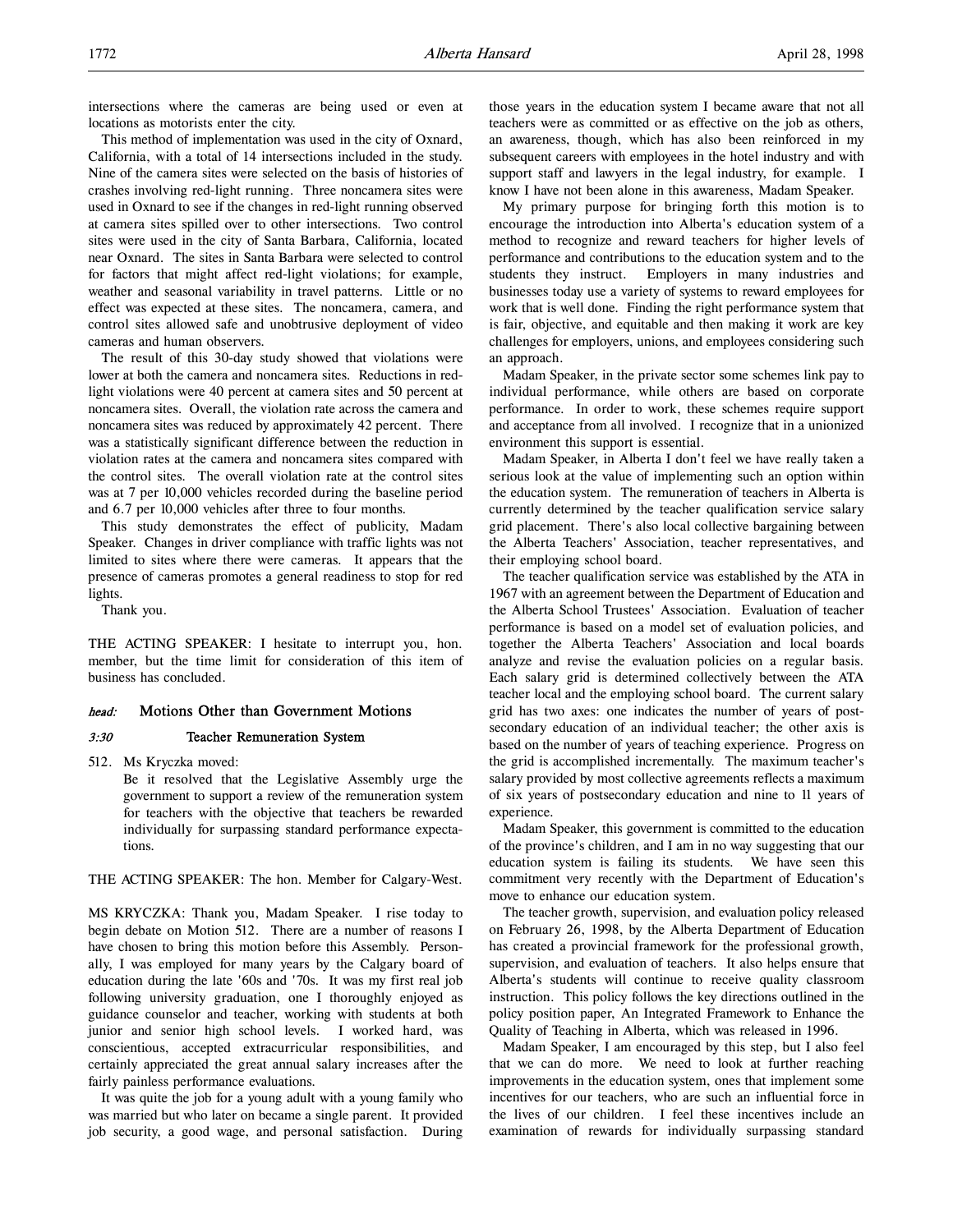performance measures. There are a number of ways that distributing these awards can be accomplished. Merit pay in the broadest sense is a generic term for any device that adjusts or provides compensation to reward higher levels of performance. It comes, though, in many different forms, including merit-based salary schedules, bonuses, incentive pay, and differential staffing or master teacher plans.

Merit pay can be linked to regular single schedules. Teachers with high ratings advance up the scale more quickly. Or it can be administered as a separate merit pay schedule supplementing their regular salary. Participation by teachers can be either mandatory or voluntary. Higher pay for teaching effectiveness can be awarded on the basis of input criteria or teacher performance, output criteria or student performance, or a combination of both. Teacher performance may include classroom management skills, preparation of lessons, knowledge of subject matter, instructional techniques, management of school staff and public relations, professional ethics and professional growth.

In addition to superior teacher performance, extra pay may also be awarded for such factors as professional development, additional responsibilities, teaching at a high-priority location, contributions to the total school program, teaching subjects for which there is a teacher shortage, and even for outstanding teacher attendance. Incentive pay denotes such programs which reward teachers for helping the school district achieve certain goals or solve certain problems.

Madam Speaker, I recognize that implementing such a system requires much thought and consultation with all stakeholders: the union, the teachers, parents, and students. I believe that inherent in any change that may take place in the remuneration of teachers is a change in the current salary grid.

As the grid currently exists, the first 10 years of experience automatically grants all teachers an annual increase in pay. This increase starts at a maximum percent and appears to decrease in percent with years of experience. Madam Speaker, this does not illustrate a system that rewards its employees for their work and contribution. I do not understand why it is that this increase becomes less with more years of experience. This almost backwards system of annual increases does nothing to provide positive reinforcement to its better teachers. If I were a teacher, I would be filled with discouragement to see teachers who contributed less to their classrooms and to the school being paid the same as those who take on additional responsibilities.

To provide this Assembly with an example, let's look at a teacher with a four-year degree. That teacher will receive a 6.1 percent increase after his or her first year of teaching, an increase that I would have to say is quite substantial, but that increase does not get any higher percentagewise, Madam Speaker. In fact, it decreases annually to 3.9 percent after nine years of teaching. Once that teacher has reached the cap at 10 years of experience, the final grid increase does jump to 4.7 percent, which is equivalent to a maximum salary of \$51,161.

If we look at another example, a teacher with six years of education, or a master's degree, will receive a 5.4 percent increase after one year's experience. That increase moves annually down the scale to a low of 3.5 percent after 10 years experience, which is a maximum salary of \$55,125.

Madam Speaker, this grid has all teachers reach a cap in their salary after only 10 years. What happens after those first 10 years? What kinds of incentives are left to encourage teachers to strive to surpass the standard performance measures?

I find these automatic annual increases in the first 10 years to

be unrealistically high. What this automatic increase does is inhibit the teaching profession. In offering these annual increases, there is the building of an expectation that these increases will continue, but as I have just illustrated, this is simply not the case, Madam Speaker.

In the current system a teacher who enters the workforce with a four-year degree has his or her salary capped at \$51,161 after 10 years of teaching and at approximately only 33 years of age. The only opportunity for additional increases is to obtain additional education and/or through local bargaining. There is no recognition through compensation or incentive pay. There's no reward for excellence in teaching performance and commitment. This system effectively discourages true excellence and initiative. As a worst case scenario this type of system ends up forcing the best teachers to leave the system for careers that offer higher paying jobs and ones that recognize work ethics and contributions to a position and company.

### 3:40

On the other hand, I suppose that along with the current grid system comes job security for all levels of performance and commitment. Teachers who simply put in their time receive the same rewards as those who do give extra, and there are many teachers that give extra and participate in supervision of sports or other extracurricular activities.

Madam Speaker, we are living in an age where job security is a thing of the past. We see a generation that has more than one career, up to seven careers in a lifetime. It is no longer common for a person entering the workforce to stay in that position until retirement. A situation such as the educators of our children face is really quite unique as we enter the 21st century.

Madam Speaker, again, I value the education that my children have received and that my grandchildren are receiving as well as the education children will receive in the future. For these reasons I would like to propose a revised or reformed model of teacher compensation. I suggest that we increase the grid to span 20 years, as opposed to the current 10 years of experience. All teachers would receive an annual base increase for satisfactory or better performance. There would be a range of a 2 to 3 percent increase depending upon their years of education. For example, a teacher with a four-year degree would receive a 2.75 percent increase after the first year of experience and in each subsequent year, to cap at 20 years of experience with a maximum base salary of \$52,191. Using another example, a teacher with a sixyear degree, or a master's degree, would receive a 3 percent increase after the first year of teaching and in each subsequent year, to reach a cap at 20 years of experience with a maximum salary of \$61,951.

This system would see all teachers capped at 20 years of experience, but the key point here, Madam Speaker – and I'm coming to it – is that this is only the base component. With a system such as I have just described, there's room for additional compensation. This compensation can come in the form of annual bonuses, merit pay, incentive pay, or even differential staffing or master teacher plans. Differential staffing or master teacher plans depend on an organizational hierarchy or career ladder to compensate teachers on the basis of experience and qualifications. In contrast to regular merit pay programs, these plans assign additional professional responsibilities at each level of advancement as well as increasing salaries.

Typically, responsibilities of master teachers include supervising new teachers, assisting peers, teacher evaluation, and curriculum development. With this proposal I would encourage individual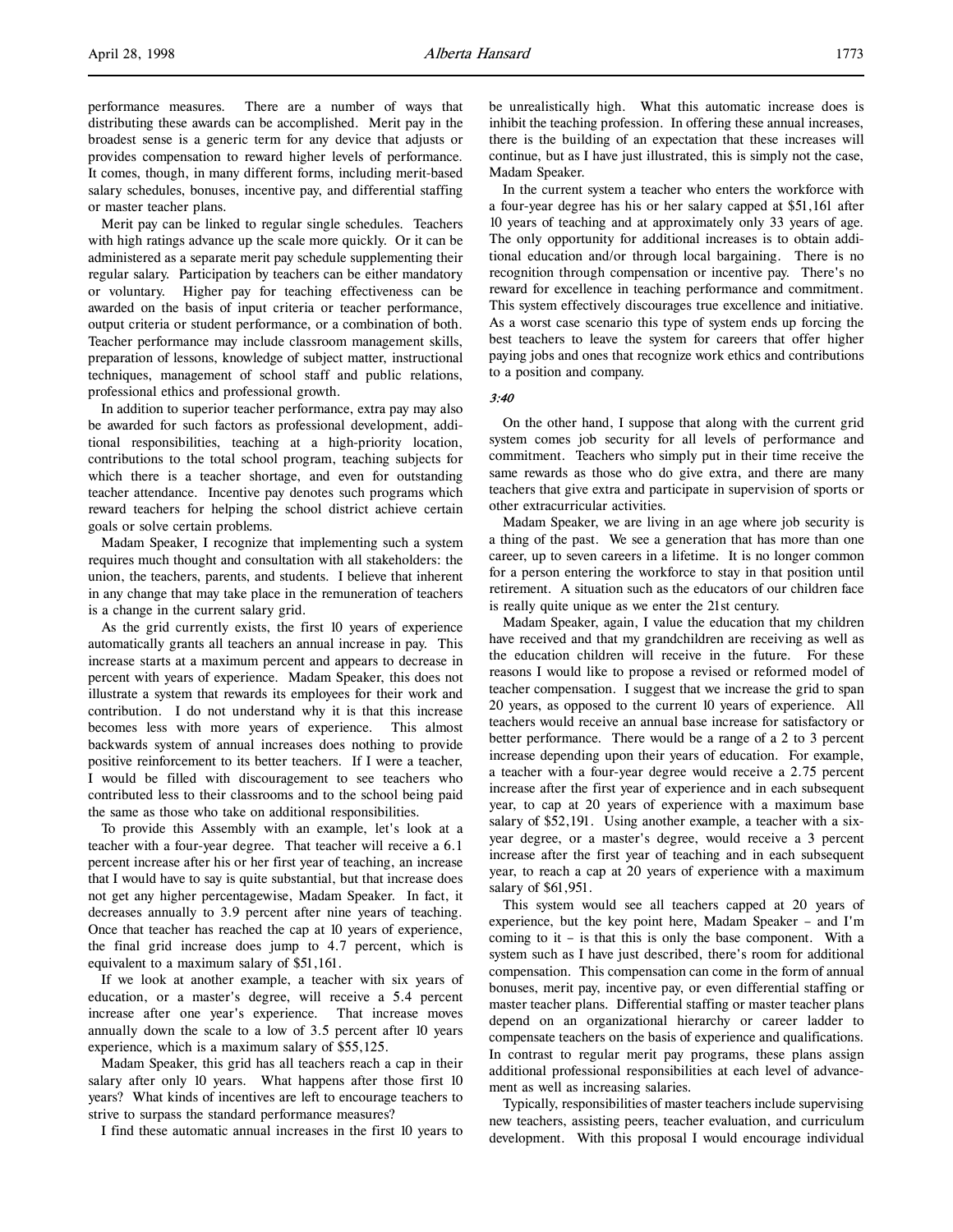With the grid I've just proposed, these rewards or bonuses would range from zero to 8 percent for excellence in teaching and commitment. Which teachers receive these rewards would be determined by guidelines or criteria, as I've said, set by each local board. For an example of how it might actually operate, the overall annual percent for bonuses or merit pay in a particular year would be 3 percent of the salary budget of the local board. This percent would be determined annually by the local boards and administered individually by each school principal.

The following example will illustrate more clearly how this system would work. Take a teacher with a four-year degree after 20 years of experience whose base salary would be capped at \$52,191. But the key factor is the potential for this teacher to earn an annual bonus to a maximum of 8 percent or as set by the school principal. The reality of a system such as this is that teachers who are giving that extra contribution to their jobs are recognized for their work. They would be rewarded for surpassing the standard performance measures, as would be the case if they were working for a progressive private company.

Madam Speaker, the students would also directly benefit from this excellence in teaching. We must never forget that it is the students who are on the receiving end of a teacher's instruction. They are affected and influenced by what takes place in the classroom, and it is our responsibility to ensure they are receiving quality education. This proposed system would also send a message to those teachers who are not contributing at their full potential to their jobs. We do have to realize, however, that a system that implements a new grid and allows for bonuses in one form or another may see the annual percentage available for bonuses fluctuate, depending on the strength of the economy and the management capability of the local school boards. In spite of that, the message I am trying to get across is that this type of approach would be more reflective of Alberta's open market system.

In conclusion, Madam Speaker, I would strongly urge this government to consider forming a task force of key stakeholders to review, consult, and eventually look at reforming teacher remuneration in the province of Alberta. In doing this, I would also urge consideration of revising the present salary grid and developing a grid that represents present compensation realities, including a system that rewards excellent performance and commitment on an annual basis.

Thank you.

THE ACTING SPEAKER: The hon. Member for Edmonton-Mill Woods.

DR. MASSEY: Thank you, Madam Speaker. I'm pleased to respond to the motion from the Member for Calgary-West. It's interesting that the member would choose this session to introduce this motion, because it was exactly 100 years ago this month that the famous Victorian payment by results scheme was killed. I'm not sure the member was aware that she is celebrating that anniversary with her proposal today. That payment by results scheme was originated in 1862 in Victorian England. The essence of the system was that teachers were paid – they were to be examined by an inspector, and their grants were dependent upon the student performance in reading, writing, and arithmetic. A

grants by results scheme. It carried on, as I said, until 100 years ago today.

The demise of the system was what one might expect. How do you judge teaching? How do you accommodate the different kinds of students that teachers are faced to work with every day? How do you give teachers the flexibility to respond to a variety of student needs and still manage to fulfill the mandate of provincially prescribed programs? So it is ironic that this motion would be here on this anniversary.

Also – I'm not sure ironic is the word – I think it's somewhat surprising, because if you look at the state of teaching in this province and if you've had your ears open to any of the meetings of teachers as they've discussed negotiations and as they've discussed their life in the classrooms, the motion can't be considered anything but unfeeling.

Here are teachers faced with overcrowded classrooms. They're faced with a lack of resources. They're faced with searching for computers for instruction. They're faced with trying to accommodate the special-needs children that are being enrolled. They are still smarting from salary cutbacks. There's been a lack of support, and now they are going to be faced with a scheme from Calgary-West that will put on more pressure and add more paperwork and add more work to the life of those classroom teachers. I really wonder how wisely considered the motion was, and I wonder how many teachers were spoken to in consultation in the preparation of the motion.

### 3:50

I think one of the topics that the mover of the motion might have investigated, one of the questions that might have been asked is: are our teachers being adequately paid right now? If you look at the history of payment of teachers in our province, it's been a long and uphill struggle to try to get to the point where teachers were adequately paid, where teachers weren't taking gas-jockey jobs after school, where they didn't have to look forward to trying to acquire a summer job to support families. They've lost ground in the last number of years, in particular since the cutbacks of 1993.

The notion that teachers are adequately paid now is one that I think is being widely challenged. Who would we want better paid in our province than those who are working with our young people and young students? Where else do our values show than in the kind of resources we allocate to those classrooms and to the efforts of those teachers working with young people? Why would we not want not only well-paid teachers but our teachers in this province, one of the richest provinces in the country, to be among the best paid? I look at the history of the payment of teachers and the state of those payments now and ask: how does this proposal add to it? Of course it doesn't. It's assuming that teachers are adequately paid now, and I don't believe that to be the case.

I think the proposal from the Member for Calgary-West is rather interesting, and if she's read the *Times* educational supplement in the last few weeks, she'll find that there was a proposal there for merit pay that she might also consider. The proposal in the educational supplement would apply to elected officials, so we might have members of this Legislature being paid \$30,000 a year as a base salary, and then the merit pay, another \$19,000, could be awarded on the basis of merit annually by the electors by vote, by ballot. That would certainly have the same kind of effect that I think the motion from Calgary-West is intended to have on teaching. It would have the same kind of effect on members of this Legislature. It would certainly increase the interest in politics, I daresay.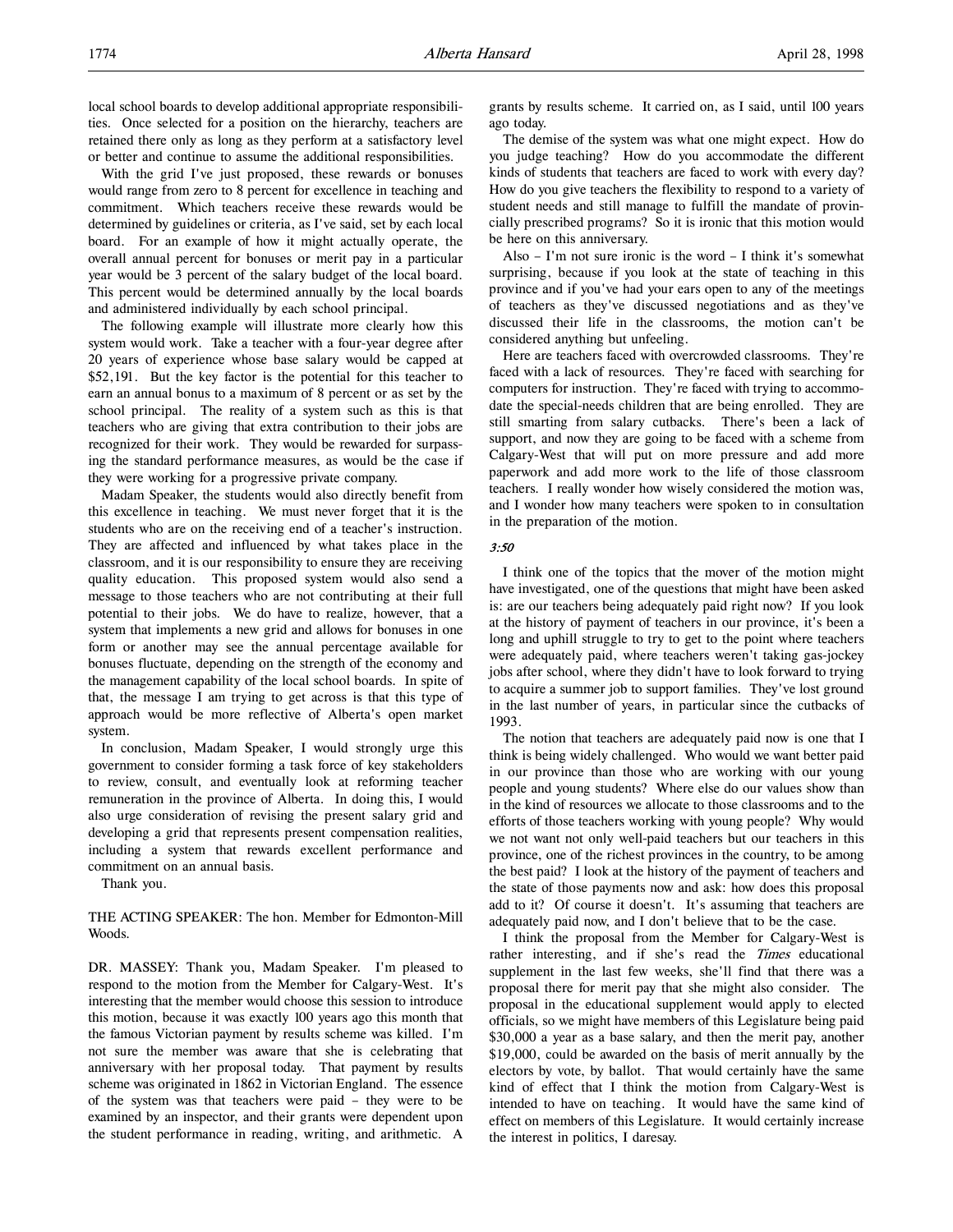There are a number of people that want to speak to the motion, Madam Speaker, but I really am alarmed that this kind of motion would be here at this time, because it does reflect a position that is so out of touch with classroom and teaching life in this province. Its potential for mischief, I think, is quite extensive. I'm sorry the motion is here, and I'm sorry that we have to respond to it, because with all the things in education that do deserve attention these days, this has to be one of the last.

Thanks very much, Madam Speaker.

THE ACTING SPEAKER: The hon. Member for Clover Bar-Fort Saskatchewan.

MR. LOUGHEED: Thank you, Madam Speaker. In the beginning here I'd just like to comment that I'm pleased to see the president of the ATA, the provincial teachers' body, here with some of her staff members and welcome them to the Assembly.

I'd like, first of all, Madam Speaker, to speak about some personal recollections that I've observed during my time in the school system. The first thing that I would like to recall to you is an incident in a staff room quite a few years ago. One teacher came into the staff room quite pleased to comment to the fellow teachers that there were around 16 students in that particular class and that it looked like a great semester coming up, three or four classes – I don't know what number that individual had – about 16 students in a class. That teacher left the staff room, and a fellow teacher made the comment that, teaching the same subject to the same students, she had in fact 32 and 34 students in her class. The discussion centred around the intrinsic rewards that she would receive because she would have the respect of her peers and students and community. This was not a scheduling problem that caused this inequity in the number of students; the students chose one teacher over the other. This teacher received no monetary rewards for the extra load or her superior teaching.

Madam Speaker, it's been said that merit pay undermines teacher morale. However, this was a case where the absence of tangible rewards for superior work undermined the morale of this teacher. I would not accept some kind of argument that one happy teacher and one unhappy teacher averages out to two satisfied teachers. What's the message here? Is it better to be good but not exceptional so that you may avoid an increased teaching load?

Let me speak to another experience, and this is repeated in high schools throughout the province. As a scheduler in a high school I was involved in students' timetable changes. They would often come in the late August period, during preregistration, and seek to change their timetables to access the teachers they wished to have for their teachers. They were selecting teachers they felt would deliver to them the best education that they could receive. It didn't take too long, being in that situation, having students come by and ask to leave one class and enter another class, to get some kind of feeling that one teacher was preferred above the other and was in fact probably doing a superior job.

Elementary principals around the province report similar situations, where parents and students request one teacher over and above another one. These requests certainly can lead to inequities. There are scheduling problems resulting from that, and those are difficulties within the school. These comments, Madam Speaker, are not intended to promote the view that recognition of excellence in teaching is an easy task. Rather, it's a commonly held view that everyone knows who the good teachers are.

There are other examples, Madam Speaker, that I should comment on at this time. When students come through seeking to change timetables to access the teachers that they prefer, sometimes a student will come along saying, "I'd like to have that particular teacher," and it surprised me sometimes why they would say that, because 15 students prior to that student wanted to go to a different class. I'd inquire: how come? That student would say things like: that teacher teaches exactly the way that I learn, and I prefer him or her over and above other ones.

There are other examples, Madam Speaker, where students would prefer to pick an easy teacher, if that term could be used, for marking purposes: a good guy, a soft marker. Those are other examples that I've observed in my career in the classroom, where students would view it to their benefit to have a teacher who wouldn't mark as difficult as another teacher.

The previous comments demonstrate the difficulty of identifying what constitutes good teaching. However, I believe that support of Motion 512 will help to move forward the discussion and contribute to the work that can be done to identify and promote good teaching practices. If in the process some teachers are paid more, then I believe that is okay. Identification of exceptional teachers is not likely an easy task – and I'm not implying that it is – but the teaching profession is surely up to the challenge. If as a result teaching and learning improves or if Albertans gain an enhanced appreciation for the challenges faced by teachers and students in the classroom, then Motion 512 will have served Albertans well.

## $4:00$

Nor, Madam Speaker, do I view merit pay as some kind of quick-fix scheme for ills that may affect a particular school district. In fact, the complexity of the problem of determining what are good teaching practices would require several years in preparation before a merit pay proposal should be advanced.

Also, Madam Speaker, the intention of Motion 512 is to urge the government to support a review of the remuneration system for teachers with the objective that teachers be rewarded individually for surpassing standard performance expectations.

There is no mention in this motion of disincentives or penalties applied to teachers that fail to meet standard performance expectations. It is my view that substandard teaching should be addressed by other mechanisms. That being the case, the intent of Motion 512 is not to save money. In fact, if the government chose to implement the intent of Motion 512, there would be increased remuneration for many teachers and therefore increased expenditures by the Department of Education.

It is my view, Madam Speaker, that such merit pay initiatives are worthy of consideration at this time. Alberta studies initiated in the '50s and '60s apparently indicated that merit pay schemes were a poor idea and would not lead to improved teaching and learning. However, these are not the '50s or the '60s. We have moved beyond that time in our thinking and teaching practices, and perhaps now is a good time to reconsider the fixed grid system. It was developed many years ago. Let's now consider what merit there may be in merit pay. Surely if teaching and learning is enhanced, the proposal should be developed.

Recently I attended a ceremony where teachers were being recognized for their outstanding contribution to the education of students in the Elk Island public school district. The upcoming discussion about Motion 512 was on my mind as I considered what recognition of excellence in teaching implies. The term can have two different concepts, depending on how the word "recognition" is defined. Recognition can have two meanings in these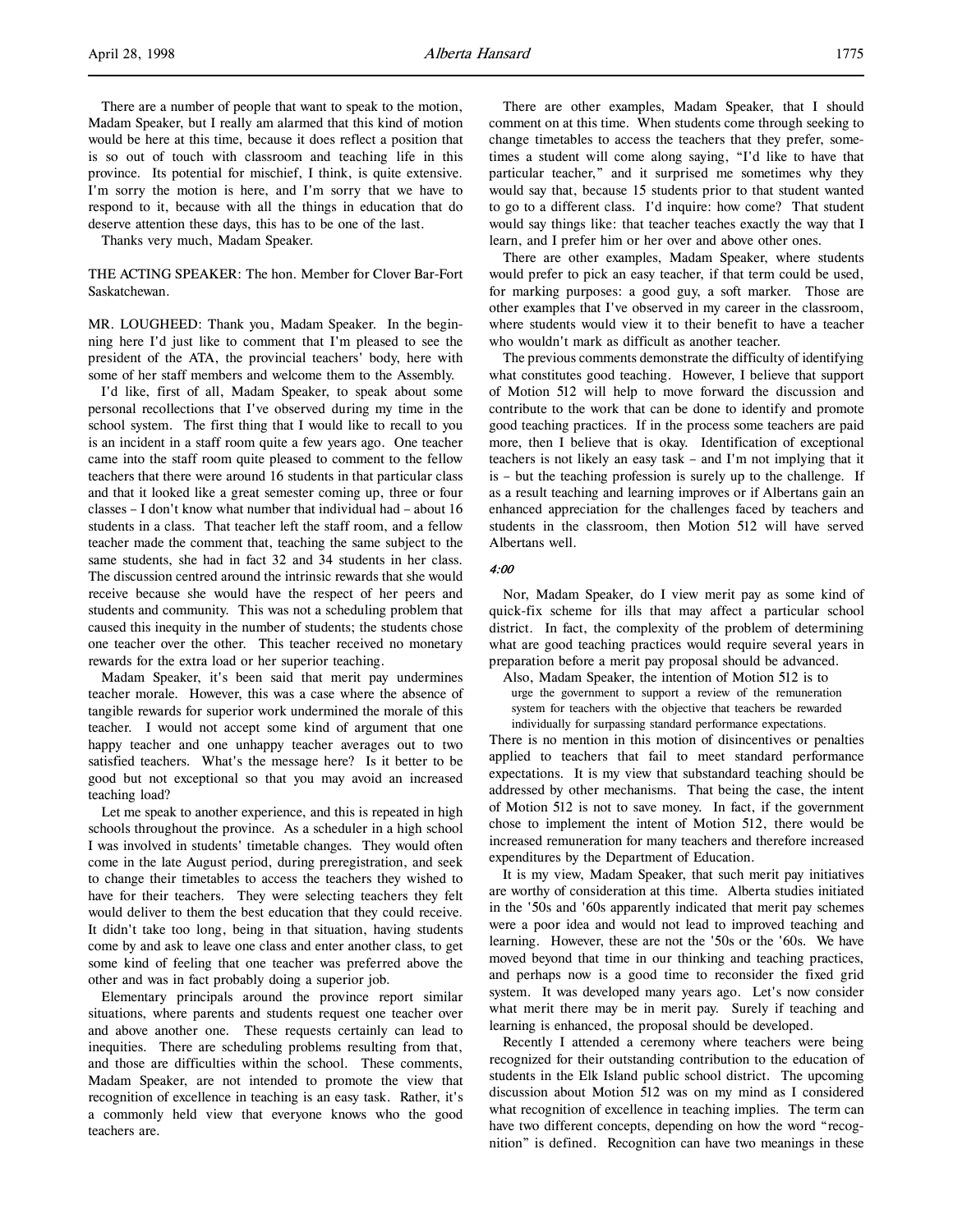I believe that although it is a difficult topic, the teaching profession and the students of this province deserve the consideration of any mechanism that would enhance teaching and learning and more appropriately reward those teachers who provide superior service. Some suggest that it will not be possible to find a solution to the question of merit pay for teachers, but I do not believe that that kind of rigid thinking serves Albertans. I do not wish to imply either that the identification of excellence in teaching will be easy to accomplish. I do believe there are many implications and differences in circumstances that must be considered before a satisfactory system of ranking teaching can be devised.

I would offer some examples of those difficulties. How does one evaluate the kind of job done in an inner-city school where the annual student turnover exceeds a hundred percent? Is student success the only measure of teaching excellence? Would the future success of students be a more valid measure of teaching excellence than current success would be? What measurement tools can be used to evaluate student success: standardized tests, teacher evaluation, self-assessment, or some other mechanism?

Consideration of recognition of excellence in teaching could also mean that the remuneration the teacher receives should be reviewed. It seems to me that the teachers who perform above the average should be rewarded for their efforts. The method used to determine the amount such a teacher should receive and the source of the extra remuneration should be worthy of intensive discussion among the stakeholders. Rewards for the teacher who performs above and beyond the call of duty include the satisfaction of a job well done, the respect of students, peers, and the community, and the knowledge that his or her contribution to society is significant and long lasting. But our society usually recognizes superior contribution by monetary means, so I believe that merit pay could be a mechanism to elevate the stature and prestige of the master teacher.

It will not be a simple task to determine an appropriate method for the introduction of merit pay for teachers, but I believe that the profession and the students are worth the effort. For that reason I urge the members of this Assembly to support this motion.

Thank you.

THE ACTING SPEAKER: The hon. Member for Edmonton-Riverview.

MRS. SLOAN: Thank you, Madam Speaker. It gives me great pleasure this afternoon to rise and address the motion before us. I would like to begin by pointing out several observations that I've made with respect to perhaps the lack of knowledge or ignorance with respect to the tenets of the motion proposed.

I think it demonstrates blatant ignorance that a member of this Assembly would rise in this House and suggest a process that directly undermines the collective bargaining rights of a group in this province. Wages and benefits are ratified. They are duly negotiated by an elected bargaining committee of the Alberta Teachers' Association and ratified by provincial votes of their membership. What you propose to do is disregard that process

completely and superimpose merit processes. While you do so, you will continue to stand in this House and say: we absolutely never interfere with the collective bargaining process as a government. The appropriate word perhaps might be: hypocritical.

I would also point out that perhaps if the hon. member wanted to be involved in the establishment of remuneration or benefits or some type of measures to actually reward teachers in this province, perhaps the member should have run for a position within the Alberta Teachers' Association. She may have found that organization more democratic than her own Progressive Conservative caucus and probably would have learned more about the principles of labour relations, negotiations, and collective bargaining than she has learned within her own caucus.

I think, Madam Speaker, that teachers in this province should receive merit pay for putting up with this government: for putting up with their blatant underfunding of our public education system, for putting up with the continual devaluing and disregarding of public education and its value in society, for putting up with the subliminal and blatant abuse that they have been forced to endure as teachers as their role in society and their qualifications are constantly and repetitively undermined by this government.

I would respectfully propose, Madam Speaker, that what we really need to address in this province is not substandard teaching; it is substandard governance. We have examples set by members of this government every day, inside and outside this Assembly, that promote discrimination, that cripple the public service, that undermine and promote an ideology of individualism, profit, and corporatization of all public programs, and that advance by their very example a society that is less tolerant, compassionate, and free. I say thank God for our public education system to instill some moral values, some values of societal justice in our children in this province to compensate for the examples the government sets.

### 4:10

Speaking specifically to the first hon. member and her comments with respect to teachers, I would like to read specifically from a message from a teacher in this province that magnifies the reality of the environment in which she works. This teacher writes:

As a teacher I work very hard to provide my students with an education that will fit them for life in this country and Province and I see most of my colleagues doing the same. But it is an up hill battle. We do not have the resources available to schools in less isolated areas. We don't have trained counsellors pulled into the school the day after a murder, which many of the students have witnessed, or after several people from the community have drowned in the [nearby] lake.

As classroom teachers we are often the adults who spend the most time with these students, the ones who are left behind when parents are killed. The teachers are the ones who pick up the pieces, and try to help students go on with life, along with those strong community members who have survived countless tragedies . . .

As teachers we work with the students that come into our classrooms, we work hard because we want our students to succeed in life. Holding a \$ sign over our heads [or theirs] cannot make us produce students with better exam results. I can't take away the problems that make it more difficult for them to learn, I can't cure foetal alcohol syndrome.

I can hope and encourage and teach well.

As a member of the government I [would like] you to go and spend time with the children in the poorest most isolated parts of our province. Experience the isolation of not being able to go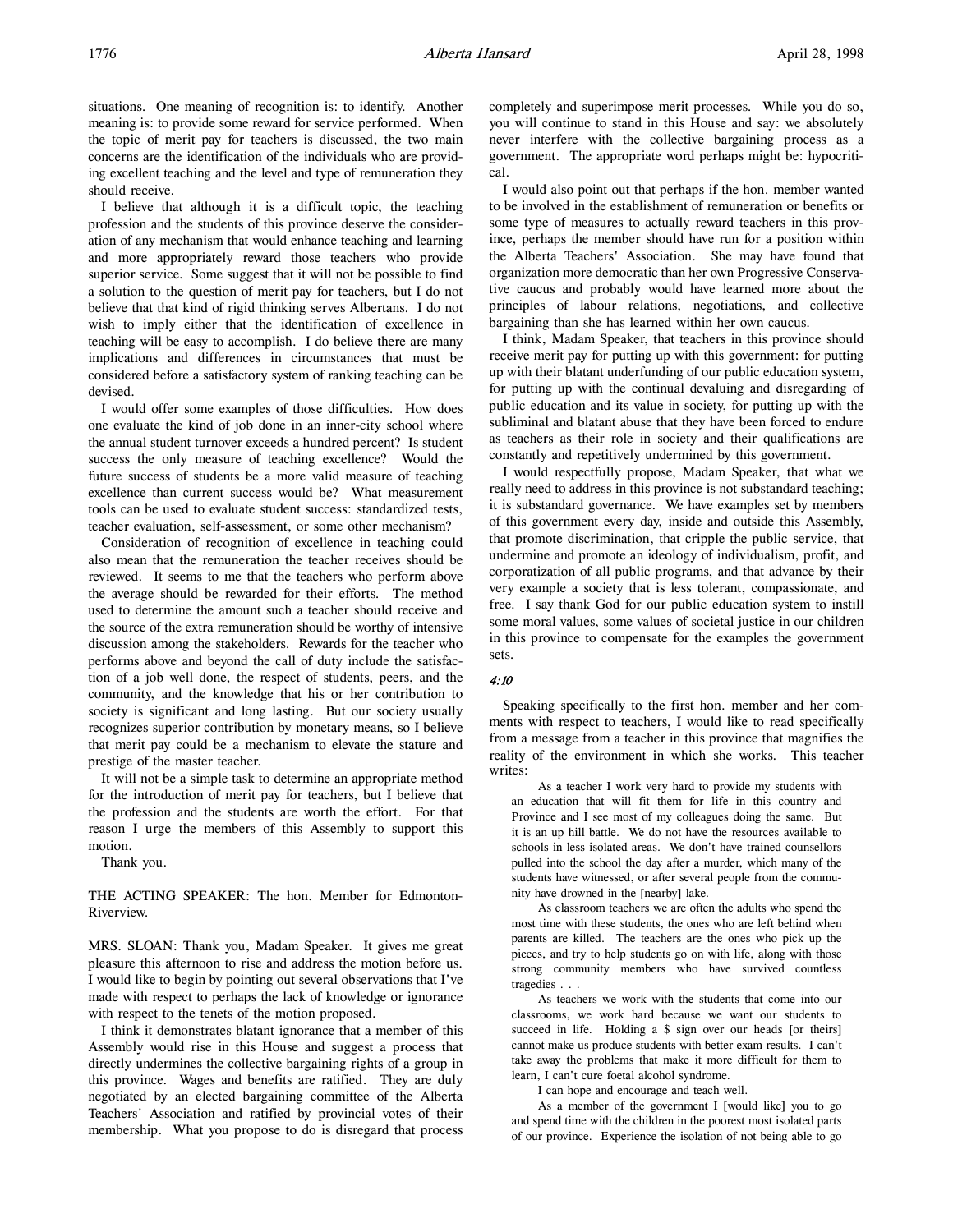Our time would be much better served this afternoon, Madam Speaker, talking about those issues than the issues of merit pay.

For the record, the issue of merit pay was discussed at length by the Royal Commission on Education, which was established by the Alberta legislature in December 1957 . . . The royal commission's report (often referred to as the Cameron Report) was filed in 1959. Interestingly, although the commission favored merit rating it also recommended that any such payment should be in addition to the automatic increases specified for each teacher. Its authors cautioned that "merit should be considered only in the proper required terms of the professional position." The ATA, the Alberta Federation of Home and School Federations, and Alberta School Trustees Association, all studied merit pay.

Further,

as Walter Worth stated in his address to a meeting at York University in June 1962, "Present indications are that merit pay is not the solution to the problem of stimulating and rewarding good teaching. It is but one possible solution whose feasibility and desirability largely depend upon local circumstances and conditions."

Further for the record, an

Australian study pointed to a fundamental flaw in the concept of merit pay – who decides who gets the extra money? How can it be supervised fairly? And, if it is narrowly linked to performance expectations, will it stifle the creativity that is the strength of our education system? The final and most important question is, will it improve our children's education?

I propose that it will not.

This government has a blatant record of undermining professionals and their associations in this province. It is not only the teachers . . . [interjections] That's good. Because I consider myself among them.

MRS. BLACK: That's why we get elected and you don't. That's why they support us and not you.

MRS. SLOAN: Well, I'm standing here. I'm quite happy with my support, thank you very much.

THE ACTING SPEAKER: Hon. members, Edmonton-Riverview has the floor and will be addressing the Assembly through the chair, please.

MRS. SLOAN: Thank you. I think when it comes to active professional representation, Madam Speaker, our respected opposition side of the House actually has stronger representation in terms of professional credentials than the government side of the House. So I'd just put that on the record as well.

Further arguments against merit pay. There is no agreement on what constitutes good teaching. Rewards are only effective when they're tied to focused goals. There is, further, no reliable measure of teacher efficiency. If efficiency is simply based on students' test scores, as this government would like to suggest, then any merit system linked to those measures would be indefensible and could not be justified logically, theoretically, or empirically. Such schemes simply undermine teacher morale and too often end up pitting teacher against teacher, another principle and process that this government seems to like to commonly adopt.

The implementation of a merit pay scheme will not provide a quick fix for any ills which might affect a particular jurisdiction or a particular school. The implementation of adequate public funding for our schools, however, would go a long way to addressing the problems that our students and our teachers face. Further, individual merit pay works for very few organizations today because most now emphasize teamwork and collegiality along with measures within the collective agreements.

Madam Speaker, I think I have sufficiently outlined my opposition to this motion. It is in my opinion a blatant waste of this Assembly's time, and it is intended to do nothing more than further undermine public education and our teachers in this province.

Thank you very much.

THE ACTING SPEAKER: In the remaining time, Edmonton-Strathcona.

DR. PANNU: Thank you, Madam Speaker. I listened very carefully and paid full attention to the remarks when the Member for Calgary-West, the person responsible for bringing this motion before the House, was speaking. I listened so that I could fully understand her arguments, justifications for the proposal that she has brought before the House and would like the House to support for further action.

The motion obviously seeks to replace the existing system of compensation and rewards for teachers with one that she has talked about today in this House. She didn't offer any arguments, provided no hard evidence, data which would show that the present system of compensation does not work and that it has not served the best interests of the students, the citizens of this province, and of those who carry out the work in the classrooms of this province; that is, the teachers.

If there isn't a problem, managers like to invent one so that they can keep themselves employed. It's a nice job-creation proposal. I didn't realize that the members of the caucus opposite are really interested in working to create jobs. I thought they wanted that work left to the private sector. Obviously, this proposal will create lucrative jobs for people who construct tests, who sell these tests to other experts who will then go and do certain measurements so that they can tighten the screws on teachers, as if the teachers haven't experienced enough pressures as yet under the surveillance of this government.

## 4:20

I want to report to the House that over this last weekend I held public hearings on education. Thirty presentations were made on the evening of Friday and over the working hours of Saturday from 9 to 5:30. I finished the hearings at 5:30 on Saturday in this city. Thirty presenters, as I said, appeared before me, and I listened to them. I called this particular exercise: voices for schools. I wanted to sit down there and hear the concerns of those who send their children to schools, those who sit on school councils, and those who work in the schools, the teachers themselves.

Twenty of the presenters were teachers. There were three school council members, one school board member, a couple of high school students, and two persons who represented a parent organization that works in co-operation with the schools outside of the school council framework. So there was a diverse group of presenters who came before me, and not a single presenter suggested that the present method of remunerating teachers was one of the problems that required the attention of this House.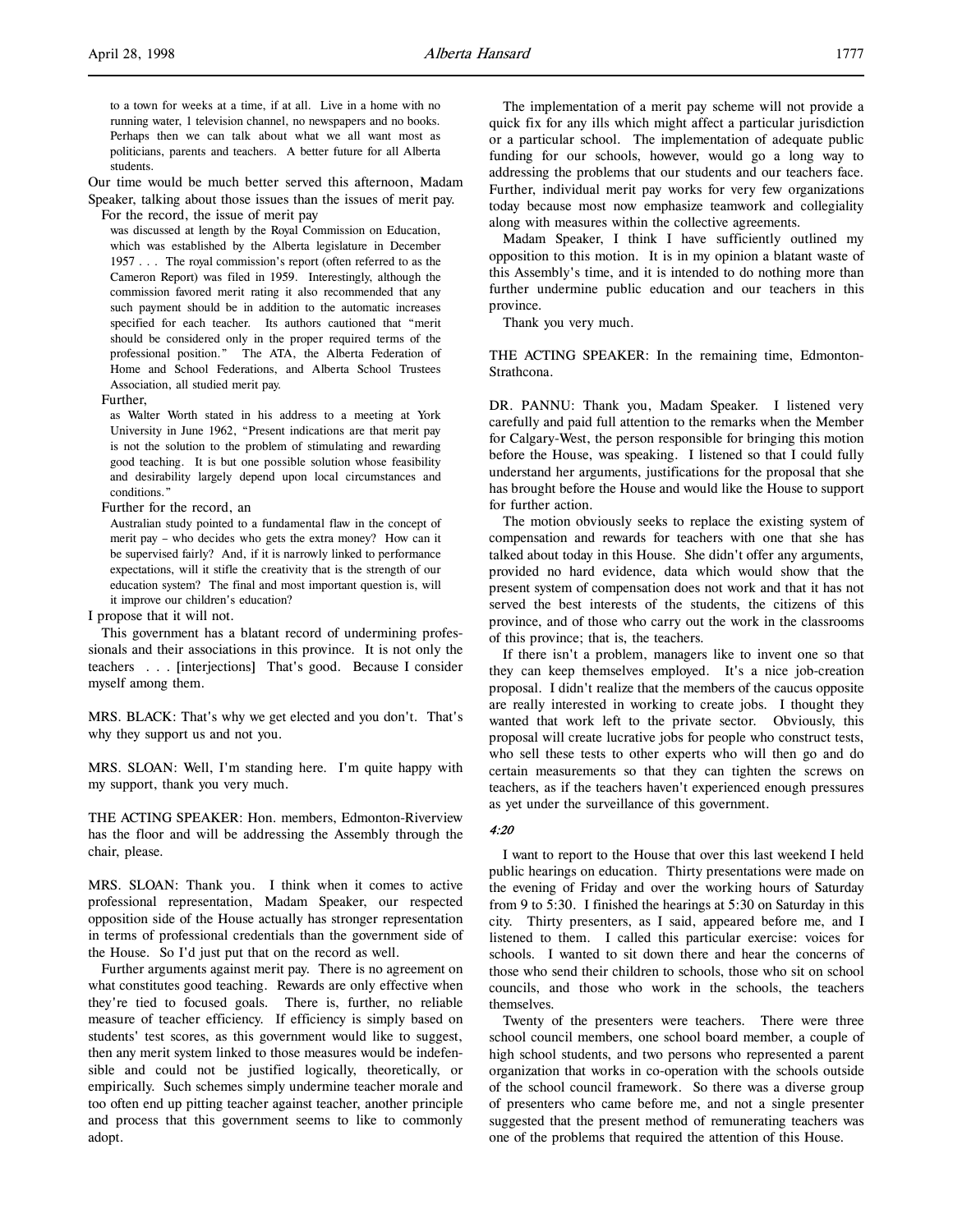They were deeply concerned about what has been happening in schools, primarily resulting from the severe underfunding policies of this government. They talked about resource learning centres disappearing from schools, parents having to raise moneys through casinos and bingos to buy textbooks for their children. Teachers talked about working 80 hours a week to survive in the classrooms.

I was impressed with their dedication, the passion with which they spoke about their caring for the students, the commitment that they showed in their determination to continue to do this in spite of the adverse working conditions that have been created in the schools by the policies of this government. They worried about the future of public education.

It seems to me that if this motion were to be . . .

THE ACTING SPEAKER: The hon. Member for Grande Prairie-Wapiti on a point of order.

## Point of Order Relevance

MR. JACQUES: Yes. I'd just like to refer to Standing Order 23(b). We are speaking on a private member's motion, not a government motion, to begin with. It seems to me that the speaker, while I respect his intention, is moving way off the wording of the specific motion. My interpretation of Standing Orders is to speak to the motion before us and not points that are completely irrelevant to the motion before us.

Thank you.

DR. PANNU: Madam Speaker, I've been speaking to the motion. I have taken the motion seriously and am addressing every point that the motion raises. It so happens that the private member who has got the motion before us happens to sit on that side of the House, and that's the only mistake I might have made in saying that the hon. member belongs there. I'm speaking to the motion and will certainly limit my comments to the motion itself.

THE ACTING SPEAKER: Well, due to the fact that the time for the debating of this motion is almost up, it is unfortunate that we've had to deal with this point of order. I think the point can be made that this is a private member's motion, not government business. A private individual has brought forward a motion. They want to debate it in the House. It does not reflect government policy; it's an initiative of the private member. So if we can stay in the context of the motion, that would be appreciated.

Thank you.

DR. PANNU: Thank you, Madam Speaker. I never made the assumption that it's part of government policy. In fact, I'm hoping that the government will vote against it.

#### Debate Continued

DR. PANNU: The motion, Madam Speaker, is based on the assumption that there is a problem, that there's a problem with paying teachers and that the problem has to be addressed.

My argument is that there isn't a problem. I'm reporting to you from people who appeared before me, and I'm reporting to you that they do not see this as a problem. As a result, all I have to say is that the motion itself doesn't speak to a concrete and real problem. It's a fictitious problem that the motion has created in order for the mover to speak about it and to make proposals that would necessarily undermine a system of collective bargaining that

has been at the basis of determining the mode of remuneration for teachers. Therefore, this motion has to be voted against and defeated.

Thank you.

THE ACTING SPEAKER: I hesitate to interrupt the hon. Member for Edmonton-Strathcona, but under Standing Order 8(4) I must put all questions to conclude debate on the motion under consideration.

On the motion as proposed by the hon. Member for Calgary-West, all those in favour of the motion, please say aye.

SOME HON. MEMBERS: Aye.

THE ACTING SPEAKER: Opposed, please say no.

SOME HON. MEMBERS: No.

[Several members rose calling for a division. The division bell was rung at 4:26 p.m.]

[Ten minutes having elapsed, the Assembly divided]

[Mrs. Gordon in the chair]

| For the motion:     |              |                |
|---------------------|--------------|----------------|
| Amery               | Hierath      | O'Neill        |
| Black               | Hlady        | Paszkowski     |
| Broda               | Jacques      | Pham           |
| Burgener            | Johnson      | Renner         |
| Cao                 | Klapstein    | Severtson      |
| Cardinal            | Kryczka      | Smith          |
| Day                 | Lougheed     | Stelmach       |
| Doerksen            | Lund         | <b>Stevens</b> |
| Fischer             | Mar          | Tarchuk        |
| Friedel             | Marz         | Trynchy        |
| Fritz               | McFarland    | West           |
| Graham              | Oberg        | Yankowsky      |
| Haley               |              |                |
| Against the motion: |              |                |
| Dickson             | Massey       | Paul           |
| Jonson              | Mitchell     | Sapers         |
| Laing               | <b>Nicol</b> | Sloan          |
| Langevin            | Olsen        | Soetaert       |
| MacDonald           | Pannu        | White          |
| Totals:             | For $-37$    | Against – 15   |
|                     |              |                |

[Motion carried]

THE ACTING SPEAKER: Could the chair have the unanimous consent of the Assembly to revert to Introduction of Guests?

HON. MEMBERS: Agreed.

head: Introduction of Guests (reversion)

THE ACTING SPEAKER: The hon. Member for Medicine Hat.

MR. RENNER: Thank you, Madam Speaker. It's a pleasure for me this afternoon to rise and acknowledge a number of guests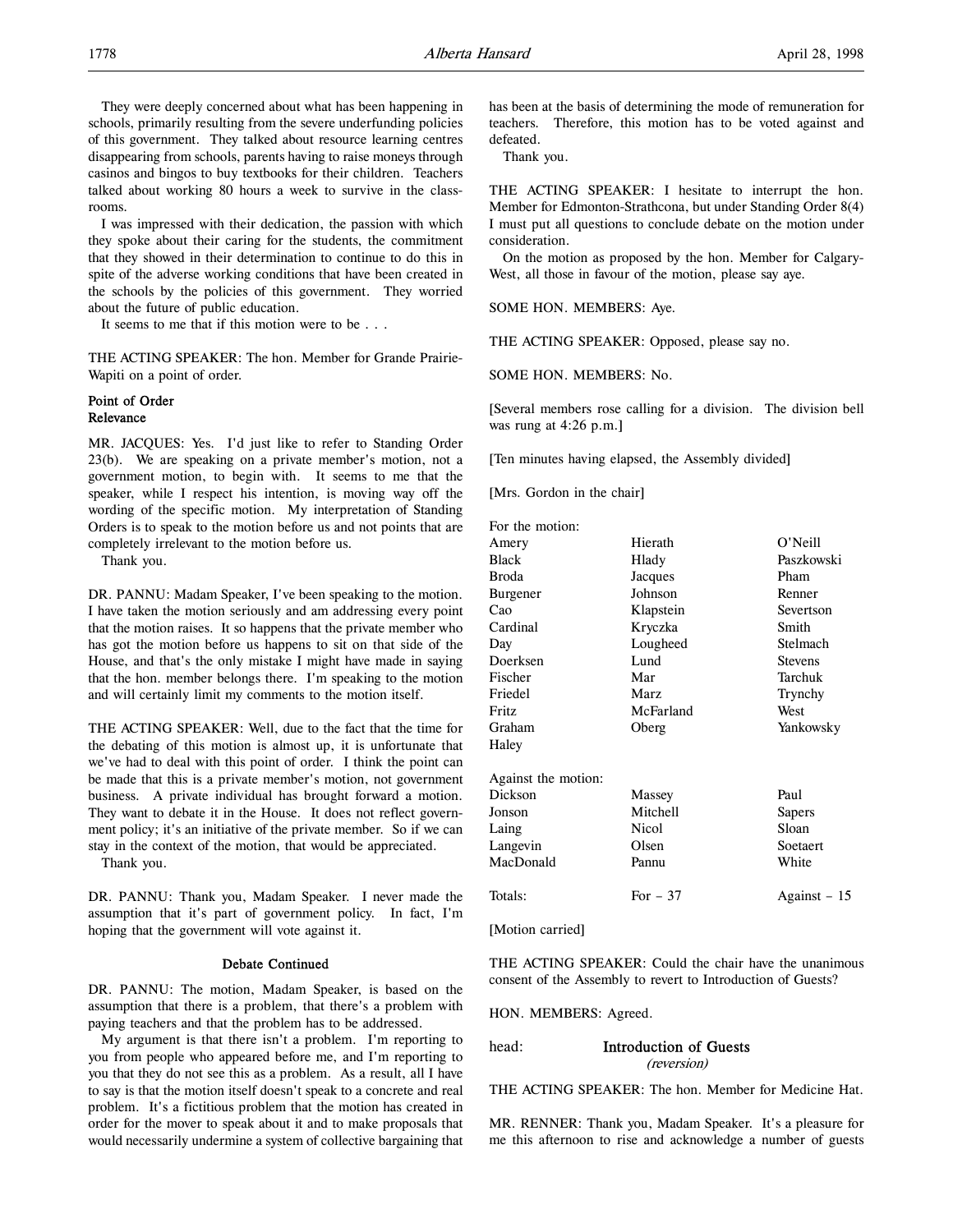| head:<br>head: | Government Bills and Orders<br>Second Reading |
|----------------|-----------------------------------------------|
| 4:40           | <b>Bill 45</b>                                |
|                | <b>Health Professions Act</b>                 |

THE ACTING SPEAKER: The hon. Member for Medicine Hat.

MR. RENNER: Thank you, Madam Speaker. It's a pleasure for me to rise today to move second reading of Bill 45, the Health Professions Act, and to speak briefly to it.

Before I do, it's important to mention the work of the Health Workforce Rebalancing Committee, which my colleague the Hon. Murray Smith and I chaired. This committee, established in 1994 and made up of MLAs and public members, set out five principles to guide the change in the regulation of professional practice and the regulatory system for health professions in Alberta.

Firstly, the public must be protected from incompetent or unethical health professionals. The second principle: the health professional regulatory system should provide flexibility in the scope and roles of professional practice so that the health system operates with maximum effectiveness. The third principle: the health professional regulatory system should be transparent to the public. Information about its workings and purpose should be both credible and easily available to Albertans. The fourth principle: the regulatory process for health professions must be demonstrably fair in its application. The principles of natural justice must be observed throughout. [interjection]

THE ACTING SPEAKER: Hon. Member for Edmonton-McClung, the hon. Member for Medicine Hat has the floor. Please contain your remarks.

MR. RENNER: Thank you, Madam Speaker. I was doing my best to ignore the comments from the other side, and I'll continue to do so.

The principles of natural justice must be observed throughout, and decision-makers should be accountable for decisions they make. The final principle: the health regulatory system must support the efficient and effective delivery of health services.

With this in mind the Health Workforce Rebalancing Committee proposed the establishment of a single act to regulate health professions in Alberta. The Health Professions Act implementation steering committee, which I also chair, has been developing the legislative proposals for this act. We have worked in consultation with professions, provincial health authorities, educators, consumers, government departments, and other stakeholders. The consultation process has been extensive, involving public meetings, discussion papers, advisory committees, and focus groups.

I would like to acknowledge the work and contributions of the health professionals who individually and as representatives of their professions provided input into this legislation and the efforts of the staff of Alberta Labour and Alberta Health and other government departments that worked diligently on this legislation over the past four years.

The act will regulate 30 different health professions and will replace 15 separate professional statutes. Health professions will continue to be self-governing. I must emphasize that: health professions will continue to be self-governing. Professional selfgovernance has worked well for Albertans, and professions are doing a good job of protecting the public interest. However, expectations are changing, and the new legislation will give professions the tools to respond to these rising expectations through a more transparent and consistent process for registration, continuing competency, and professional conduct.

The act also provides for enhanced accountability and responsiveness, as reflected by the increased public representation, access to the Ombudsman for complaints about professional conduct, registration processes, and avenues for complaint resolution. A single act governing all regulated health professions will give us more flexibility to address cross-professional issues, such as overlapping scopes and interdisciplinary practice. It will also allow us to more quickly respond to the changes in regulatory processes.

I intend to review the basic provisions of the Health Professions Act, but before I do, I would like to discuss two major policy changes addressed in this bill. First, the Ombudsman will have a role in ensuring that regulatory colleges carry out their responsibilities fairly and appropriately. Albertans will be able to complain to the Ombudsman if they feel unsatisfied with a decision or action of a regulatory college in respect to registration, continuing competency, and professional conduct. A complaint to the Ombudsman may only be made after all avenues of review have been exhausted.

Secondly, we will be repealing those provisions in professional legislation that give certain professions the exclusive right to provide certain health services.

A schedule will be added to the Government Organization Act defining restricted activities, which may only be provided by persons authorized to do so in legislation. These restricted activities have been identified as posing significant risk and requiring a high level of professional competence to be safely performed. Activities that would be restricted include surgery, prescribing drugs, ordering and performing X rays, spinal manipulation, and labour and delivery, to name a few. Regulated health professionals will be authorized to perform these restricted activities within their regulations and in accordance with the standards and requirements of the profession.

Unlike exclusive scopes of practice, restricted activities clearly apply to all health service providers. They essentially define the specific services that can only be provided by regulated health professionals. Unregulated practitioners may only provide restricted activities if they have been specifically authorized by the minister to do so or if they are assisting a regulated professional who is directly – and I emphasize: directly – supervising them. Regulated health professionals will not be able to delegate their authority to perform restricted activities.

Under this act professions will continue to be self-governing. The role of regulatory colleges in serving the public interest will be clearly identified. The legislation will require that professions clearly separate regulatory and economic functions. A regulatory college will be established or continued for each regulated health profession. These will replace in some cases professional associations, societies, and committees. When members of the public see the word "college" and the name of a health profession, they will know that this is a regulatory body responsible for the conduct and competence of members of that profession. Each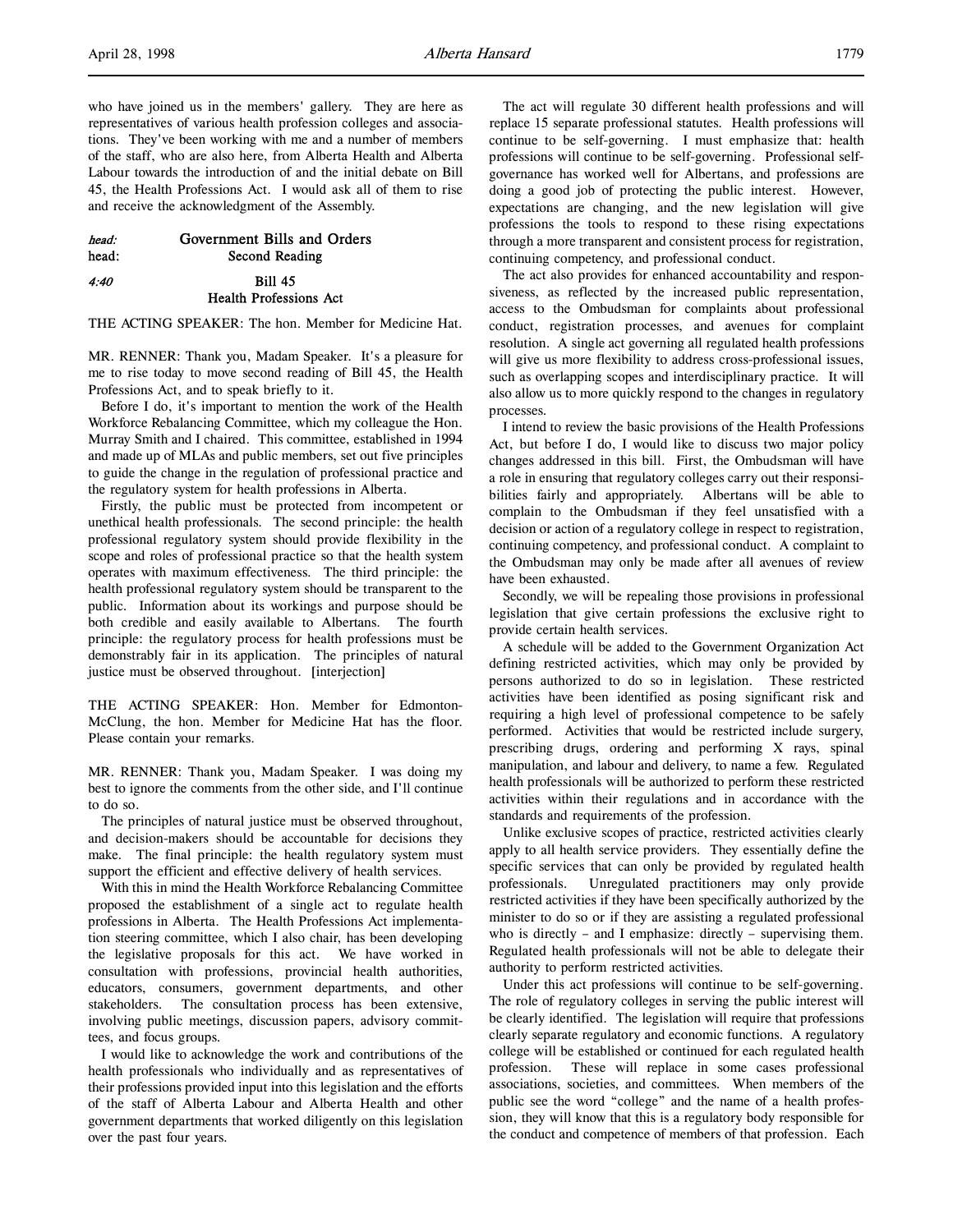Each college will be governed by a council made up of members of the profession and at least 25 percent public members. Public members will also be required for hearings and appeals or reviews. We believe that public representation is essential in ensuring an open and accountable regulatory system. Public members will be appointed and paid by the government. We will also be establishing a health professions advisory board, which will advise the minister on matters identified by the minister. This board will be made up primarily of public members and not less than 25 percent regulated health practitioners. The board will not have any direct authority over any of the professions.

The act will contain criteria to be considered when reviewing applications for the regulation of new self-governing health professions. It will establish standard processes for initial registration or entry to practice and for renewal or registration of an ongoing practice. Specific requirements for each profession will be set out in regulations developed by the profession and approved by the government. Applications for registration will be required to meet the standard set out in the regulation either by meeting specific education and examination requirements or by satisfying the regulatory college that they have attained the required competencies.

Regulated health practitioners will be required to renew their registration on a regular basis. Decisions about initial registration and registration renewal will be subject to review within the college. Individuals will be able to complain to the Ombudsman if they believe the college acted unfairly.

All health practitioners who use protected titles or perform restricted activities will be required to register under this act. In addition, registration will be mandatory for health practitioners who meet the requirements for registration in a health profession, are practising within the profession, and are providing services to the public. This applies to the provision of health services, the teaching of the profession to students and practising members, and the supervision of personnel who provide professional services to the public.

This concept of mandatory registration is unique to Alberta. It means that no one may claim to have the qualifications and training of a regulated health professional without being subject to this act, its regulations, and the discipline of their peers. This does not mean, however, that individuals, regional health authorities, and other employers may not use unregulated service providers.

In the new Health Professions Act there will be an increased emphasis on professions maintaining and improving their competence. It will not be acceptable for a professional to meet the initial requirements for entry into practice and to continue practising without demonstrating that they are maintaining currency in the practice of that profession.

## 4:50

Within five years each regulatory college must develop in regulation a continuing competency program for its members. Depending upon the profession, these programs will include a variety of components or approaches, such as mandatory continuing education, required practice competency assessments, recertification, and for those professions that practise independently, on-site practice visits. Some professions already have programs in place to ensure that their members maintain and develop their knowledge and skills. One of the requirements for renewal of registration will be satisfactory completion of continuing competence requirements set out by the college.

The legislation places significant emphasis on provision for investigating complaints about regulated health practitioners and, where appropriate, taking disciplinary action. It is essential that these processes be objective, unbiased, and open to the public, balanced with the need to maintain confidentiality and administrative efficiency. Each college will be required to appoint a complaints director, who will be the public contact for complaints to a college. The complaints director may take a variety of actions ranging from dismissal of a complaint to complaint resolution to an investigation prior to a hearing. The complaints director will have the authority to initiate these processes without a formal complaint on the basis of other information, such as notification from a regulatory body in another province or a report from an employer indicating that a registered practitioner was dismissed for incompetence.

An important feature of this legislation is the provision for complaint resolution. Individuals with complaints and the professionals themselves have found that holding a disciplinary hearing is not always the most effective way to address consumer concerns. Through a complaint resolution process such as mediation, complainants and practitioners may meet confidentially in a less confrontational atmosphere to resolve differences to their mutual satisfaction and to the satisfaction of the college. To ensure that the public's interest is served, the college must participate in the process and ratify any decision made through the complaint resolution.

The role of the complainant will be clarified and enhanced. Complainants will be able to attend hearings even if closed to the public at large, although there will be provisions to exclude them in extreme cases such as child abuse or custody. Complainants will have a right to be informed of the progress of a complaint and its final resolution. Complainants will be able to request a review of a complaint dismissal and, once all internal avenues have been exhausted, such as complaint review hearings and reviews, may complain to the Ombudsman.

In addition to the complaints director, who prepares a case for a disciplinary hearing, each college will also have a hearing director, who will be responsible for scheduling the disciplinary hearing, ensuring that members of the hearing panel are without conflict, that a public member is available, and that the hearing is conducted in an objective and fair manner. If discipline results in suspension or cancellation of registration, that decision must be made public. Other disciplinary decisions may be released at the discretion of the college.

Once all avenues have been exhausted, both the complainant and the investigated person will be able to complain to the Ombudsman. The Ombudsman can investigate and make recommendations only. Investigated persons will be able, as they are now, to appeal disciplinary decisions to the courts. Once a matter is appealed to the court, it cannot be referred to the Ombudsman.

One of our main objectives, when we first started looking at health professions legislation, was to reduce barriers to interdisciplinary practice and improve choice and access to the health practitioners for consumers, employers, and communities. In this legislation there will be specific provisions to enable health practitioners to work in association with other regulated and nonregulated health service providers.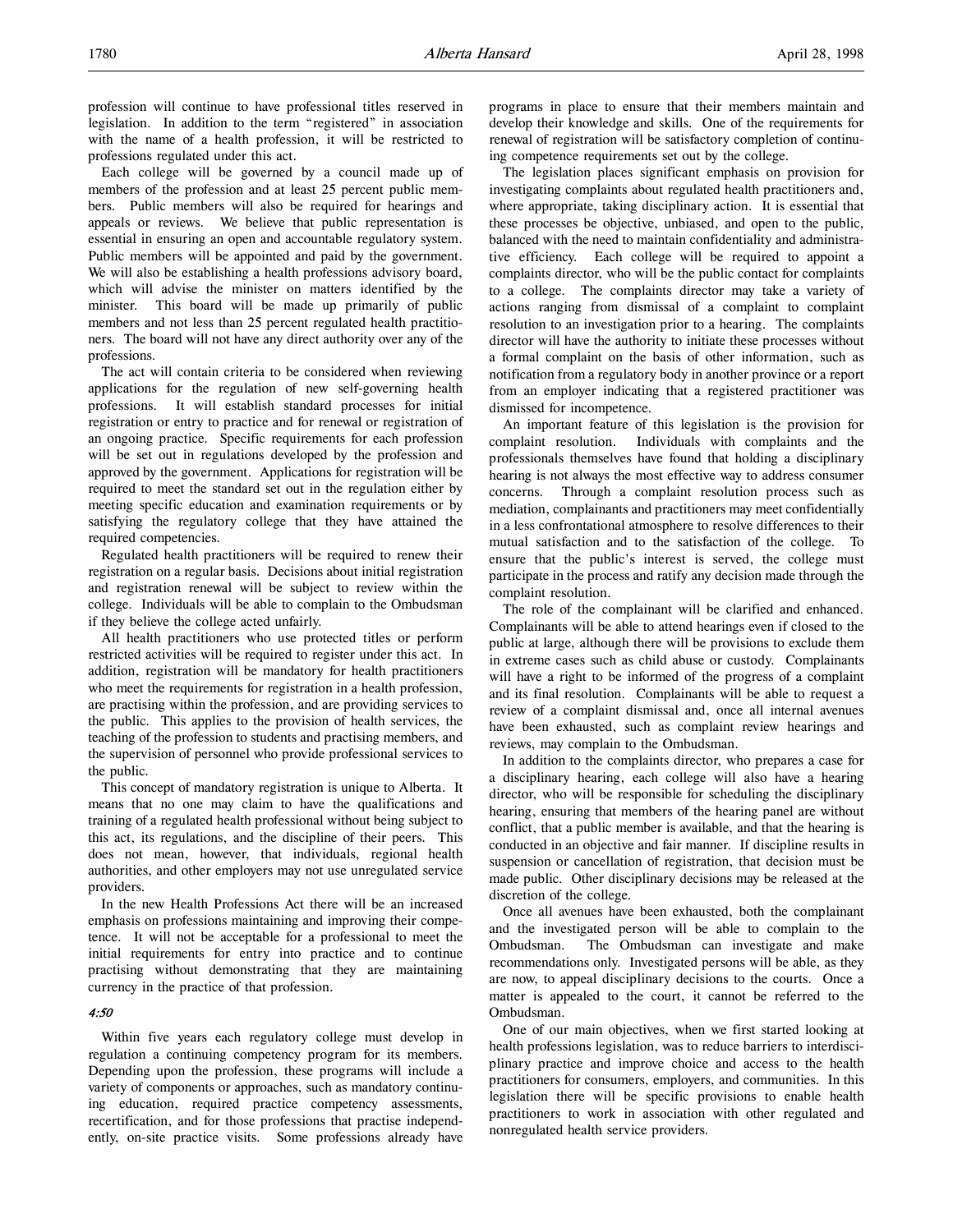Currently the professional acts governing physicians, chiropractors, optometrists, and dentists contain provisions which allow registered members of these professions to establish professional corporations. The Health Professions Act will maintain these corporate structures.

To this point I've talked about provisions that apply to all regulated health professionals. There are 30 unique professions to be governed under this act, and the legislation must recognize and accommodate their differences. Each profession will have a separate schedule in the Health Professions Act. The schedule will establish the profession's regulatory college, list the titles that are reserved or protected for members of the profession, set out the profession's practice statement and any other requirements and responsibilities that are specific to that profession.

These schedules will come into force only when the profession has developed the necessary regulations to operate under this act. When a profession schedule is proclaimed under the act, all of the provisions of the act will apply. Regulations made by college councils will be developed in consultation with health professionals, provincial health authorities, educators, and other stakeholders and will require the approval of the Lieutenant Governor in Council.

As I conclude my remarks on this act, I would like to advise you that the legislation will not be proceeding further in this session. In the throne speech we committed to introducing this legislation, and it is important that we meet that commitment. We also at the same time acknowledge that professional associations still have legitimate concerns that need to be addressed. Also, we need to put this legislation into a more public forum to permit all stakeholders an opportunity to comment on its provisions. During the coming year we will continue to work with professions and other stakeholders to refine and improve this legislation so that it may be reintroduced in the spring session of 1999.

Madam Speaker, I look forward to the next 12 months of continued consultation and discussion with not only the health professions, the regulatory bodies, but with the regional health authorities and the public at large. I look forward to bringing some exciting, new legislation forward in the spring session in 1999.

With that, Madam Speaker, I would move that we adjourn debate on this bill at this time.

THE ACTING SPEAKER: Having heard the motion by the hon. Member for Medicine Hat, does the Assembly agree with the motion?

SOME HON. MEMBERS: Agreed.

THE ACTING SPEAKER: Opposed?

MR. DICKSON: Point of order, Madam Speaker.

THE ACTING SPEAKER: The vote was called, hon. member. The hon. member moved that we adjourn debate. That is what we did. We've asked for the question.

MR. DICKSON: Madam Speaker, there was a representation that there would be some limited debate. This is no debate.

THE ACTING SPEAKER: The hon. member moved that we adjourn debate. That was moved by the hon. Member for Medicine Hat. It's not a debatable motion when someone moves we adjourn debate, hon. member.

MR. MITCHELL: The Deputy Government House Leader said we could have 10 minutes. She just said it.

MRS. BLACK: I did not.

THE ACTING SPEAKER: It is something you're going to have to work out between the two House leaders.

A motion was put before the House. I have to follow through with what was put before the House in the Assembly. So did we get those opposed?

Opposed?

SOME HON. MEMBERS: No.

THE ACTING SPEAKER: It is carried.

| head: | Government Bills and Orders |
|-------|-----------------------------|
| head: | Committee of the Whole      |

[Mrs. Gordon in the chair]

Bill 43 Miscellaneous Statutes Amendment Act, 1998

THE DEPUTY CHAIRMAN: Hon. Member for Calgary-Buffalo, are you standing?

MR. DICKSON: Madam Chairman, I wanted to speak to Bill 43, the Miscellaneous Statutes Amendment Act.

THE DEPUTY CHAIRMAN: Okay. Then you'll be recognized. The hon. Member for Calgary-Buffalo.

MR. DICKSON: I just wanted to make this observation. There's a remarkable contrast between a bill like Bill 43, miscellaneous statutes, where there's a high degree of co-operation – in fact, anything the opposition identifies as being problematic is withdrawn. We appreciate that degree of mutual respect and that high degree of co-operation. Contrast that with what we saw just moments ago on Bill 45, where we expected there was going to be at least limited debate.

MR. DAY: Point of order, Madam Chairman.

THE DEPUTY CHAIRMAN: The hon. Provincial Treasurer on a point of order. Please go through the chair, hon. member.

## Point of Order Relevance

MR. DAY: Yes. Related to relevance, Madam Chairman. We have, I believe, Bill 43 before us for discussion. I'm anticipating discussion on that, not a sideways attempt to drag back discussion on some other matter.

I do acknowledge the co-operation that is gained when people work together on the Miscellaneous Statutes Amendment Act. I think it's a very positive channel to move items through that are deemed noncontroversial, and I would like to see the member limit his comments to that.

### 5:00

MR. DICKSON: To respond to the point of order, surely comparison and contrast is an absolutely essential element of any debate, and surely I ought to be entitled to talk about the process and the substance of the miscellaneous statutes bill and be able to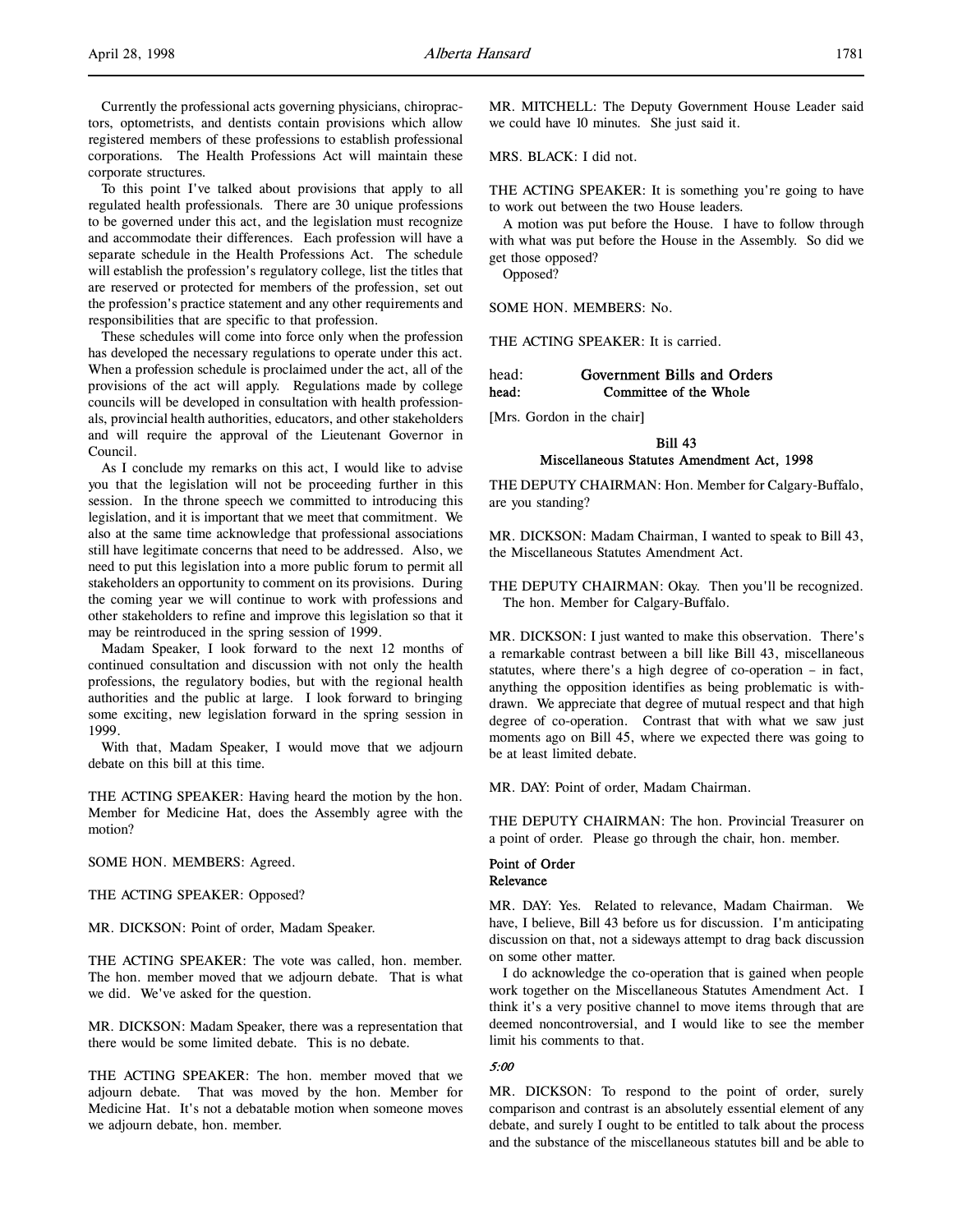contrast that with what we saw a moment ago where there was a suggestion that there would be limited debate. That was what the Member for Medicine Hat said. He didn't have to say it. If he'd simply stood up and said: there will be no debate; I'm simply introducing a bill; I'm speaking to it and then adjourning debate. But he said, with a group of representatives of stakeholders and health groups, that there was going to be limited debate. In fact, he opened the door and would leave anybody watching this proceeding thinking that the opposition didn't care, the opposition didn't have concerns with Bill 45, the Health Professions Act. So that was the point I was attempting to make.

On the point of order I'm going to respectfully suggest that comparison and contrast is an effective and an appropriate and frequently used tool. I'd also make the observation that the minister raising it in fact never let me even develop the contrast. He was on his feet before I'd even started pointing out what I was going to juxtapose with.

THE DEPUTY CHAIRMAN: I really do believe that we need to carry on. We have before us Bill 43. We are in Committee of the Whole. I'm sure each and every one of you don't need me to go over the various stages of the bill again and talk to you about what happens in Committee of the Whole.

Could we please proceed forthwith.

Hon. Member for Calgary-Buffalo, are you intending to speak?

### Debate Continued

MR. DICKSON: I just wanted to finish my comments on the miscellaneous statutes bill and once again acknowledge the tremendous co-operation that I and I know my colleagues have received on that particular bill from those officials in the Department of Justice. I think it's a model – I think I've made this observation before dealing with miscellaneous statues – that we ought to look at and see what we can learn from in terms of there being ways of expediting legislation if there's some consultation with the opposition in advance, if there's a genuine willingness to compromise. It's a process and characteristics we see too rarely when other bills come forward, and Bill 45 would certainly be an example of that.

Thanks, Madam Chairman.

[The clauses of Bill 43 agreed to]

[Title and preamble agreed to]

THE DEPUTY CHAIRMAN: Shall the bill be reported? Are you agreed?

HON. MEMBERS: Agreed.

THE DEPUTY CHAIRMAN: Opposed? Carried. The hon. Deputy Government House Leader.

MRS. BLACK: Madam Chairman, I move that the committee rise and report.

[Motion carried]

[The Deputy Speaker in the chair]

THE DEPUTY SPEAKER: The hon. Member for Lacombe-Stettler, please.

MRS. GORDON: Yes, Mr. Speaker, forthwith. The Committee of the Whole has had under consideration certain bills. The committee reports Bill 43.

THE DEPUTY SPEAKER: Does the Assembly concur in this report?

HON. MEMBERS: Agreed.

THE DEPUTY SPEAKER: Opposed? So ordered.

head: Government Bills and Orders head: Third Reading

Bill 43

#### Miscellaneous Statutes Amendment Act, 1998

MRS. BLACK: Mr. Speaker, on behalf of the hon. Minister of Justice it gives me great pleasure to move third reading of Bill 43, the Miscellaneous Statutes Amendment Act, 1998.

[Motion carried; Bill 43 read a third time]

## Bill 19 Protection against Family Violence Act

THE DEPUTY SPEAKER: The hon. Member for Calgary-Currie.

MRS. BURGENER: Thank you, Mr. Speaker. In the spirit of cooperation before this House I move third reading of Bill 19.

THE DEPUTY SPEAKER: The hon. Member for Edmonton-Norwood.

MS OLSEN: Thank you, Mr. Speaker. I just have a few closing comments to make on this bill.

AN HON. MEMBER: One minute.

MS OLSEN: I'll speak up to 20 if I indeed would like to do that. The object of this bill meets the needs of victims of family violence at the time of domestic crisis. This will help protect family members from violence and in some instances will provide the assistance needed by some victims to escape an abusive relationship.

Canadian statistics collected by the Canadian Centre for Justice Statistics in 1996 show that police reported that 130,051 people in Canada were victims of homicide, sexual assaults, assaults, criminal harassments, and other violations against persons. Just under half of those reported victims were women. Of those female victims 33.3 percent were victims of spousal abuse, current or former spouse, and 11.2 percent were the victims of other family members. Of the male victims of violence 3.7 percent were victims of spousal abuse, current or former spouse, and 6.9 percent were victims of other family members.

In Alberta domestic violence is a serious social problem. In the first six months of 1997 police officers in Edmonton alone responded to over 2,400 family disputes, although we have no statistics on how many of those incidents involved actual violence. There have been reports that for the whole province in 1996 there were 4,172 incidents of family violence responded to by police agencies. These numbers do not – and I repeat "do not" – include the many victims who suffer in silence.

With those comments I would like to just move to the whole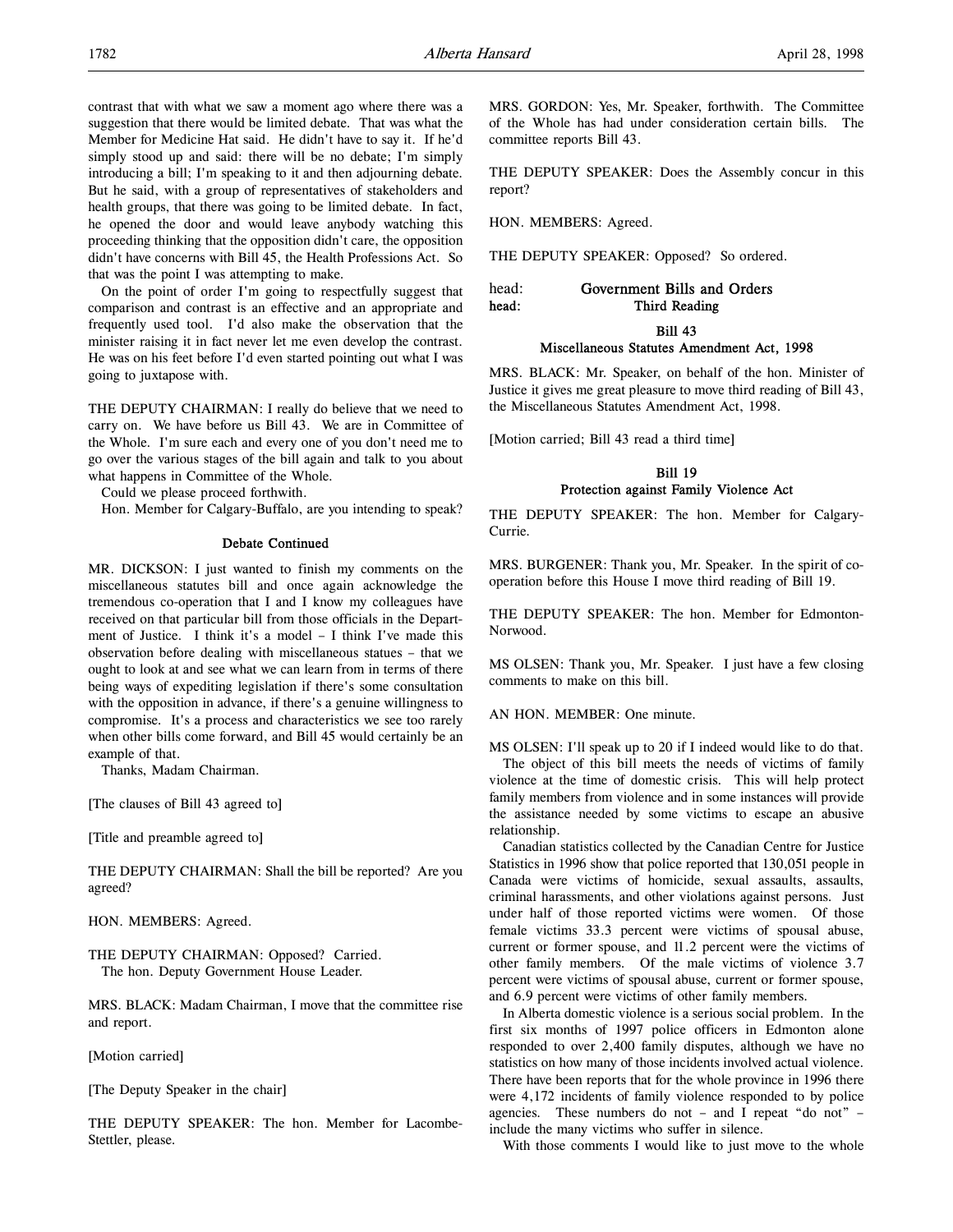issue of the implementation of this bill. We've been fortunate to work very closely with the hon. Member for Calgary-Currie to move this bill forward. She met with us on numerous occasions, and recognizing some of the difficulties that she had in moving it forward, we're very happy that it's where it's at today. However, in saying that, what we still don't know is the amount of money that is to be attached to the implementation of this bill. I understood from the Justice minister at one point that there would probably be very little or no money attached to this, which concerns me because we are going to have to specially train the justices of the peace who are going to be responsible for the emergency protection orders.

#### 5:10

We have learned about and I think we've discussed in debate previously the issues that have come up in other jurisdictions in relation to this type of legislation. This type of legislation needs to be certainly monitored and evaluated. There needs to be a framework set out that is going to give this particular piece of legislation the appropriate evaluation, and certainly the appropriate resources and funding need to happen. I haven't spoken to the hon. Member for Calgary-Currie yet, but I would assume that there's going to be allocations of funding to training of police members, the JPs, the judges, social services employees, social workers, shelter workers on contract. There's a whole realm of people, a whole group of people that need to be adequately informed on this bill or it will not work.

The other aspect of it is that we must not lose sight of the fact that this bill is to work complementary to Criminal Code charges and that where it is necessary and where there is evidence, all police agencies ensure that the Criminal Code charges are applied and that this piece of legislation is working in conjunction with that.

With those comments, Mr. Speaker, I will take my seat. I appreciate the co-operation again of the Member for Calgary-Currie. Hopefully this bill will receive Royal Assent and then be proclaimed, hopefully sooner than later.

Thank you.

THE DEPUTY SPEAKER: The hon. Member for Edmonton-Castle Downs.

MS PAUL: Thank you, Mr. Speaker. I, too, would like to rise and make a few brief comments with respect to Bill 19. I would like to thank the hon. Member for Calgary-Currie for bringing this bill forward. It's unfortunately needed in the province of Alberta, and similar bills have already been put in place in other provinces across Canada.

I would also like to publicly thank the members of the Liberal caucus who co-ordinated and worked with the Member for Calgary-Currie, specifically the hon. Member for Edmonton-Centre and the hon. Member for Edmonton-Norwood. Unfortunately, Mr. Speaker, during the time of the debate on the domestic violence bill I was having a very hard time coping with the contents and doing any rational thinking with respect to the bill, obviously because of my personal situation. I did leave it in very good hands, and I would like to commend the work that has been done on both sides of the House.

I have been visited by numerous women in this province, Mr. Speaker, who are in the program that removes them from their own province and places them in a safe environment. They lose their identity; they lose their family name; they lose their homes; they have to be moved right out of town. It just placed for me the

importance of a bill such as this. I hope we do not stop at the passing of the bill and Royal Assent. There have to be funds provided for the implementation. It has to be worked with the police forces. There has to be co-operation with the spousal/family violence teams. I would really stress that we all co-operate and make sure that there is implementation and that the work is done.

When we speak of domestic violence, Mr. Speaker – I'm just going to read a report that came out of North Vancouver, because I was contacted by people in B.C., women in B.C. that are in abusive relationships, and they expressed their appreciation for coming out and talking about domestic violence.

Domestic violence is, in many ways, a hidden crime. Its victims – overwhelmingly women abused by a husband or live-in boyfriend – may endure years of verbal, emotional and physical abuse of which others outside their household may never be aware . . .

But what exactly is domestic violence? What characterizes an abusive relationship? For that matter, why is it that some men – regardless of culture, education, income, race, religion or age – victimize the women in their lives? Is there any such thing as successful treatment for abusive or violent males? And how do society, the law and the judicial system deal with both victims and their abusers?

I think, Mr. Speaker, that speaks for many of the issues involving domestic violence, whether it be a boyfriend, whether it be a spouse, whether it's elder abuse. Whether it's abuse of any sort, there have to be educational programs implemented as well.

It's very good for us in this province to pass this bill, and I hope that it does protect. If it protects one woman in this province, if one woman is saved because of this bill, then we've all done our work. We've done it all together. We should hold our heads proud. All the women who have contacted my office are aware of the bill, are aware of the excellent work that has been put into the implementation. They're aware of the bill that the Liberal Party brought to the House a few years ago and brought forward again in the last session.

We have to speak about domestic violence. If we don't speak about it, it's hidden in the closet. It has to be brought out. We are all in this together.

With these few comments, Mr. Speaker, at this time I would like to conclude my remarks. Thank you.

THE DEPUTY SPEAKER: The hon. Member for Calgary-Currie, to close debate.

MRS. BURGENER: Thank you, Mr. Speaker. I appreciate the very thoughtful comments that have been shared, and I would like to clarify, as we close this discussion, some very important pieces of information which I think it behooves all members to take under advisement.

In the first place, there was a commitment with this bill that in addition to the thorough work on the legislation, there would be appropriate and adequate work done in the levels of government that are impacted by this. That includes the Justice department, Social Services, and their community supports. I want to give assurances, as I have before in this House, that an implementation strategy is being developed in order to effectively implement this piece of legislation.

The time lines that were mentioned are of importance, but haste would make waste in this case. There are a number of people who have to be properly educated. What I would like to advise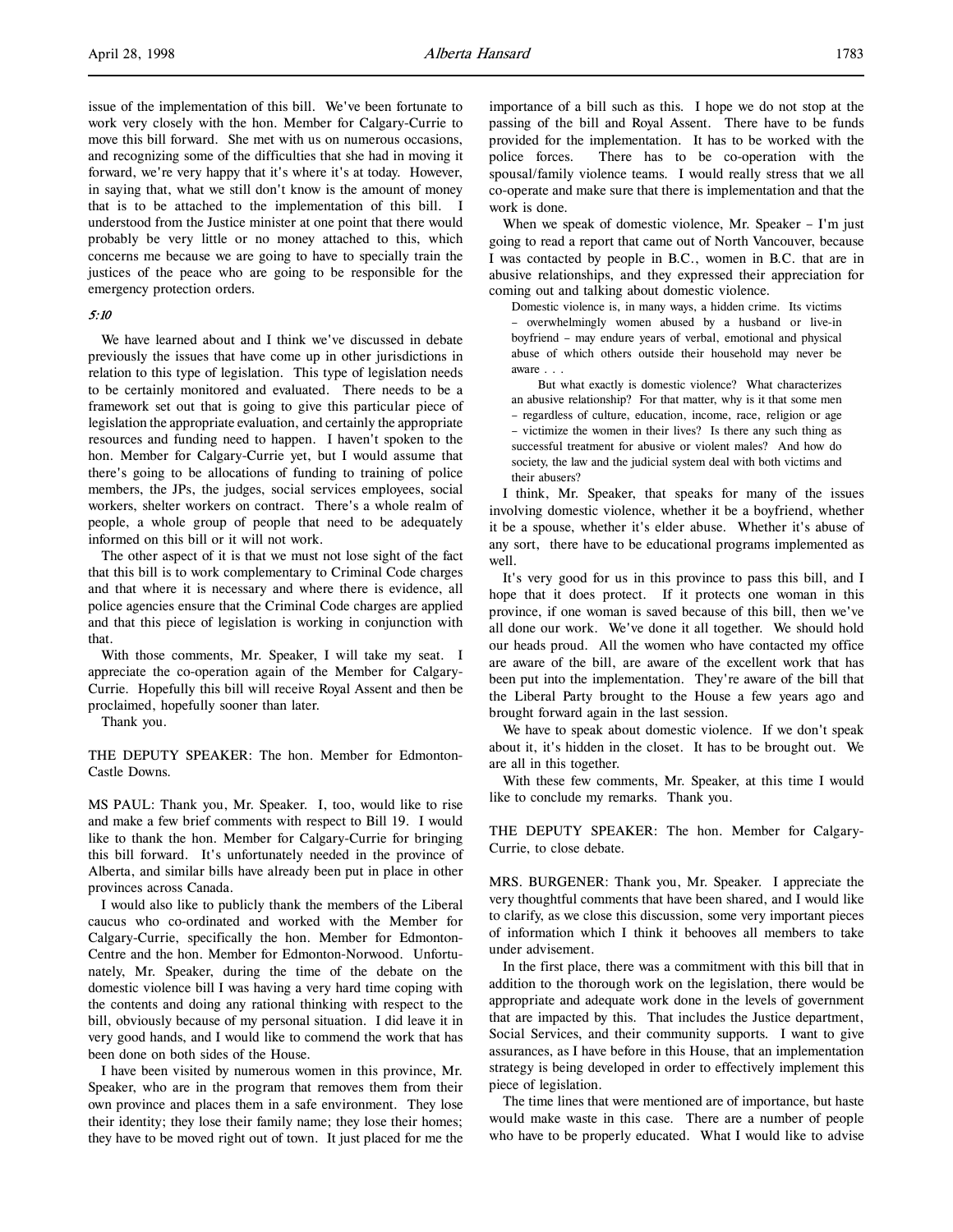the members of is that, following Royal Assent of the bill, there will be a news release so that members of the community will understand that while the legislation has been passed, it is not in effect. We want to ensure that the concerns of the community are well understood but that we don't compromise the success of the implementation of the legislation. So I urge you all to pay attention to that when it is forthcoming.

Mention was made of evaluation. That is definitely part of the process, and in addition to that, the complementary activity with respect to the Criminal Code. Attention has been noted to that and will be paid.

I guess lastly the resources. Budget was mentioned, but in all fairness, Mr. Speaker, there is more to this than budget, and education and public awareness are key to the successful use of those dollars. I am very committed to the successful education of the community as well as finding the resources. In place currently is a strategic working team through the Office for the Prevention of Family Violence, chaired by Jane Holliday at this point.

My concluding comments would be these, Mr. Speaker. Again, thanks for the support of members of this House. I know that it's been an interesting discussion in each of your constituencies from different perspectives. We cannot lose sight of the families who have been compromised by this horrendous situation in our society and the children who are and have been lost because of the effects of violence.

Lastly, I think it's very important to realize that it is in many respects a private problem. One of the issues that I hope to see forthcoming is that those people who have to deal with this issue – whether as spouses or children, employers, relatives, people who are just concerned about their neighbours – will not only understand the opportunities and the responsibilities of acting on behalf of those who are victims but also that we create a better culture and awareness of what abuse means in all its forms.

It's been a privilege to bring this through caucus. I thank my colleagues for their commitment and the support of this House and ask for the question.

THE DEPUTY SPEAKER: The hon. Member for Calgary-Currie has moved third reading of Bill 19, Protection against Family Violence Act. Does the Assembly agree to the motion for third reading?

HON. MEMBERS: Agreed.

THE DEPUTY SPEAKER: Opposed? The motion is carried unanimously.

[Bill 19 read a third time]

## 5:20 Bill 34 Municipal Government Amendment Act, 1998

THE DEPUTY SPEAKER: The hon. Member for Leduc.

MR. KLAPSTEIN: Thank you, Mr. Speaker. I move third reading of Bill 34, the Municipal Government Amendment Act, 1998.

DR. NICOL: Mr. Speaker, on behalf of our municipal affairs critic, he just wanted a couple of points put on the record this afternoon in the context of the regulations that are to come and the changes that are implied in terms of the taxation and the assessment issues. He hopes that these will be done quickly and that they'll be done with good consultation from the communities. That's what he asked for us to put on the record as approval of this bill.

Thank you.

[Motion carried; Bill 34 read a third time]

## Bill 25 Justice Statutes Amendment Act, 1998

MRS. BLACK: Mr. Speaker, again, it is my privilege to move on behalf of the Minister of Justice third reading of Bill 25, the Justice Statutes Amendment Act, 1998.

THE DEPUTY SPEAKER: The hon. Member for Edmonton-Norwood.

MS OLSEN: Thank you, Mr. Speaker. Well, Bill 25 has been an interesting bill to guide through this Legislature. We have well over 24 amendments to this particular bill. We have attempted to hoist it. We have attempted to do a number of things to improve this bill. This bill came before us without the appropriate consultation, without the knowledge of many members in the justice system, and quite frankly it is not the way to bring a bill through. However, we got to the end result, and we got to the point where amendments from the Official Opposition were put forward and amendments from the government side were put forward. Albeit it is not the best bill, there are still concerns with this bill, and those concerns certainly have been discussed in this House. I would hope that in the future we can look at some of those concerns and still strengthen this bill.

My biggest concern still outstanding, however . . .

## Speaker's Ruling Third Reading Debate

THE DEPUTY SPEAKER: Sorry to interrupt the hon. member, but third reading does have a narrower perspective, and we deal with the bill as it is, not what it could have been, should have been, might have been. It's clearly outlined in Erskine May, pages 508 and 509. So, just cautionary, hon. member.

## Debate Continued

MS OLSEN: Thank you, Mr. Speaker, and I'll take your advice on that.

I would like to conclude my comments by stating that the bill as it is now I guess is as good as it gets. We put a lot of effort into the bill, and given that, we need to proceed. I'm hoping that in the future we're not in this position again and we don't see this type of bill coming forward.

Thank you.

THE DEPUTY SPEAKER: The hon. Member for Calgary-Buffalo.

MR. DICKSON: Thanks very much, Mr. Speaker. A couple of observations I wanted to make in terms of Bill 25. I guess the first one is that the judiciary and the independence of the judiciary are simply elements of our community, of our province that are too important to be treated casually. As I think I'd indicated at one of the earlier readings of the bill, when we look at Bill 25, this may be a model of how not to pass legislation that addresses